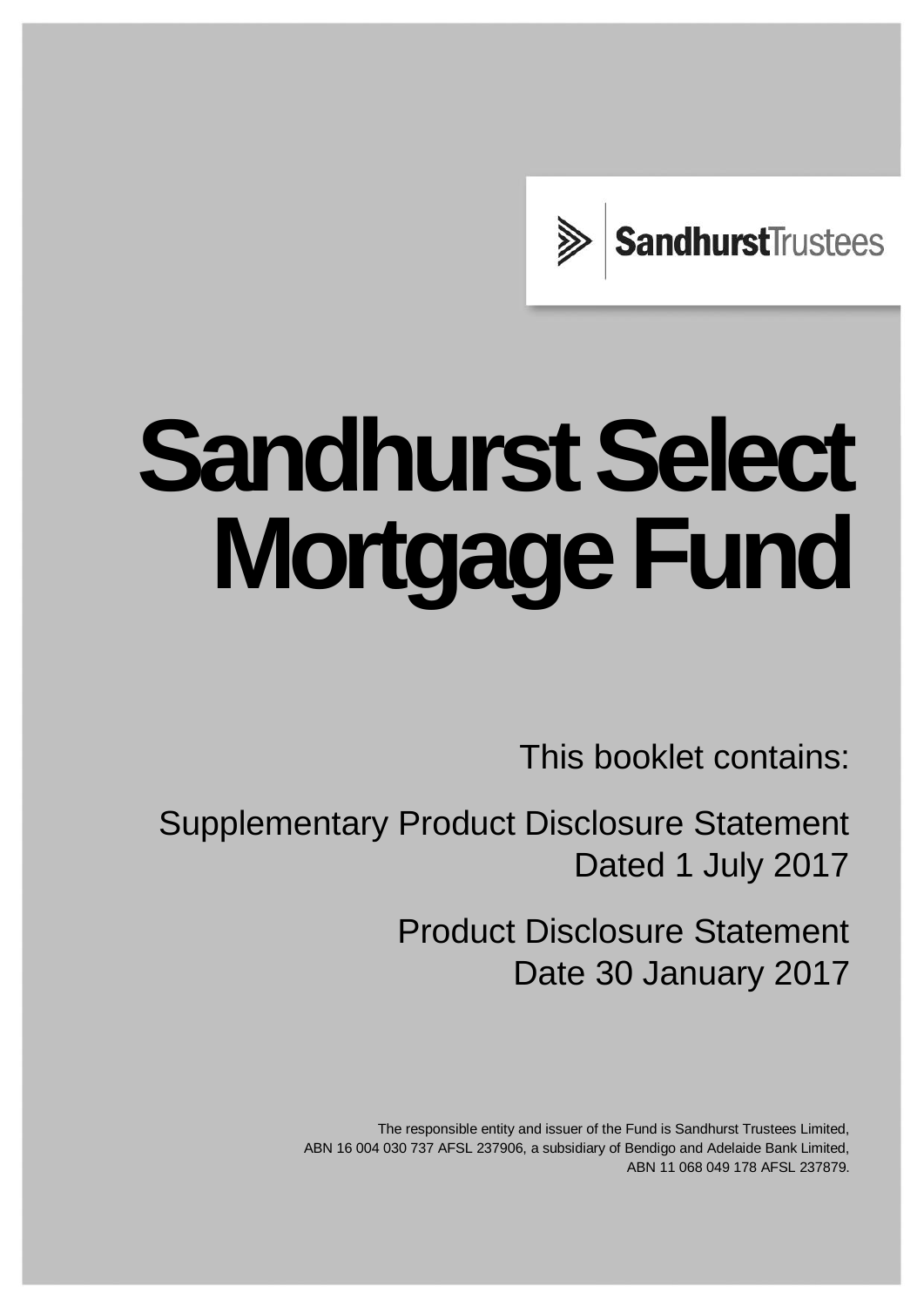# Sandhurst Select Mortgage Fund

# Supplementary Product Disclosure Statement – Issued 1 July 2017

#### About this Supplementary Product Disclosure Statement

This is a Supplementary Product Disclosure Statement ('SPDS') dated 1 July 2017, issued by Sandhurst Trustees Limited ABN 16 004 030 737 AFSL 237906 ('Sandhurst', 'Us' or 'We'), a subsidiary of Bendigo and Adelaide Bank Limited ABN 11 068 049 178 AFSL 237879. Sandhurst is the responsible entity of the Sandhurst Select Mortgage Fund (ARSN 090 909 069 APIR STL0002AU) ('the Fund'), which is an unlisted mortgage scheme, as more than 50% of its non-cash assets are invested in mortgage assets.

This SPDS updates information contained in the Sandhurst Select Mortgage Fund Product Disclosure Statement dated 30 January 2017 ('PDS') and must be read together with the PDS, and any updates to the PDS available on our website at www.sandhursttrustees.com.au/pdsupdates from time to time.

The information given in this SPDS is general information only. It does not constitute advice or contain a recommendation to invest in the Fund. The SPDS has not been prepared taking into account the particular objectives, financial situation or needs of any investor.

#### Changes to the PDS

Sandhurst has an ongoing responsibility to regularly review, monitor and disclose the Fund's performance against ASIC's eight benchmarks and disclosure principles, which are set out in ASIC's Regulatory Guide 45: Mortgage Schemes Improving Disclosure for Retail Investors. In performing this review, Sandhurst has identified that some of the information included in the PDS was not upto-date at the time the PDS was issued. The information required to be updated relates to data which was effective as at 30 September 2016. Sandhurst does not consider that any of this information changes the Fund's risk profile.

The PDS is changed as follows:

#### **Page 8, in the Benchmark 3: Loan portfolio and diversification section of the table**

The start of the third paragraph in the right hand column:

*'As at the date of this PDS….'*

is deleted and replaced with:

*'As at 30 September 2016…...'*

#### **Page 12, under the section titled Largest borrower(s)**

- The first bullet point:
	- ' *0.63% of the number of total Mortgage loans in the portfolio.*'

is deleted and replaced with:

' *1.81% of the number of total Mortgage loans in the portfolio.*'

#### **Page 13, under the section titled Mortgage Loan to Valuation Ratios**

- The second paragraph following the table:
	- '*The weighted average LVR of the Fund is 38.0%.'*
	- is deleted and replaced with:

'*The weighted average LVR of the Fund is 50.7%.*'

#### **Page 14, under the section titled Lending criteria and borrower's capacity to service and repay**

The footnote under the Maximum LVRs table

*'^Residential property Mortgages in excess of two-thirds of the valuation of the mortgaged property at the time of advance are or will be insured by an approved insurer for the amount by which the two-thirds limit is exceeded.'*

is deleted and replaced with:

*'^Residential property Mortgages in excess of two-thirds of the valuation of the mortgaged property at the time of advance are or will be insured by an approved mortgage insurer.'*

 The paragraph immediately following the Maximum LVRs table and footnote: '*The weighted average LVR was 38.0%.*' is deleted.

#### Access our most up-to-date information

You can access the most up-to-date information on the Fund's performance against ASIC's eight benchmarks and disclosure principles at [www.sandhursttrustees.com.au/pdsupdates](http://www.sandhursttrustees.com.au/pdsupdates)

#### Contact information

Sandhurst Trustees Limited Funds Administration / GPO Box 4314 Melbourne VIC 3001 / Telephone: 1800 634 969 Facsimile: 1800 835 800 / Monday-Friday 8.30am-5.00pm (Melbourne time) / Email: [managedfunds@sandhursttrustees.com.au](mailto:managedfunds@sandhursttrustees.com.au) / Website: [www.sandhursttrustees.com.au](http://www.sandhursttrustees.com.au/)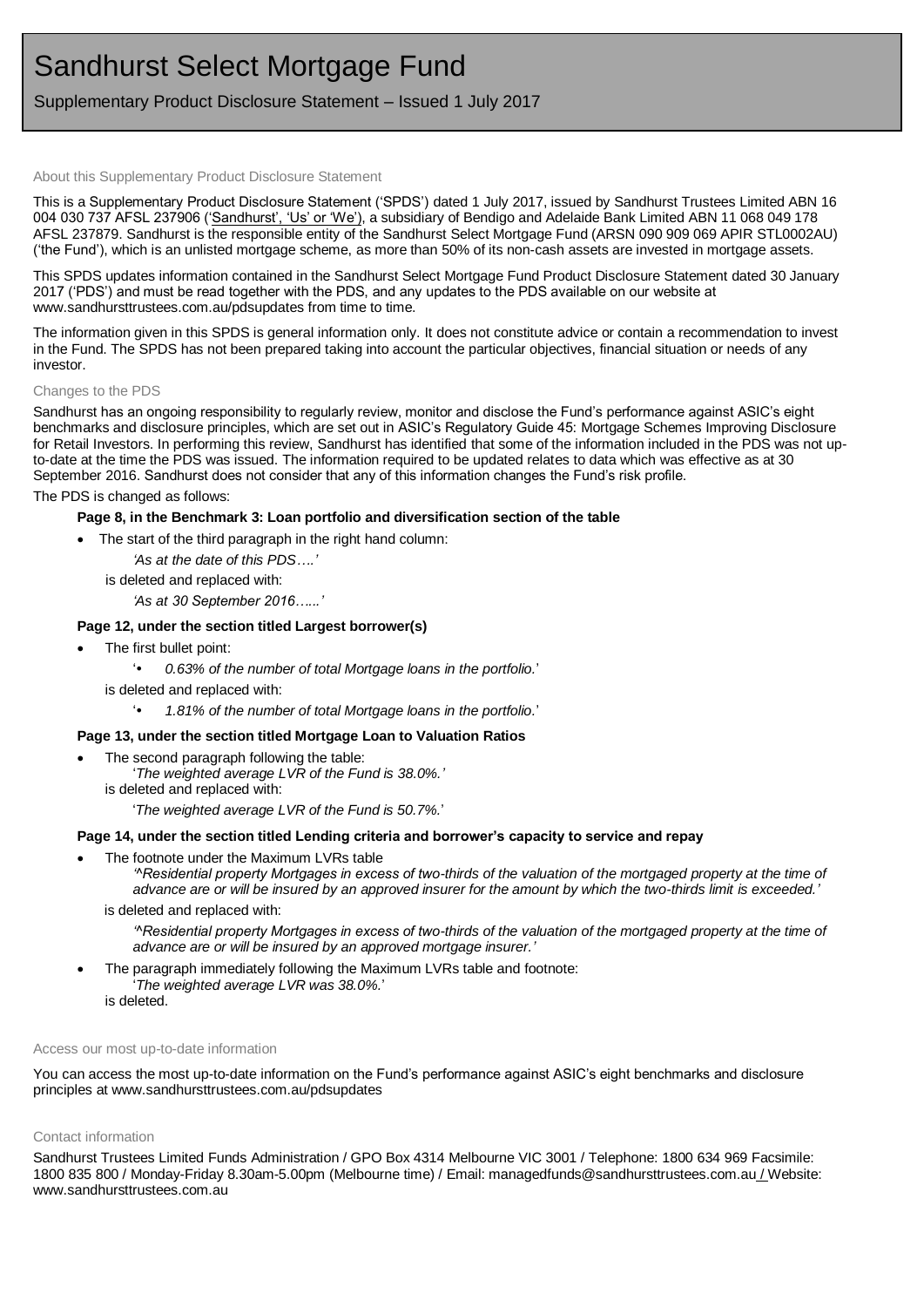# Sandhurst Select Mortgage Fund

Product Disclosure Statement – Dated 30 January 2017

This Product Disclosure Statement (PDS) is issued by Sandhurst Trustees Limited (ABN 16 004 030 737) AFSL 237906 ('Sandhurst', 'we', 'us' or 'our'), as the responsible entity of the Sandhurst Select Mortgage Fund (ARSN 090 909 069 APIR STL0002AU) ('the Fund'). The Fund is an unlisted mortgage scheme, as more than 50% of its non-cash assets are invested in mortgage assets.

Sandhurst is a wholly owned subsidiary of Bendigo and Adelaide Bank Limited ('the Bank') ABN 11 068 049 178 AFSL 237879.

## Important Information

It is important that you consider the information in this PDS in its entirety before making an investment decision about the Fund.

The PDS contains information regarding the Fund. It also contains disclosure against ASIC's benchmarks and disclosure principles in ASIC's Regulatory Guide 45: Mortgage Schemes Improving Disclosure for Retail Investors (**RG 45**). The eight benchmarks and disclosure principles aim to improve disclosure to retail investors participating in unlisted mortgage schemes. They aim to help investors better understand the risks and benefits offered and decide whether these investments are suitable for them. Mortgage schemes are expected to state whether relevant benchmarks have been met and, if not met, provide an explanation on an 'if not, why not' basis.

The information in this PDS is general information only. It does not constitute advice or contain a recommendation to invest in the Fund. The PDS has not been prepared taking into account the particular objectives, financial situation or needs of any investor.

You should assess your own objectives, financial situation and needs before deciding to acquire an interest in the Fund. Before making an investment decision, we recommend that you should obtain financial advice tailored to your personal circumstances.

An investment in the Fund is not a deposit, or other liability of the Bank, Sandhurst, any other company in the Bendigo and Adelaide Bank Group or any Associated Company. Sandhurst is not an authorised deposit taking institution within the meaning of the Banking Act 1959 (Cth).

All investments have inherent risk, including a reduction in the capital value of the amount invested, a less than expected return on funds invested or a delay in payment. For this reason, neither Sandhurst, the Bank, nor any company in the Bendigo and Adelaide Bank Group, nor any Associated Company (nor any of their officers, employees or agents) guarantees the repayment of capital invested, the payment of income or the investment performance of the Fund. The Bank does not stand behind or guarantee the performance of Sandhurst.

# Accessing up-to-date information

The latest version of this PDS is available at our website a[t www.sandhursttrustees.com.au/pds](http://www.sandhursttrustees.com.au/pds)

Information in this PDS, including disclosure against ASIC's eight benchmarks and disclosure principles may change over time. Where the changes are not considered materially adverse to investors, we will make the updated information available on our website at [www.sandhursttrustees.com.au/pdsupdates.](http://www.sandhursttrustees.com.au/pdsupdates) In any case we will provide an update on ASIC's eight benchmarks and disclosure principles at least half yearly. We will also provide a quarterly update on our website on the performance of the Fund.

You can obtain a paper copy of this PDS and any other updated information free of charge by visiting your local Bendigo Bank branch, by calling us on 1800 634 969 or by contacting your licensed financial adviser.

# Contact details

Sandhurst Trustees Limited Funds Administration GPO Box 4314 Melbourne VIC 3001

Telephone: 1800 634 969 Monday-Friday 8.30am-5.00pm (Melbourne time)

Facsimile: 1800 835 800

Email: [managedfunds@sandhursttrustees.com.au](mailto:managedfunds@sandhursttrustees.com.au)

Website: [www.sandhursttrustees.com.au](http://www.sandhursttrustees.com.au/)

# Other information

The offer to invest in the Fund is available to persons 18 years of age or over receiving a copy (electronic or otherwise) of the most up-to-date PDS for the Fund within Australia. If you receive the PDS and the accompanying Sandhurst Funds Application Form (Application Form) electronically, you should ensure that you have received the complete Application Form and PDS. If you are unsure whether the electronic documents are complete, you should contact Sandhurst. A printed copy is available free of charge.

This PDS does not constitute an offer in any jurisdiction in which, or to any person to whom, it would not be lawful to make such an offer including, but not limited to, investors in the United States of America.

Applications from outside Australia will not be accepted.

All references to dollar amounts and application and withdrawal amounts in this PDS are in Australian currency.

There are a number of technical terms in this PDS that are explained in the "Glossary" section on page 28.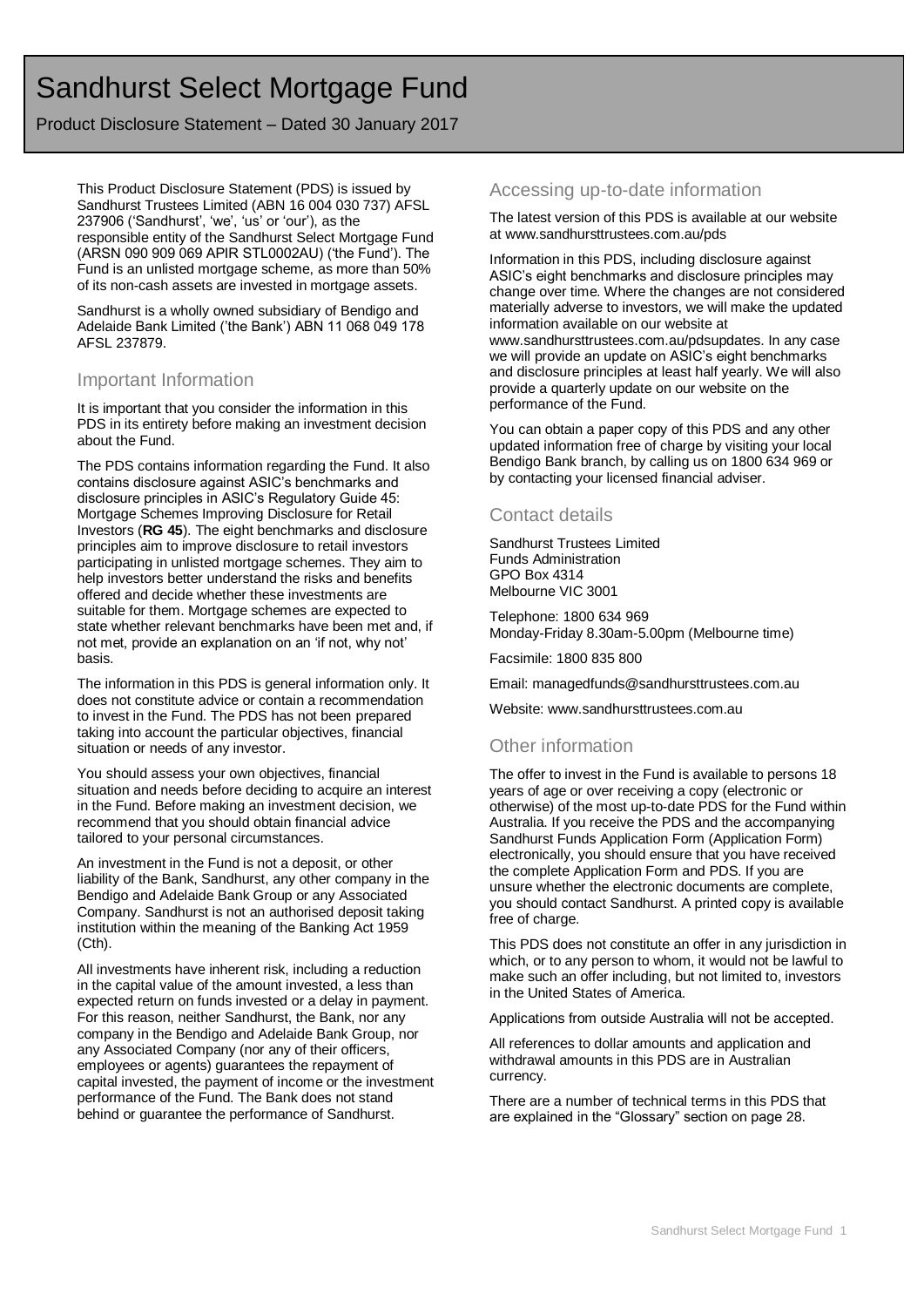# Contents Page

| ۰. | ٠<br>× | . . |
|----|--------|-----|
|    |        |     |

| 1. Fund overview                                | 3  |
|-------------------------------------------------|----|
| 2. About Sandhurst                              | 4  |
| 3. About the Fund                               | 5  |
| 4. Benefits of investing in the Fund            | 6  |
| 5. Risks of investing in the Fund               | 7  |
| 6. ASIC benchmarks and disclosure<br>principles | 8  |
| 7. Fees and other costs                         | 19 |
| 8. How to invest                                | 23 |
| 9. Accessing your money                         | 23 |
| 10. Taxation                                    | 24 |
| 11. Additional information                      | 25 |
| 12. Glossary                                    | 28 |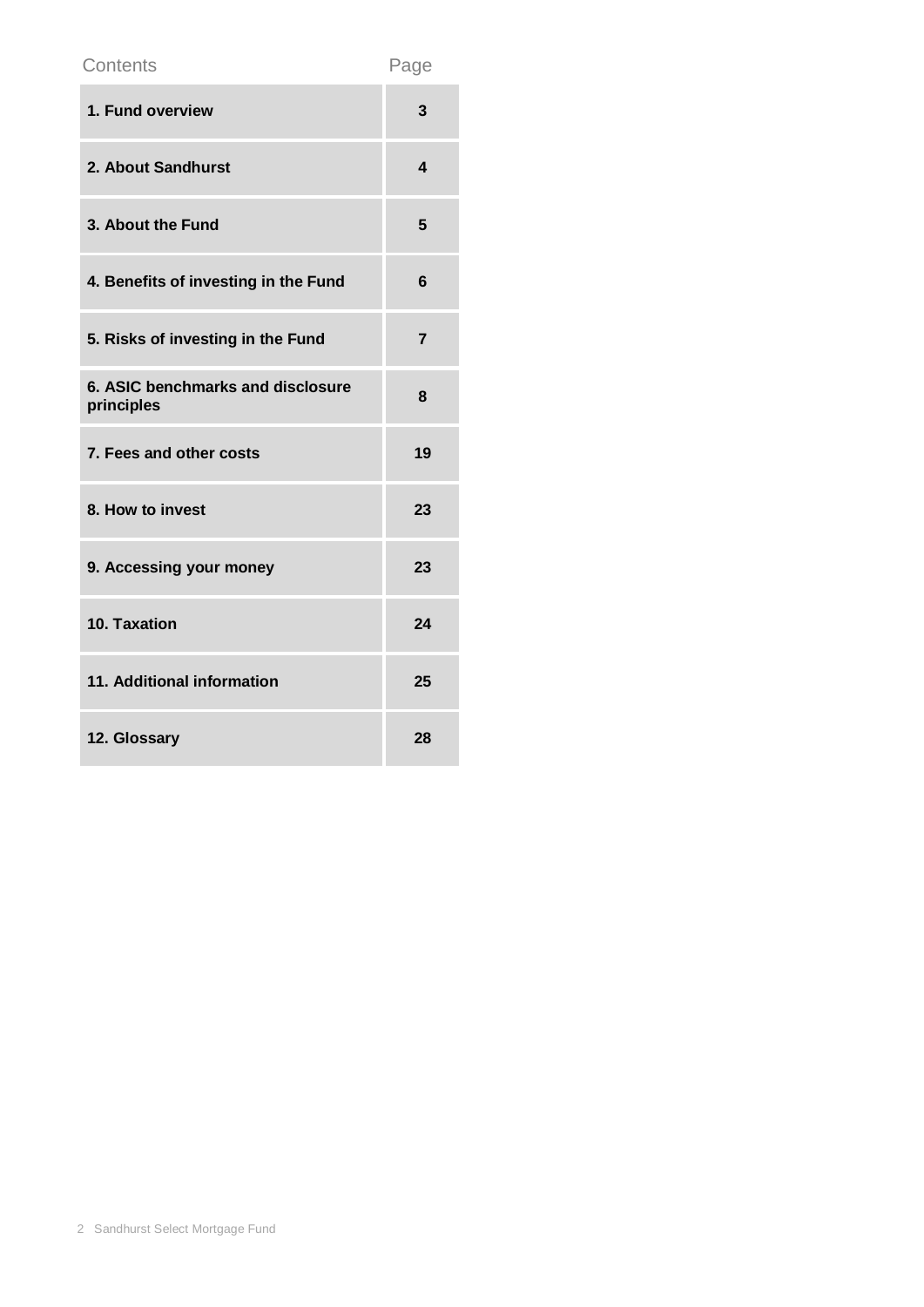# **1. Fund overview**

The table below provides a summary of key Fund information. Investors should read this PDS in its entirety before deciding to invest in the Fund.

| <b>Responsible entity</b>      | Sandhurst Trustees Limited                                                                                                                   | For more information                      |
|--------------------------------|----------------------------------------------------------------------------------------------------------------------------------------------|-------------------------------------------|
| and issuer                     | Sandhurst was established in 1888 and has a strong track record in                                                                           | refer to page 4.                          |
|                                | managing mortgage schemes. The Fund commenced in September<br>1996.                                                                          |                                           |
|                                |                                                                                                                                              |                                           |
| <b>Investment</b><br>objective | The Fund aims to provide investors with regular income and capital<br>stability.                                                             | For more information<br>refer to page 5.  |
| <b>Investment strategy</b>     | The Fund invests in a diversified portfolio of income generating assets<br>with a focus on capital stability and liquidity.                  |                                           |
|                                | The Fund achieves this through exposure to:<br>high quality Mortgages;<br>$\bullet$                                                          | For more information                      |
|                                | Mortgage Backed Securities (excluding investment in other<br>unlisted mortgage schemes); and                                                 | refer to page 5.                          |
|                                | liquid and income producing assets.<br>$\bullet$                                                                                             |                                           |
|                                | These investments provide investors the ability to invest in a                                                                               |                                           |
|                                | defensive portfolio of assets. The Fund provides access to capital<br>after 90 days of investment and income is paid quarterly.              |                                           |
| <b>Authorised</b>              | The Fund invests in:                                                                                                                         |                                           |
| investments                    | first registered Mortgages over Australian real property;                                                                                    |                                           |
|                                | Mortgage Backed Securities (excluding other unlisted<br>$\bullet$<br>mortgage schemes);                                                      |                                           |
|                                | Australian Government securities or loans;<br>$\bullet$                                                                                      | For more information<br>refer to page 5.  |
|                                | term deposits; and<br>$\bullet$                                                                                                              |                                           |
|                                | cash and cash equivalent assets.<br>$\bullet$                                                                                                |                                           |
|                                | Further details regarding the Fund's portfolio of investments can be                                                                         |                                           |
|                                | found in the Funds quarterly performance report on Sandhurst's<br>website.                                                                   |                                           |
| <b>Performance</b>             | The Fund aims to exceed the Bloomberg AusBond Bank Bill Index                                                                                | For more information                      |
| benchmark                      | after fees and expenses on a rolling 12 month basis. The benchmark<br>is not a guarantee of Fund performance.                                | refer to page 6.                          |
| <b>Minimum</b>                 |                                                                                                                                              |                                           |
| investments                    | Minimum initial investment<br>\$2,000                                                                                                        | For more information                      |
|                                | Minimum additional investment<br>No minimum                                                                                                  | refer to page 18.                         |
|                                | Minimum holding/operating balance<br>\$2,000<br>Minimum withdrawal amount<br>No minimum                                                      |                                           |
|                                |                                                                                                                                              |                                           |
| <b>Investment term</b>         | Your initial investment and each subsequent contribution is fixed for<br>the first 90 days and is then available for withdrawal under normal |                                           |
|                                | circumstances. This means that for the first 90 days after each                                                                              |                                           |
|                                | contribution you do not have access to that contribution amount.                                                                             | For more information<br>refer to page 18. |
|                                | Following the 90 day period, you may apply to withdraw those funds<br>at any time. We will aim to process your withdrawal request as soon    |                                           |
|                                | as practicable (usually on the same day). However, under the Fund's                                                                          |                                           |
|                                | constitution we have 12 months to satisfy any withdrawal request.                                                                            |                                           |
| <b>Income</b><br>distributions | Calculated quarterly as at 31 March, 30 June, 30 September and 31<br>December.                                                               |                                           |
|                                | Income is calculated on your daily balance and paid quarterly to<br>investors after the end of each quarter and after account closure.       | For more information                      |
|                                | You can choose to have distributions reinvested or paid to your<br>nominated bank account.                                                   | refer to page 23.                         |
|                                | Income distributions are not guaranteed. You will have access to any<br>distributions paid during the 90 day minimum holding period.         |                                           |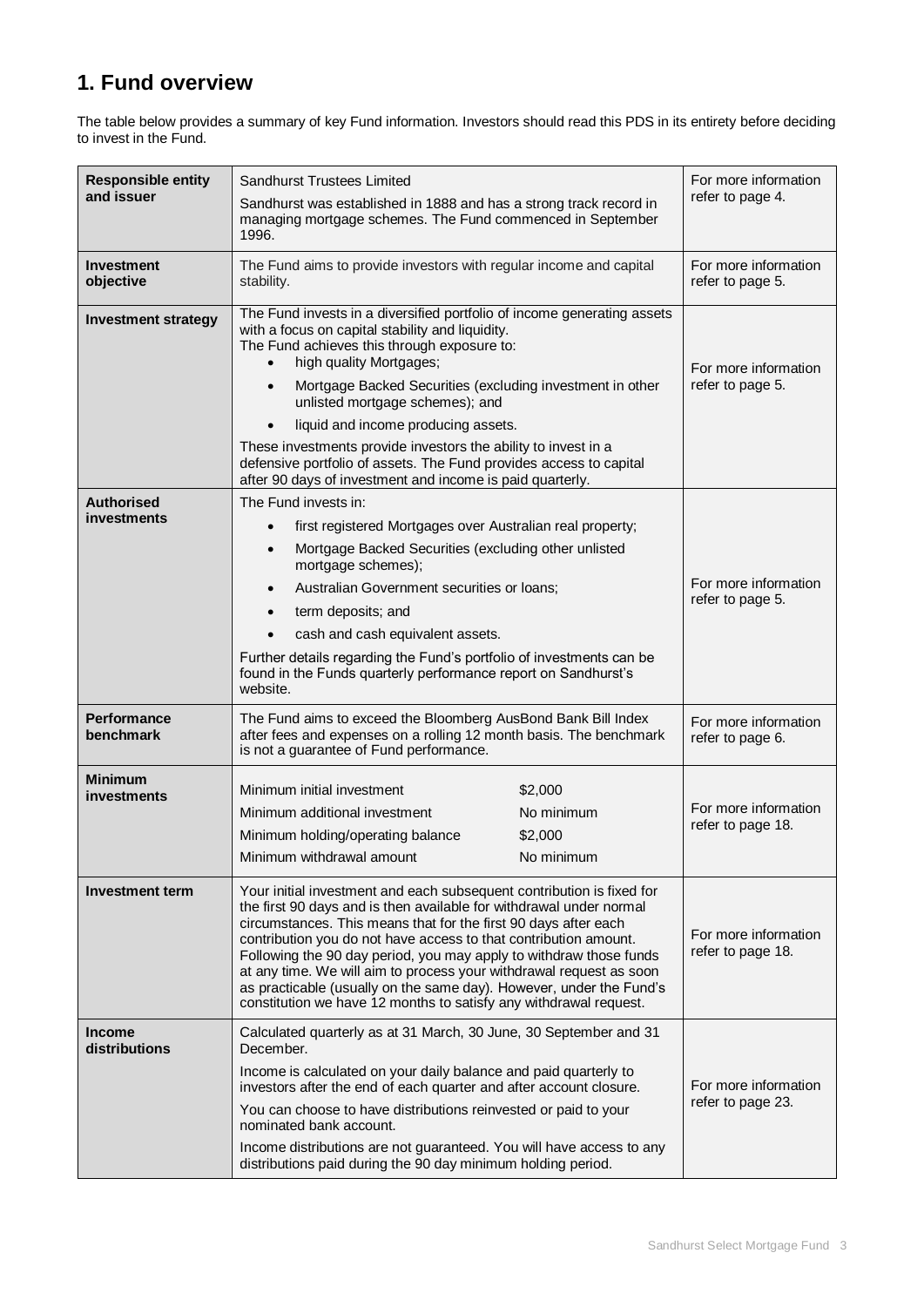| <b>Fund risks</b>                                      | All investments carry risk including the potential for loss of income or<br>capital, a less than expected rate of return or a delay in payment. An<br>investment in the Fund is subject to these and other specific risks.<br>The Fund seeks to reduce risk by investing in a diversified portfolio of<br>Mortgages across many borrowers, industry and geographic regions.<br>Sandhurst employs a range of investment and risk management<br>strategies to identify, evaluate and manage the Fund's risk to a<br>tolerance level acceptable to Sandhurst. A summary of the Fund's<br>significant risks and how we manage them is set out under the "Risks"<br>of investing in the Fund" section on page 7.                                                                                                            | For more information<br>refer to page 7. |
|--------------------------------------------------------|------------------------------------------------------------------------------------------------------------------------------------------------------------------------------------------------------------------------------------------------------------------------------------------------------------------------------------------------------------------------------------------------------------------------------------------------------------------------------------------------------------------------------------------------------------------------------------------------------------------------------------------------------------------------------------------------------------------------------------------------------------------------------------------------------------------------|------------------------------------------|
| <b>ASIC benchmarks</b><br>and disclosure<br>principles | ASIC has developed eight benchmarks and disclosure principles for<br>mortgage funds that are aimed at assisting investors to better<br>understand the risks of investing in a mortgage fund and whether such<br>an investment is suitable for the investor. The eight benchmarks and<br>disclosure principles cover: Fund liquidity, Fund borrowing, Ioan<br>portfolio and diversification, related party transactions, valuation policy,<br>Loan to Valuation Ratios (LVR's), distribution practices and withdrawal<br>arrangements.<br>The Fund currently meets four of the eight ASIC benchmarks. <sup>1</sup><br>Details on which benchmarks are met and if not met, an explanation<br>of why the Fund does not meet these benchmarks is set out under the<br>"ASIC benchmarks and disclosure principles" section. | For more information<br>refer to page 8. |

<sup>1</sup> Current as at 30 September 2016. Any changes in relation to the status of Sandhurst's compliance with ASIC's benchmarks and disclosure principles will be updated on its website at www.sandhursttrustees.com.au/pdsupdates

# **2. About Sandhurst**

Sandhurst is the Fund's responsible entity and issuer of interests in the Fund. Sandhurst is responsible for overseeing the Fund's operation and its investments and for managing the Fund in the best interests of investors.

Sandhurst is a part of the Bendigo and Adelaide Bank Group, which comprises the Bank and its related entities.

Sandhurst, formed in 1888, has assisted Australian families with their financial needs for more than 125 years. Sandhurst is a highly experienced provider of investment solutions and trustee services that create, enhance and protect wealth. Sandhurst offers a wide range of products and services including investment and funds management, superannuation, commercial loans, access to funeral bonds, the management of estates and trusts, and the provision of corporate trustee and custodial services. Sandhurst embraces a conservative investment philosophy and is committed to delivering high quality investment solutions.

#### **Track record and experience of senior management**

Sandhurst has been managing the Fund since its inception in September 1996. The Fund has always met its objective of delivering an investment which exhibits capital stability and provides a regular income. At the date of this PDS, no investor has ever incurred a capital loss and the Fund has always paid its quarterly income distribution. On the majority of occasions to date, Sandhurst has paid equal to, or more than, the Indicative Rate.

Sandhurst has historically met redemption requests within timeframes as disclosed in this PDS. Of note was the ability for Sandhurst to meet all eligible redemption requests during the global financial crisis where many other mortgage funds either froze withdrawals or provided investors with limited access to withdraw their money.

Please note that past performance of the Fund is not an indication of future performance, and past withdrawal timeframes are not an indication of future withdrawal timeframes.

The Sandhurst investment team has extensive experience in the areas of financial services including funds management, treasury and risk management. The Sandhurst investment team work closely with other departments within Sandhurst and the Bank that also provide financial services such as lending. The Sandhurst board members are involved in the Fund by providing policy oversight and have extensive experience in the areas of financial services including lending, funds management, treasury, risk management and trustee services. The investment team has over 50 years of combined experience in financial services and the members of the Sandhurst board share over 100 years' experience in financial services. Education qualifications of senior management and the board are varied and include business degrees and/or post graduate studies in accounting, business, science, superannuation, organisations and methods, law and corporate management.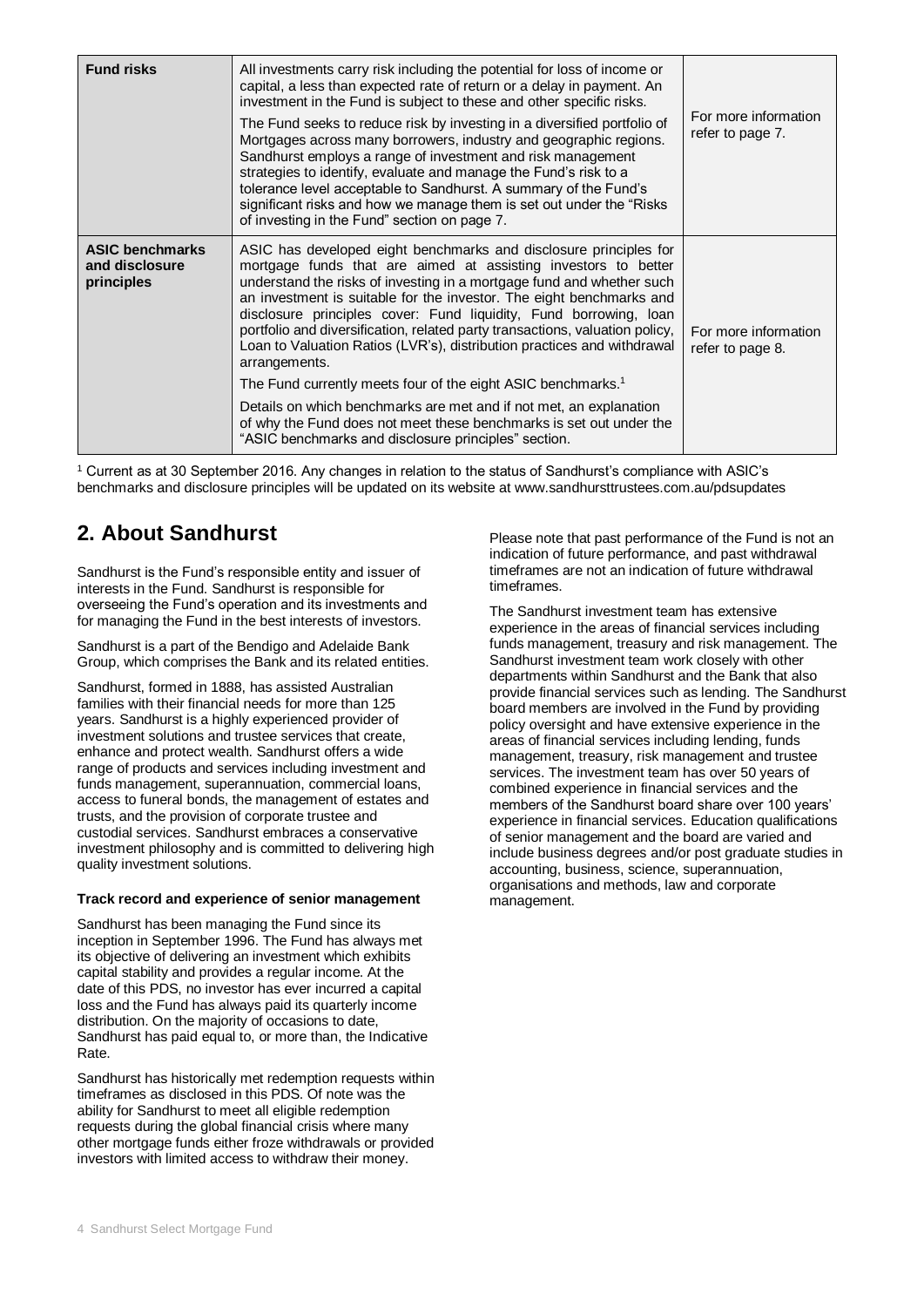# **3. About the Fund**

The Fund is a registered Managed Investment Scheme, whereby investors' money is pooled together and invested by Sandhurst on behalf of all investors. Investors share in the income generated from the Fund in proportion to their investment. The Fund is not unitised, meaning an investor is not issued units in the Fund. Rather each investor's interest in the Fund is a fractional and beneficial interest in the whole of the Fund. It is not an interest in any particular part of the Fund or in any asset of the Fund.

The objective of the Fund is to provide investors with regular income and capital stability. Our aim is to provide a low risk investment offering, whereby investors' capital is preserved and a variable income return is paid quarterly. Our investment philosophy is based on a conservative approach in managing quality income producing assets.

We believe we can meet the Fund's objectives by:

- investing in income producing Mortgages that are secured by first registered Mortgages over Australian real property;
- investing in Mortgage Backed Securities with strong credit qualities (excluding other unlisted mortgage schemes);
- investing in term deposits;
- investing in securities issued by, or lending to government entities (or government backed entities);
- investing in accordance with our strict and conservative lending and investment policies;
- diversifying the Fund's direct investments in Mortgages across many borrowers, different sectors and geographic regions;
- investing a portion of the Fund in cash and cash equivalent assets; and
- regularly monitoring the Fund's assets and their performance.

In managing the Fund, Sandhurst draws on the expertise and support of processes, systems and people within the Bendigo and Adelaide Bank Group. This provides the benefit of economies of scale of a much larger organisation.

#### **The Fund's rate of return**

At the beginning of each quarter and during a quarter if required (but before the end of that quarter), Sandhurst publishes an Indicative Rate on its website as an indication of the likely return of the Fund for the quarter (net of fees and costs). Sandhurst calculates the Indicative Rate by careful analysis of the Fund's projected investment income and by considering factors such as forecast interest rates and the mix of assets in the Fund's portfolio. Sandhurst may change the Indicative Rate for the quarter at any time (for example, due to unexpected market conditions) and will publish the revised Indicative Rate on its website www.sandhursttrustees.com.au/rates

The Indicative Rate is not guaranteed. The actual rate of return payable to investors at the end of each quarter is determined by the amount of income earned by the Fund (net of fees and costs). The actual rate paid may be more or less than the Indicative Rate. The current Indicative Rate is used to calculate an investor's final income payment where they close their account before the end of a quarter.

#### **Access to related banking facilities**

Investors can apply to access the related banking facilities provided by the Bank including internet banking, phone banking, BPAY®, PayAnyone and automatic payments on their account. Information including fees and charges and terms and conditions applicable to the Bank's related banking facilities are set out in the Bendigo Personal Accounts and Facilities Terms and Conditions and the Bendigo Business Accounts and Facilities Terms and Conditions (collectively the Terms and Conditions). Each of these documents is made up of three parts and you should read and understand each part of the relevant Terms and Conditions before using any related banking facility. These documents are available a[t www.bendigobank.com.au](http://www.bendigobank.com.au/)

Please visit your nearest Bendigo Bank branch or phone **1300 BENDIGO** (1300 236 344) if you wish to apply for access to any of these facilities.

®Registered to BPAY Pty Ltd ABN 69 079 137 518.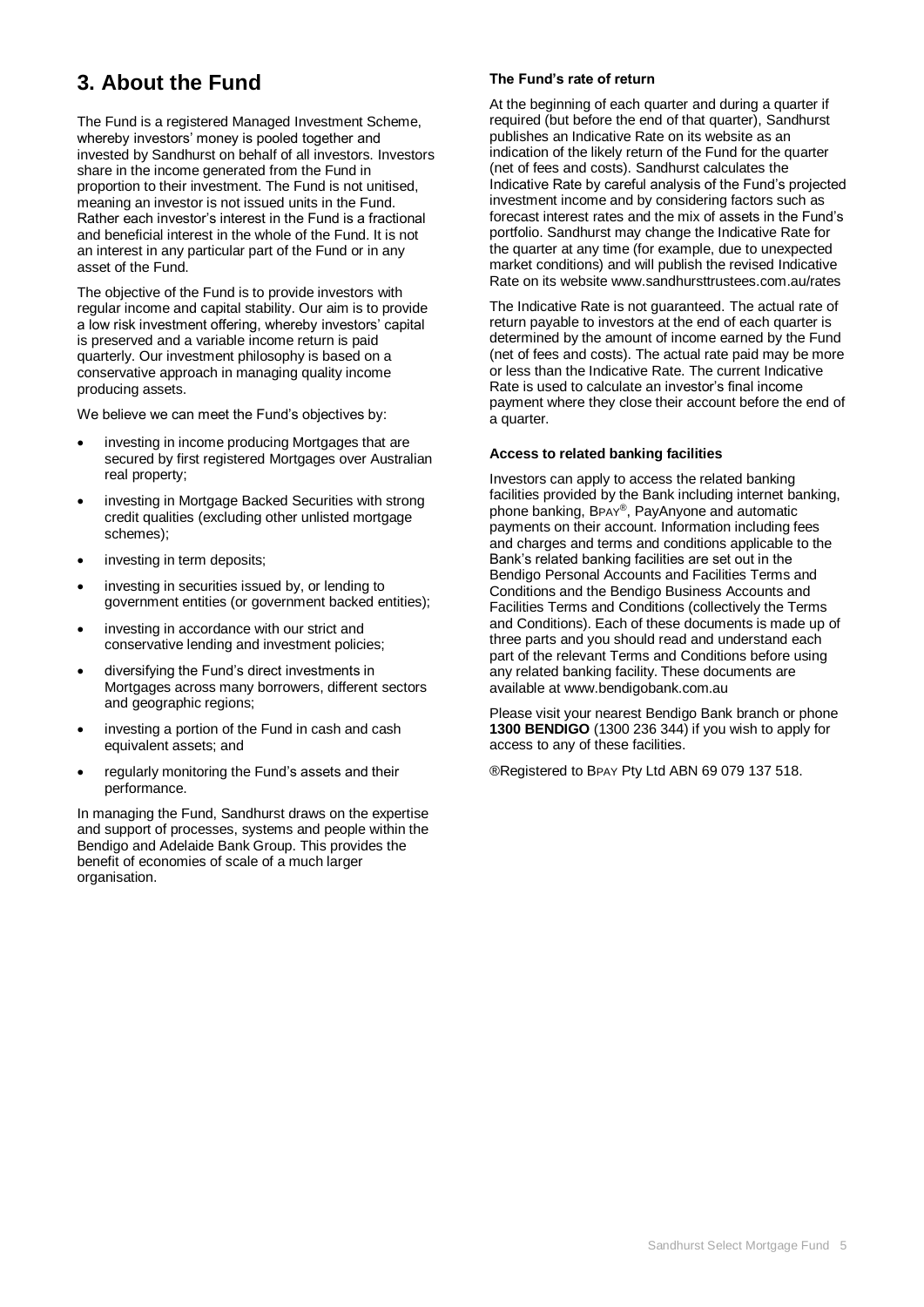# **4. Benefits of investing in the Fund**

Investing in managed funds (including this Fund) provides access to investment opportunities, markets and investment expertise that may not ordinarily be accessible to you.

Some of the reasons to invest in the Fund are set out in the table below.

| <b>Capital stability</b>                             | The Fund invests in Mortgages, Mortgage Backed Securities (excluding other unlisted<br>mortgage schemes), term deposits, securities issued by an Australian Government entity (or<br>Australian Government backed entity) or loans where an Australian Government entity (or<br>Australian Government backed entity) is the borrower and cash and cash equivalent assets.<br>Sandhurst looks to develop a conservative portfolio of low risk investments to support the<br>target of capital stability.<br>For direct investment in Mortgages, strict lending criteria apply: the Mortgages are to be<br>secured by a first registered mortgage over Australian real property.<br>In addition, Sandhurst only lends up to a maximum of two-thirds of the value of the secured<br>property on residential Mortgages unless lenders mortgage insurance is in place. For<br>information on the current maximum LVR for all Mortgage types, please refer to the table on<br>page 15.<br>The Fund also invests in high quality Mortgage Backed Securities (excluding other unlisted<br>mortgage schemes) with adequate credit enhancements to provide a buffer against loss<br>should mortgages within the Mortgage backed security default.<br>Sandhurst may invest in securities issued by or lend to an Australian Government entity or<br>Australian Government backed entity. |
|------------------------------------------------------|-------------------------------------------------------------------------------------------------------------------------------------------------------------------------------------------------------------------------------------------------------------------------------------------------------------------------------------------------------------------------------------------------------------------------------------------------------------------------------------------------------------------------------------------------------------------------------------------------------------------------------------------------------------------------------------------------------------------------------------------------------------------------------------------------------------------------------------------------------------------------------------------------------------------------------------------------------------------------------------------------------------------------------------------------------------------------------------------------------------------------------------------------------------------------------------------------------------------------------------------------------------------------------------------------------------------------------------------------------------------------------|
|                                                      | Sandhurst will only make investments in Mortgage Backed Securities (excluding other<br>unlisted mortgage schemes) or government securities where it has conducted sufficient due<br>diligence to ensure that it has a reasonable basis to expect no losses will be incurred if it<br>holds these securities to maturity.                                                                                                                                                                                                                                                                                                                                                                                                                                                                                                                                                                                                                                                                                                                                                                                                                                                                                                                                                                                                                                                      |
|                                                      | Other than the above, Sandhurst will only invest in terms deposits, cash or cash equivalent<br>assets.                                                                                                                                                                                                                                                                                                                                                                                                                                                                                                                                                                                                                                                                                                                                                                                                                                                                                                                                                                                                                                                                                                                                                                                                                                                                        |
|                                                      | The type of investments held by the Fund, coupled with the Fund's conservative lending<br>policy provide an investment with capital stability and low volatility.                                                                                                                                                                                                                                                                                                                                                                                                                                                                                                                                                                                                                                                                                                                                                                                                                                                                                                                                                                                                                                                                                                                                                                                                             |
| <b>Regular income</b>                                | The Fund aims to provide you with a regular income stream through quarterly distributions<br>that can be reinvested or paid into your nominated bank account.                                                                                                                                                                                                                                                                                                                                                                                                                                                                                                                                                                                                                                                                                                                                                                                                                                                                                                                                                                                                                                                                                                                                                                                                                 |
| Access to funds*                                     | The initial investment and each subsequent investment is fixed for 90 days and is then<br>available for withdrawal under normal circumstances.                                                                                                                                                                                                                                                                                                                                                                                                                                                                                                                                                                                                                                                                                                                                                                                                                                                                                                                                                                                                                                                                                                                                                                                                                                |
| <b>Competitive return</b>                            | The Fund aims to provide a competitive return as measured by its performance benchmark.<br>The Fund's performance benchmark is the Bloomberg AusBond Bank Bill Index. Sandhurst<br>does not guarantee the performance of the Fund will meet the performance benchmark.                                                                                                                                                                                                                                                                                                                                                                                                                                                                                                                                                                                                                                                                                                                                                                                                                                                                                                                                                                                                                                                                                                        |
| A simple and<br>convenient way to<br>invest          | Sandhurst handles all the investment decisions and administration and provides you with<br>regular information and reporting on your investment. Our friendly staff are on hand to assist<br>you with any queries regarding your investment.                                                                                                                                                                                                                                                                                                                                                                                                                                                                                                                                                                                                                                                                                                                                                                                                                                                                                                                                                                                                                                                                                                                                  |
| <b>Access to branch</b><br>network                   | Investors are able to perform transactions or make enquiries in respect of the Fund at any of<br>the Bank's nationwide branch network.                                                                                                                                                                                                                                                                                                                                                                                                                                                                                                                                                                                                                                                                                                                                                                                                                                                                                                                                                                                                                                                                                                                                                                                                                                        |
| <b>Availability of related</b><br>banking facilities | Using the Bank's related banking facilities you can add to your investment via phone and<br>internet banking.                                                                                                                                                                                                                                                                                                                                                                                                                                                                                                                                                                                                                                                                                                                                                                                                                                                                                                                                                                                                                                                                                                                                                                                                                                                                 |

\* Please see page 23 for a discussion of the withdrawal process and the risks associated with withdrawals.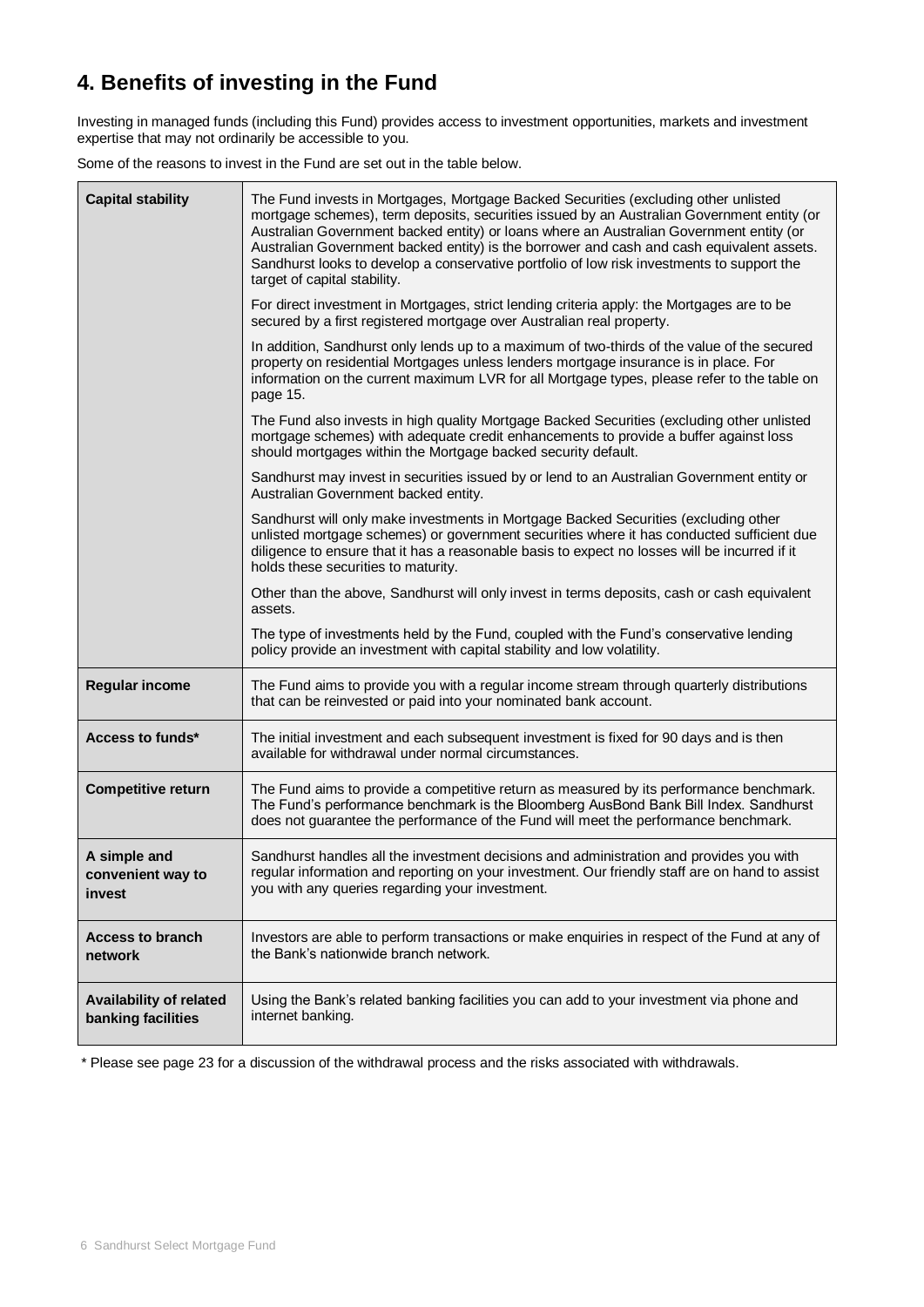# **5. Risks of investing in the Fund**

It is important to understand that there are inherent risks in any investment. The purpose of this section is to inform you of the types of risks that may apply to an investment in the Fund. This section is a summary of what we consider to be the significant risks that should be considered before deciding to invest in the Fund. This section does not purport to be a comprehensive summary of all of the risks.

Whilst we are not able to remove all the risks associated with an investment in the Fund, we employ a range of investment and risk management strategies to identify, evaluate and manage these risks.

All investments carry risk including the potential for loss of income or capital, a less than expected rate of return or a delay in payment. Different investment strategies may carry different risks, depending on the assets that make up the investment strategy. Asset classes perform differently at different times and have different risk characteristics and volatility. Generally, the higher the expected return of an investment, the higher the risk. When you consider an investment in the Fund, you should take into account your personal risk tolerance. We recommend you consult with a financial adviser to properly understand the risks associated with the Fund and your attitude towards investment risk.

Some of the significant risks of investing in the Fund are summarised as follows:

- **Market risk:** This risk applies to all Fund assets. Market risk is the risk that the Fund's assets are negatively impacted by general market trends or issues that may be legal, social, economic or political in nature. In managing the asset portfolio, our experienced investment team takes into account short and long-term market indicators.
- **Credit risk**: This risk mainly applies to the Fund's Mortgage and Mortgage backed security portfolios. It represents the risk that a borrower defaults and the Fund is not able to recover the loan amount (e.g. if the sale of secured property is not sufficient to cover the loan). Sandhurst minimises credit risk by applying strict investments and lending criteria
- **Concentration risk**: The risk mainly applies to the Fund's Mortgage and Mortgaged backed security portfolios. It is where the underlying loans are highly concentrated to particular types of commercial activities, locations or borrowers. The Fund has a diversified portfolio of Mortgage pools that are spread across a range of borrowers and security properties including residential, rural, industrial and commercial properties with exposure to metro, non-metro and rural locations throughout Australia. The diversification of loans and the number of borrowers aim to reduce concentration risk.
- **Valuation risk:** This risk mainly relates to the Fund's Mortgage portfolios (direct and purchased mortgages). It is the risk that the valuation of the secured property is not reflective of current market property values. Incorrect valuation may affect the amount Sandhurst is able to recover if the borrower defaults. Sandhurst minimises valuation risk by applying strict investment and lending criteria. Refer to page 17 for details of Sandhurst's valuation practices.
- **Counterparty default risk:** This risk applies to all assets and derivatives. The risk of counterparties (i.e.

derivative counterparties, brokers, custodians, mortgage service providers, deposit issuers and government departments) failing to perform as contracted. Sandhurst minimises counterparty default risk by holding diversified portfolios and only transacting with authorised counterparties. Sandhurst evaluates the risk of each counterparty in addition to reviewing external credit reviews (where available) prior to entering into arrangements.

- **Interest rate risk:** This risk applies to all assets and derivatives. Changes in interest rates will have a positive or negative impact directly or indirectly on investment values, returns and consequently the level of income paid to investors. Sandhurst undertakes interest rate hedging strategies to ensure the rate of return is a variable rate moving in line with market interest rates. Hedging is a strategy undertaken with the goal of reducing the risk of loss but which might also reduce the potential gain from an investment.
- **Derivatives risk:** This risk includes the value of derivative positions not moving in line with the movement of the underlying asset, potential illiquidity of the derivative and being unable to meet payment obligations in relation to derivative contracts. The Fund only uses derivatives for interest rate hedging and not for the purposes of gearing or leverage. Sandhurst manages this risk as far as practicable by regular monitoring of the derivative exposure, only dealing in derivatives that have appropriate market depth and using investment graded counterparties.
- **Liquidity risk:** This risk mainly applies to the Fund's Mortgage and Mortgage backed security portfolios. It represents the risk that the Fund may not have sufficient cash flows to meet its withdrawal requests or other payments on a timely basis. Mortgages and Mortgage backed securities are relatively illiquid compared to some other asset classes and delays may occur in converting such investments into cash. This may affect distributions and/or redemptions to investors. Sandhurst limits liquidity risk by holding at least 10% of the value of the Fund's portfolio in cash and cash equivalent assets. The Fund also invests in assets that provide a regular flow of liquidity throughout the year.
- **Fund risk:** The risk that the Fund could be terminated, the fees and costs could change, Sandhurst could be replaced as the responsible entity and/or investment manager, or key personnel could change. Sandhurst has established operational risk and compliance processes and aims to minimise Fund risk by monitoring how these risks may impact on the Fund and by acting in the best interest of investors.
- **Regulatory risk:** This is the risk that a change in domestic or international laws or regulations (including taxation) may have an adverse impact on the Fund. Regulatory risk is managed by Sandhurst by regularly and closely reviewing changes in the law.
- **Related party transactions risk:** This occurs where the Fund lends to, invests funds in or transacts with associated companies and businesses. There is an increased risk that such transactions are less likely to be made on arm's length commercial terms and that the responsible entity will not monitor as robustly as those involving unrelated parties. Sandhurst has a process for managing conflicts of interest. For more information, please refer to page 16.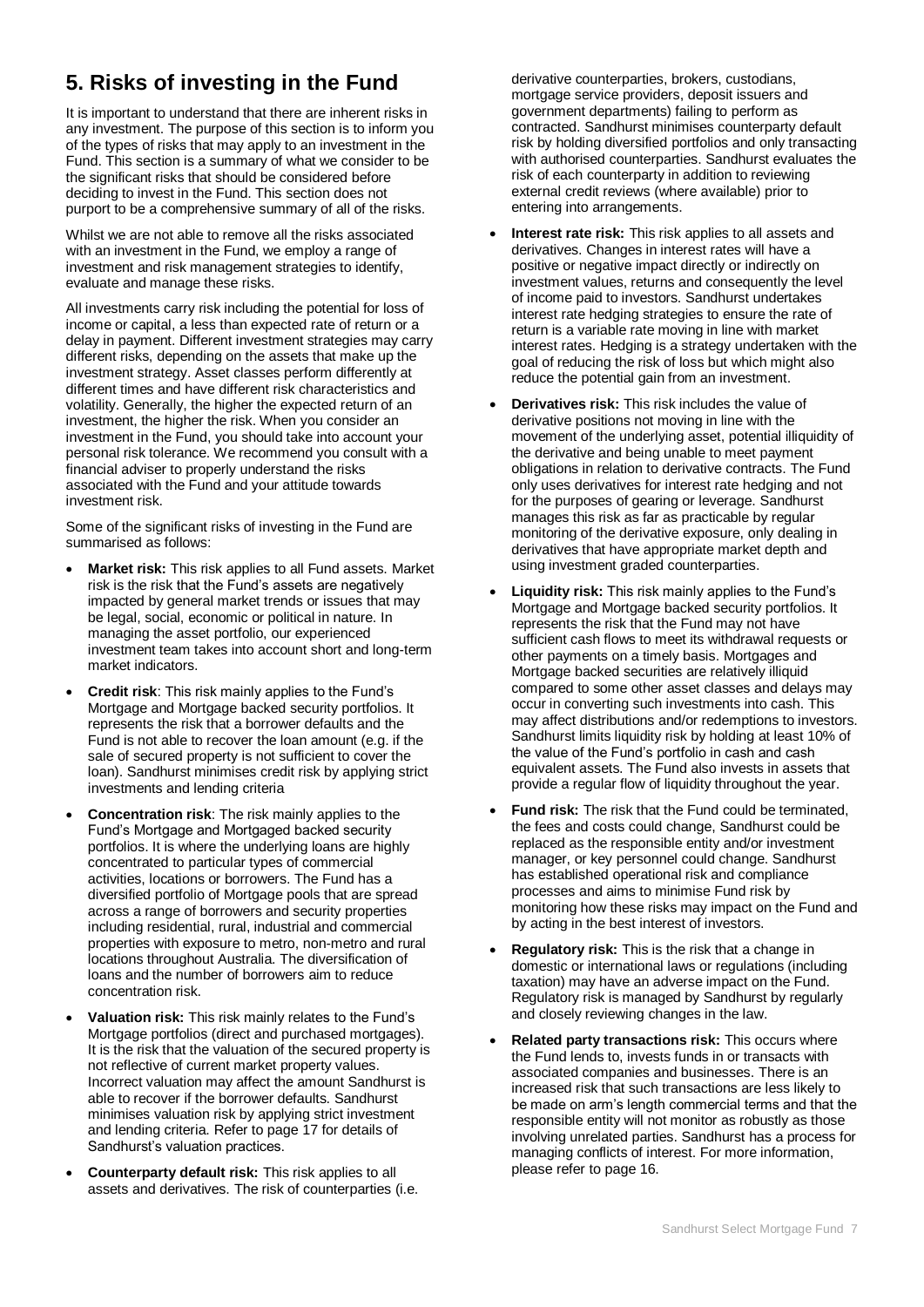# **6. ASIC Benchmarks and Disclosure Principles**

The following table sets out each of ASIC's eight benchmarks and addresses whether or not the Fund has met the respective benchmark. The table also identifies where further information on the benchmarks can be found in the PDS.

The ASIC benchmark and disclosure principles disclosure set out below apply, as the context requires, to the Mortgage investment made by the Fund. Unless the context requires otherwise, disclosures in this section do not apply to other categories of investments made by the Fund.

| <b>Benchmark</b>                                                                                                              | Sandhurst's response                                                                                                                                                                                                                                                                                                |  |
|-------------------------------------------------------------------------------------------------------------------------------|---------------------------------------------------------------------------------------------------------------------------------------------------------------------------------------------------------------------------------------------------------------------------------------------------------------------|--|
| <b>Benchmark 1: Liquidity</b>                                                                                                 |                                                                                                                                                                                                                                                                                                                     |  |
| The responsible entity has cash flow estimates for the fund<br>that:                                                          |                                                                                                                                                                                                                                                                                                                     |  |
| (a) demonstrate the fund's capacity to meet its expenses,<br>liabilities and other cash flow needs for the next 12<br>months: | This benchmark is met.<br>For additional disclosure on this benchmark, please refer                                                                                                                                                                                                                                 |  |
| (b) are updated at least every three months and reflect any<br>material changes; and                                          | to page 10.                                                                                                                                                                                                                                                                                                         |  |
| (c) are approved by the directors of the responsible entity<br>at least every three months.                                   |                                                                                                                                                                                                                                                                                                                     |  |
| <b>Benchmark 2: Fund borrowing</b>                                                                                            |                                                                                                                                                                                                                                                                                                                     |  |
|                                                                                                                               | This benchmark is met.                                                                                                                                                                                                                                                                                              |  |
| The responsible entity does not have current borrowings<br>and does not intend to borrow on behalf of the fund.               | The Fund is permitted to borrow in accordance with the<br>Fund's constitution but currently does not. The Fund may<br>decide to borrow in the future to meet its short term cash<br>flow needs (including for the purposes of paying<br>redemptions). Any borrowing must be first approved by<br>Sandhurst's board. |  |
| Benchmark 3: Loan portfolio and diversification                                                                               |                                                                                                                                                                                                                                                                                                                     |  |
|                                                                                                                               | This benchmark is met.                                                                                                                                                                                                                                                                                              |  |
| (a) The fund holds a portfolio of assets diversified by size,<br>borrower, class of borrower activity and geographic region;  | (a) The Fund invests in a diverse range of assets and<br>monitors the geographic, borrower and activity<br>concentrations.                                                                                                                                                                                          |  |
| (b) The fund has no single asset in the fund portfolio that<br>exceeds 5% of the total fund assets;                           | (b) and $(c)$ are met.<br>As at the date of this PDS a single borrower holds a                                                                                                                                                                                                                                      |  |
| (c) The fund has no single borrower who exceeds 5% of<br>the fund assets; and                                                 | single asset that accounts for 4.80% of the Fund's total<br>assets. It is likely that this asset could exceed 5% of the<br>Fund's assets if the funds under administration decreases                                                                                                                                |  |
| (d) All loans made by the fund are secured by first                                                                           | in which case the benchmark would no longer be met.                                                                                                                                                                                                                                                                 |  |
| registered Mortgages over real property (including<br>registered leasehold title).                                            | (d) All Mortgages are secured by first mortgages over<br>real property.                                                                                                                                                                                                                                             |  |
|                                                                                                                               | For additional disclosure on this benchmark, please refer<br>to page 10 of this PDS.                                                                                                                                                                                                                                |  |
| <b>Benchmark 4: Related party transactions</b>                                                                                |                                                                                                                                                                                                                                                                                                                     |  |
|                                                                                                                               | This benchmark is not met.                                                                                                                                                                                                                                                                                          |  |
| The responsible entity does not lend to related parties of<br>the responsible entity or to the fund's investment manager.     | The Fund may lend to some related parties, such as<br>directors of Sandhurst and directors of the Bank (or their<br>immediate family). However, the Fund will not lend to any<br>company within the Bendigo and Adelaide Bank Group<br>or an Associated Company.                                                    |  |
|                                                                                                                               | Mortgages to related parties are conducted on no more<br>favourable terms than to a non-related party.                                                                                                                                                                                                              |  |
|                                                                                                                               | For additional disclosure on this benchmark, please refer<br>to page 16 of this PDS.                                                                                                                                                                                                                                |  |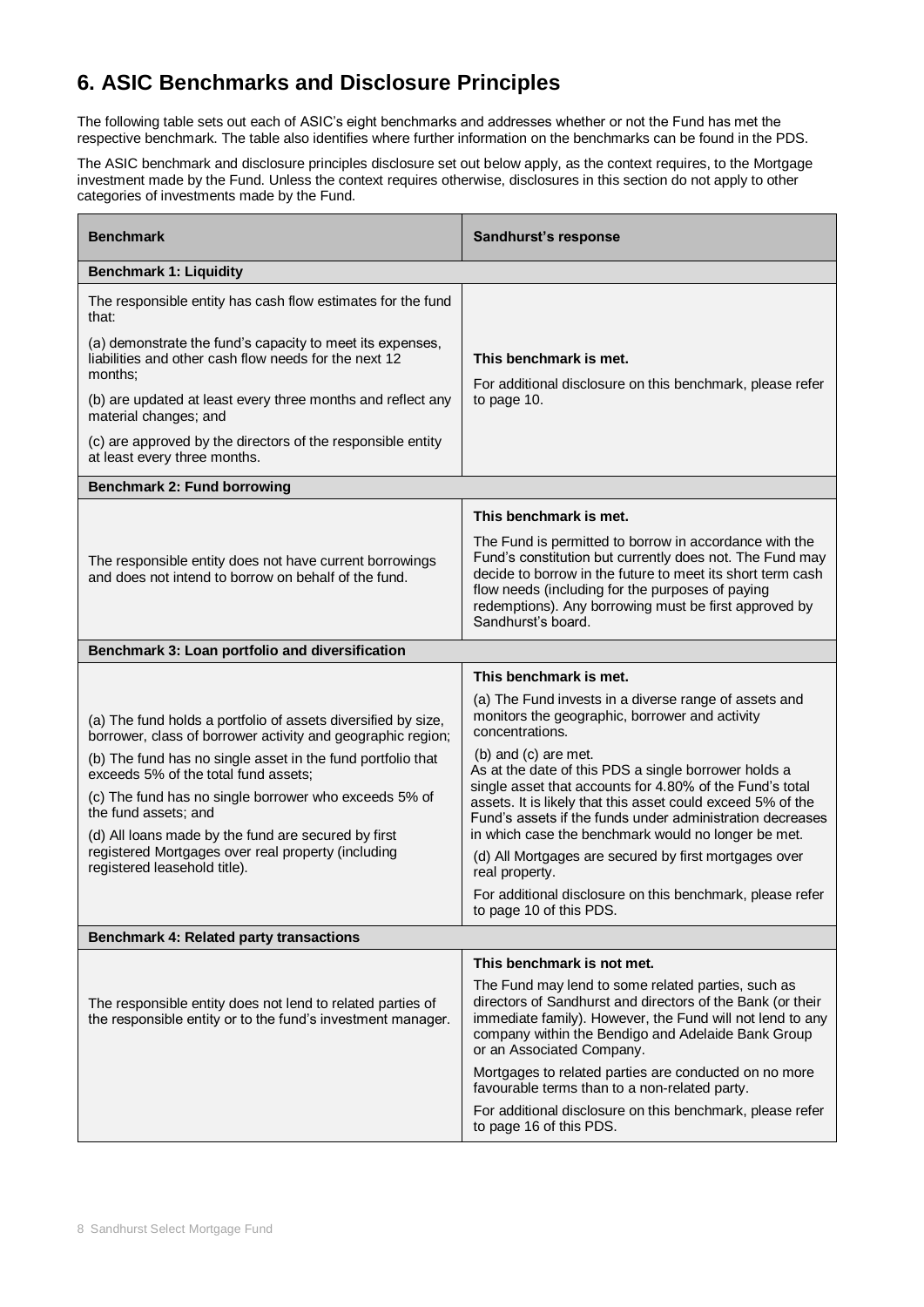| <b>Benchmark 5: Valuation policy</b>                                                                                                                                                                  |                                                                                                                                                                                                                                                                                              |  |
|-------------------------------------------------------------------------------------------------------------------------------------------------------------------------------------------------------|----------------------------------------------------------------------------------------------------------------------------------------------------------------------------------------------------------------------------------------------------------------------------------------------|--|
| In relation to valuations for the fund's Mortgage assets and<br>their security property, the board of the responsible entity<br>requires:                                                             |                                                                                                                                                                                                                                                                                              |  |
| (a) a valuer to be a member of an appropriate professional<br>body in the jurisdiction in which the relevant property is<br>located:                                                                  | This benchmark is not met.<br>$(a)$ , $(b)$ , $(c)$ and $(d)$ are met:                                                                                                                                                                                                                       |  |
| (b) a valuer to be independent;                                                                                                                                                                       | Sandhurst has procedures in place and utilises the                                                                                                                                                                                                                                           |  |
| (c) procedures to be followed for dealing with any conflict<br>of interest:                                                                                                                           | independent panel valuers of the Bank, requiring a<br>rotation of valuers and that all valuations are<br>independent and prepared by appropriately qualified and                                                                                                                             |  |
| (d) the rotation and diversity of valuers;                                                                                                                                                            | experienced valuers.                                                                                                                                                                                                                                                                         |  |
| (e) in relation to security property for a loan, an<br>independent valuation to be obtained:                                                                                                          | (e) is not met:<br>Although Sandhurst may require a revaluation of secured                                                                                                                                                                                                                   |  |
| (i) before the issue of a loan and on renewal:<br>(A) for development property, on both an 'as<br>is' and 'as if complete' basis; and<br>(B) for all other property, on an 'as is' basis;<br>and      | property at any time, a valuation may not be required in<br>certain circumstances on renewal of a Mortgage if the<br>performance of the Mortgage and indications of the value<br>of the property are satisfactory to Sandhurst.<br>For additional disclosure on this benchmark, please refer |  |
| (ii) within two months after the directors form a view<br>that there is likelihood that a decrease in the value of<br>security property may have caused a material breach<br>of a loan covenant.      | to page 17 of this PDS.                                                                                                                                                                                                                                                                      |  |
| Benchmark 6: Lending principles-Loan-to-valuation ratios                                                                                                                                              |                                                                                                                                                                                                                                                                                              |  |
| If the fund directly holds Mortgage assets:                                                                                                                                                           | This benchmark is not met.                                                                                                                                                                                                                                                                   |  |
| (a) where the loan relates to property development-funds                                                                                                                                              | (a) and (b) are met:                                                                                                                                                                                                                                                                         |  |
| are provided to the borrower in stages based on<br>independent evidence of the progress of the development;                                                                                           | The Fund does not hold Mortgage assets that relate to<br>property development.                                                                                                                                                                                                               |  |
| (b) where the loan relates to property development-the<br>fund does not lend more than 70% on the basis of the                                                                                        | (c) is not met:                                                                                                                                                                                                                                                                              |  |
| latest 'as if complete' valuation of property over which<br>security is provided; and                                                                                                                 | The Fund holds direct residential Mortgages with LVRs in<br>excess of 80% where lender's Mortgage insurance is in<br>place.                                                                                                                                                                  |  |
| (c) in all other cases—the fund does not lend more than<br>80% on the basis of the latest market valuation of property<br>over which security is provided.                                            | For additional disclosure on this benchmark, please refer<br>to page 14 of this PDS.                                                                                                                                                                                                         |  |
| <b>Benchmark 7: Distribution practices</b>                                                                                                                                                            |                                                                                                                                                                                                                                                                                              |  |
| The responsible entity will not pay current distributions                                                                                                                                             | This benchmark is met.                                                                                                                                                                                                                                                                       |  |
| from fund borrowings.                                                                                                                                                                                 | For additional disclosure on this benchmark, please refer<br>to page 17 of this PDS.                                                                                                                                                                                                         |  |
| Benchmark 8: Withdrawal arrangements                                                                                                                                                                  |                                                                                                                                                                                                                                                                                              |  |
| Liquid funds                                                                                                                                                                                          | This benchmark is not met.                                                                                                                                                                                                                                                                   |  |
| For liquid funds:                                                                                                                                                                                     | (a) In normal circumstances, money can be withdrawn at                                                                                                                                                                                                                                       |  |
| (a) the maximum period allowed for in the constitution for<br>the payment of withdrawal requests is 90 days or less;                                                                                  | completion of the 90 day fixed term.<br>(b) In accordance with the Fund's constitution the Fund                                                                                                                                                                                              |  |
| (b) the responsible entity will pay withdrawal requests<br>within the period allowed for in the Constitution; and                                                                                     | has up to 12 months to satisfy a withdrawal request.                                                                                                                                                                                                                                         |  |
| (c) the responsible entity only permits members to<br>withdraw at any time on request if at least 80% (by value)<br>of the fund property is:<br>(i) money in an account or on deposit with a bank and | (c) As the Fund is a Mortgage fund whereby up to 90% of<br>its assets may be invested in Mortgages, Mortgage<br>Backed Securities or government loans and securities,<br>Sandhurst does not reasonably expect to be able to<br>realise the entire portfolio for market value within 10       |  |
| is available for withdrawal immediately, or otherwise<br>on expiry of a fixed term not exceeding 90 days,                                                                                             | <b>Business Days.</b><br>For additional disclosure on this benchmark, please refer                                                                                                                                                                                                           |  |
| during the normal business hours of the bank; or                                                                                                                                                      | to page 18 of this PDS.                                                                                                                                                                                                                                                                      |  |
| (ii) assets that the responsible entity can reasonably<br>expect to realise for market value within 10 business<br>days.                                                                              | This Fund is liquid and therefore the non-liquid scheme<br>benchmark is not applicable.                                                                                                                                                                                                      |  |
|                                                                                                                                                                                                       |                                                                                                                                                                                                                                                                                              |  |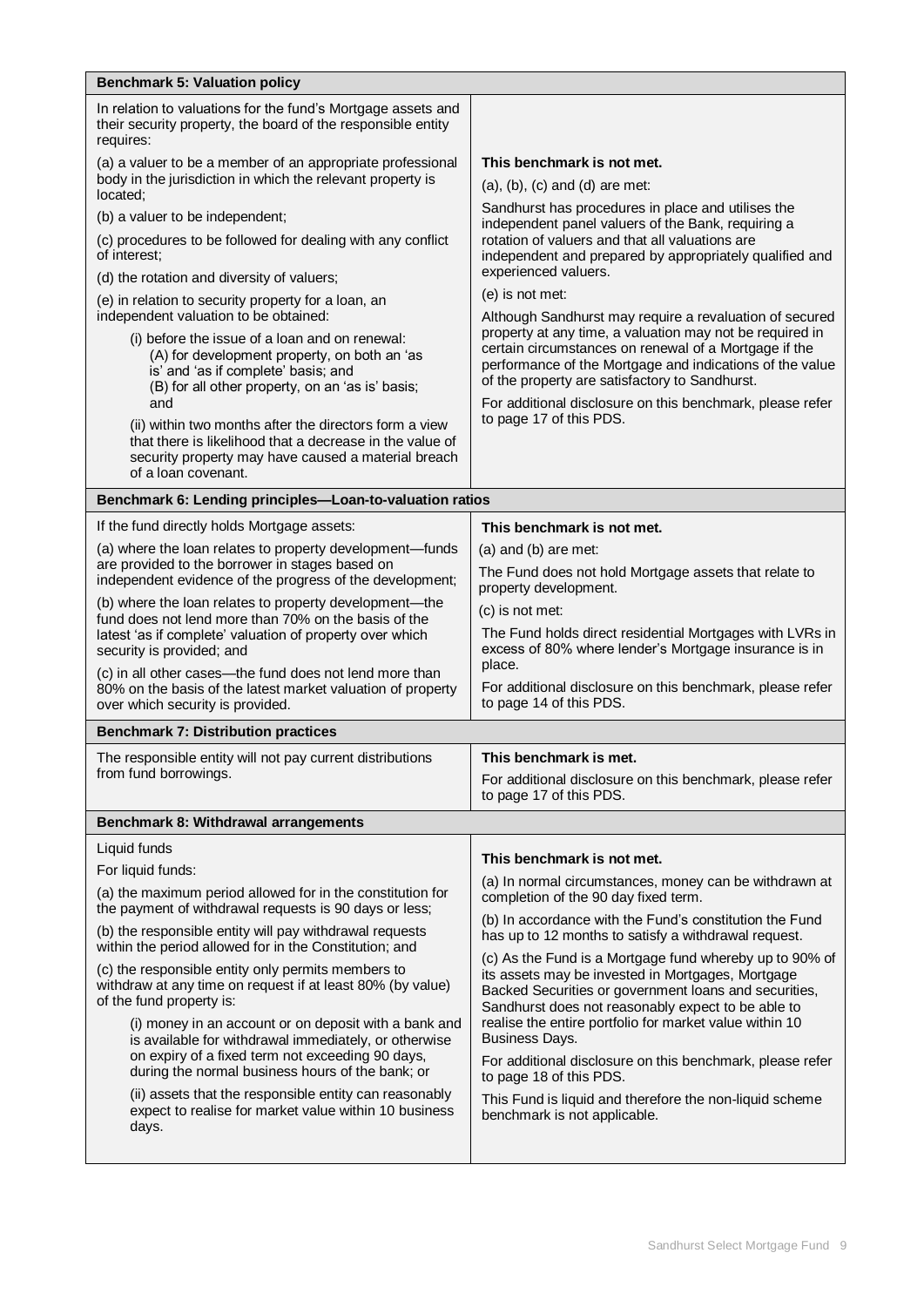# **Liquidity**

As at 30 September 2016 the Fund had cash or cash equivalents, of \$205,984,809or 19.8% of the value of total assets.

Sandhurst maintains cash flow estimates for the next 12 months, and ensures that at all times the Fund has cash or cash equivalents sufficient to meet the projected cash needs over the next 12 months.

Sandhurst's policy is to manage the maturity of liquid assets within agreed guidelines to ensure a reasonable amount of cash is on hand to meet the short-term payment obligations of the Fund.

Sandhurst:

- a) monitors and reviews historical rolling 12 months' cash inflows and outflows on an ongoing basis;
- b) prepares cash flow estimates based on historical cashflow data and material liquidity assumptions that demonstrate the Fund's capacity to meet its expenses, liabilities and other cash flow needs for the next 12 months based on normal operating conditions;
- c) updates the cash flow estimates at least every three months to reflect any material changes and consider whether Benchmark 1 is still met. The board of Sandhurst approves updated cash flow estimate; and
- d) stress tests the cash flow estimate against material assumptions underlying its cash flow estimate.

Sandhurst does not reasonably expect there to be any changes to the Fund's expenses, liabilities and other cash flow needs that will adversely affect the current and future liquidity of the Fund. The key risks that may affect the liquidity of the Fund are:

- Mortgages may not be realised in a timely manner or at face value;
- there may be a market shock event which causes the actual withdrawal to differ significantly to the forecasts; and
- the counterparty to an asset sale may default or may offer a price which is below the carrying value of the security property.

The Fund also holds investment in term deposits and Mortgage Backed Securities which produce income, and also provides another mechanism which can be used to manage liquidity over the medium to long term.

At least 10% of the value of the Fund's assets will be cash or equivalent assets.

Loan portfolio and diversification

The following information is provided as at 30 September 2016.

#### **Number and value of Mortgages**

The Fund had 1,599 Mortgages totalling \$475,430,036. The total number of mortgagors was 1,508.

#### **Mortgages by class of activity**

The following table represents the actual composition of the Fund's Mortgages by class of activity:

| <b>Activity</b>                   | Amount (\$) | <b>No. of Mortgages</b> | $%$ by \$ |
|-----------------------------------|-------------|-------------------------|-----------|
| <b>Rural</b>                      | 58,216,278  | 268                     | 12.2%     |
| <b>Hotel/Motel</b>                | 34,777      | 1                       | 0.0%      |
| <b>Industrial</b>                 | 20,716,380  | 34                      | 4.4%      |
| <b>Owner Occupied Residential</b> | 66,733,673  | 683                     | 14.0%     |
| <b>Residential Investment</b>     | 33,315,632  | 219                     | 7.0%      |
| <b>Commercial</b>                 | 296,413,296 | 394                     | 62.4%     |
| <b>Total</b>                      | 475,430,036 | 1,599                   | 100.0     |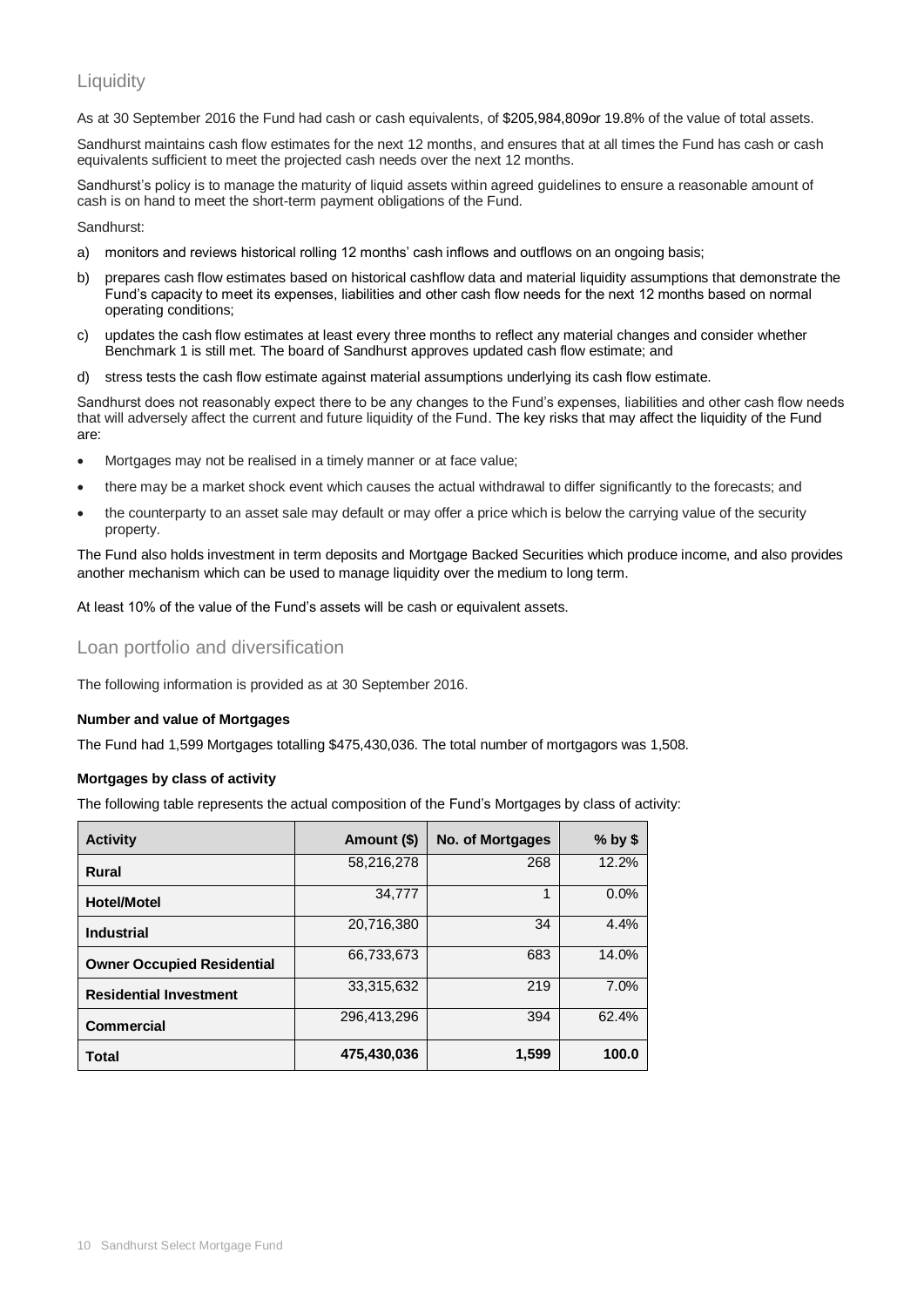# **Mortgages by geographic region**

The following table represents the Fund's Mortgage portfolio by geographic region:

| <b>Geographical profile</b>         | Amount (\$) | <b>No. of Mortgages</b> | % by \$ |  |  |
|-------------------------------------|-------------|-------------------------|---------|--|--|
| <b>Victoria</b>                     |             |                         |         |  |  |
| <b>Inner City</b>                   | 25,670,393  | 12                      | 5.4%    |  |  |
| <b>Metro</b>                        | 77,956,411  | 243                     | 16.4%   |  |  |
| Non-metro                           | 129,130,608 | 431                     | 27.0%   |  |  |
| <b>Other States</b>                 |             |                         |         |  |  |
| <b>Australian Capital Territory</b> |             |                         |         |  |  |
| <b>Metro</b>                        | 4,302,475   | 36                      | 0.9%    |  |  |
| <b>New South Wales</b>              |             |                         |         |  |  |
| <b>Inner City</b>                   | 6,317,802   | 19                      | 1.3%    |  |  |
| <b>Metro</b>                        | 43,579,316  | 95                      | 9.2%    |  |  |
| Non-metro                           | 33,107,027  | 166                     | 7.0%    |  |  |
| <b>Northern Territory</b>           |             |                         |         |  |  |
| <b>Metro</b>                        | 1,737,288   | 5                       | 0.4%    |  |  |
| Non-metro                           | 359,411     | 1                       | 0.1%    |  |  |
| Queensland                          |             |                         |         |  |  |
| <b>Metro</b>                        | 24,743,389  | 66                      | 5.2%    |  |  |
| Non-metro                           | 25,399,377  | 237                     | 5.3%    |  |  |
| <b>South Australia</b>              |             |                         |         |  |  |
| <b>Inner City</b>                   | 10,469,541  | 22                      | 2.2%    |  |  |
| <b>Metro</b>                        | 39,272,502  | 92                      | 8.3%    |  |  |
| Non-metro                           | 17,432,229  | 45                      | 3.7%    |  |  |
| <b>Tasmania</b>                     |             |                         |         |  |  |
| <b>Inner City</b>                   | 158,477     | 2                       | 0.0%    |  |  |
| <b>Metro</b>                        | 1,197,565   | 10                      | 0.3%    |  |  |
| Non-metro                           | 900,495     | 11                      | 0.2%    |  |  |
| <b>Western Australia</b>            |             |                         |         |  |  |
| <b>Inner City</b>                   | 10,402,983  | 8                       | 2.2%    |  |  |
| <b>Metro</b>                        | 14,452,027  | 53                      | 3.0%    |  |  |
| Non-metro                           | 8,840,720   | 45                      | 1.9%    |  |  |
| <b>Total</b>                        | 475,430,036 | 1,599                   | 100.0%  |  |  |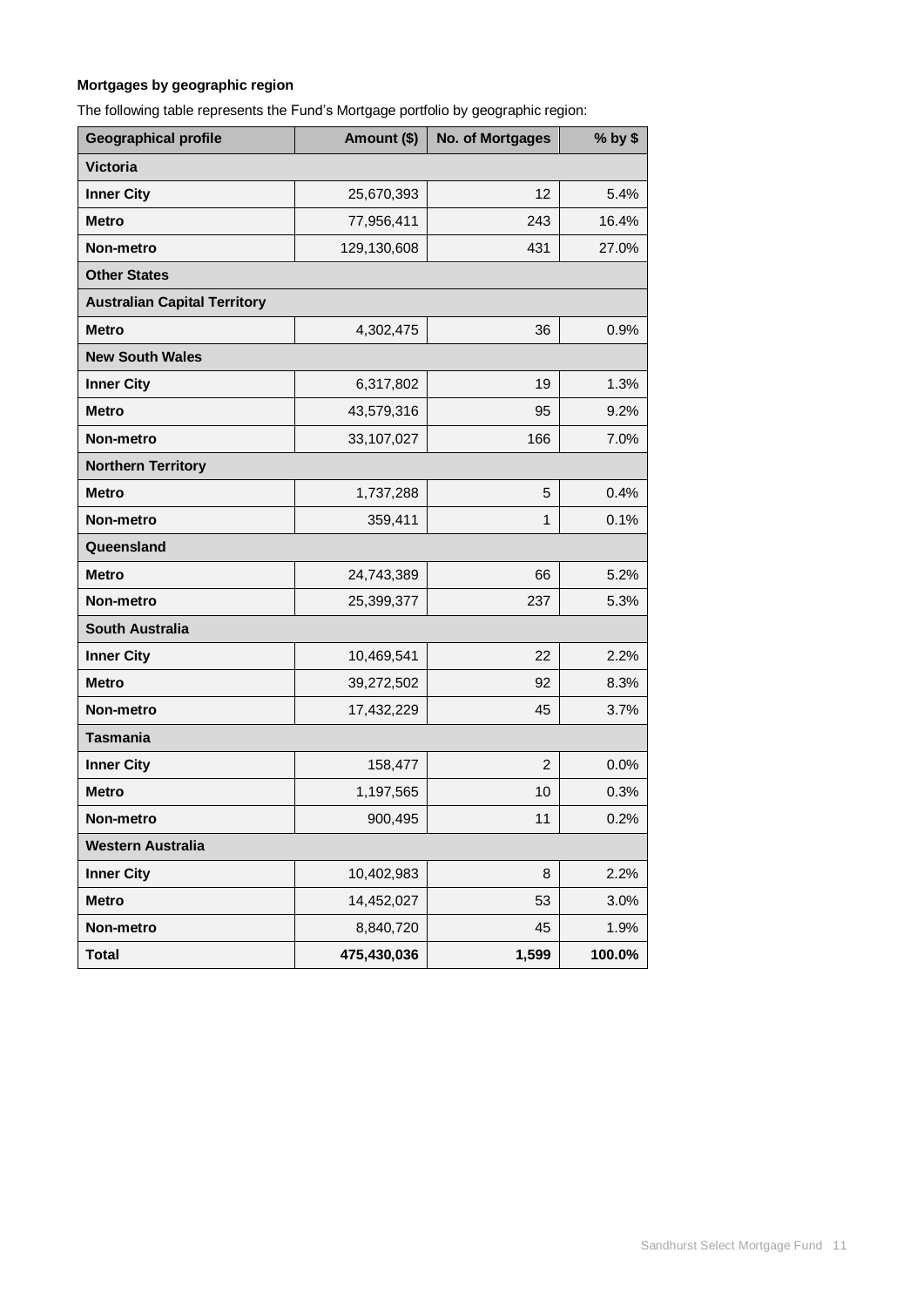#### **Mortgages in arrears**

There were 24 Mortgages totalling \$4,649,796 in arrears greater than 30 days. This represents 0.98% of the total Mortgage portfolio by dollar value.

| Days in arrears* | Principal (\$) | Principal (\$) in<br>arrears as % of<br>total Mortgage<br>portfolio | <b>Payments in</b><br>arrears $(\$)$ | No. of<br><b>Mortgages</b> | Number in<br>arrears as % of<br>total Mortgage<br>portfolio |
|------------------|----------------|---------------------------------------------------------------------|--------------------------------------|----------------------------|-------------------------------------------------------------|
| $30 - 60$ days   | 433,903        | 0.09                                                                | 6,199                                | 4                          | 0.25%                                                       |
| 60 - 90 days     | 360,294        | 0.08                                                                | 1,035                                | 2                          | 0.13%                                                       |
| 90 days and over | 3,855,599      | 0.81                                                                | 111,166                              | 18                         | 1.13%                                                       |

\* In Sandhurst's lending policy the terms default and arrears have the same meaning.

Sandhurst works in conjunction with the Bank's Mortgage Help Centre to manage mortgages that are in arrears.

#### **Security type**

All of the 1,599 Mortgages held by the Fund were secured by way of first registered mortgage over Australian real property. No Mortgages were secured by second ranking mortgage or were unsecured.

#### **Largest borrower(s)**

The total Mortgage loan monies lent to the 10 largest borrowers in the Fund was \$143,710,418. This represents:

- 0.63% of the number of total Mortgage loans in the portfolio;
- 30.23% of the total value of Mortgages in the portfolio; and
- 13.79% of the Fund's total assets.

The total Mortgage portfolio holds 1,599 loans valued at \$475,430,036.

The largest borrower had 1 Mortgage of \$50,000,000 representing 10.5% of the total value of Mortgages and 4.8% of the Fund's total assets.

#### **Undrawn Mortgage Commitments**

The Fund had 25 Mortgages totalling \$20,801,200 that were approved, but not yet advanced.

Undrawn Mortgage commitments are funded from available liquidity in the Fund.

#### **Maturity Profile**

The following table represents the actual composition of the Fund's mortgages by maturity:

| <b>Maturity Profile</b> | Amount (\$) | No. of<br><b>Mortgages</b> | $%$ by \$ |
|-------------------------|-------------|----------------------------|-----------|
| 0-<6 months             | 37,684,721  | 146                        | 7.9%      |
| $6 - 12$ months         | 23,120,951  | 63                         | 4.9%      |
| $1 - 2$ years           | 56,503,455  | 108                        | 11.9%     |
| $2 - 3$ years           | 64,575,435  | 103                        | 13.6%     |
| $3 - 4$ years           | 50,914,845  | 73                         | 10.7%     |
| $4 - 5$ years           | 17,107,463  | 60                         | 3.6%      |
| $5 - 10$ years          | 41,504,034  | 209                        | 8.7%      |
| $10 - 15$ years         | 93,250,423  | 313                        | 19.6%     |
| 15-<20 years            | 70,131,910  | 399                        | 14.8%     |
| $20 - 25$ years         | 20,636,799  | 125                        | 4.3%      |
| $25 - 30$ years         | 0           | 0                          | 0.0       |
| <b>Total</b>            | 475,430,036 | 1,599                      | 100.0%    |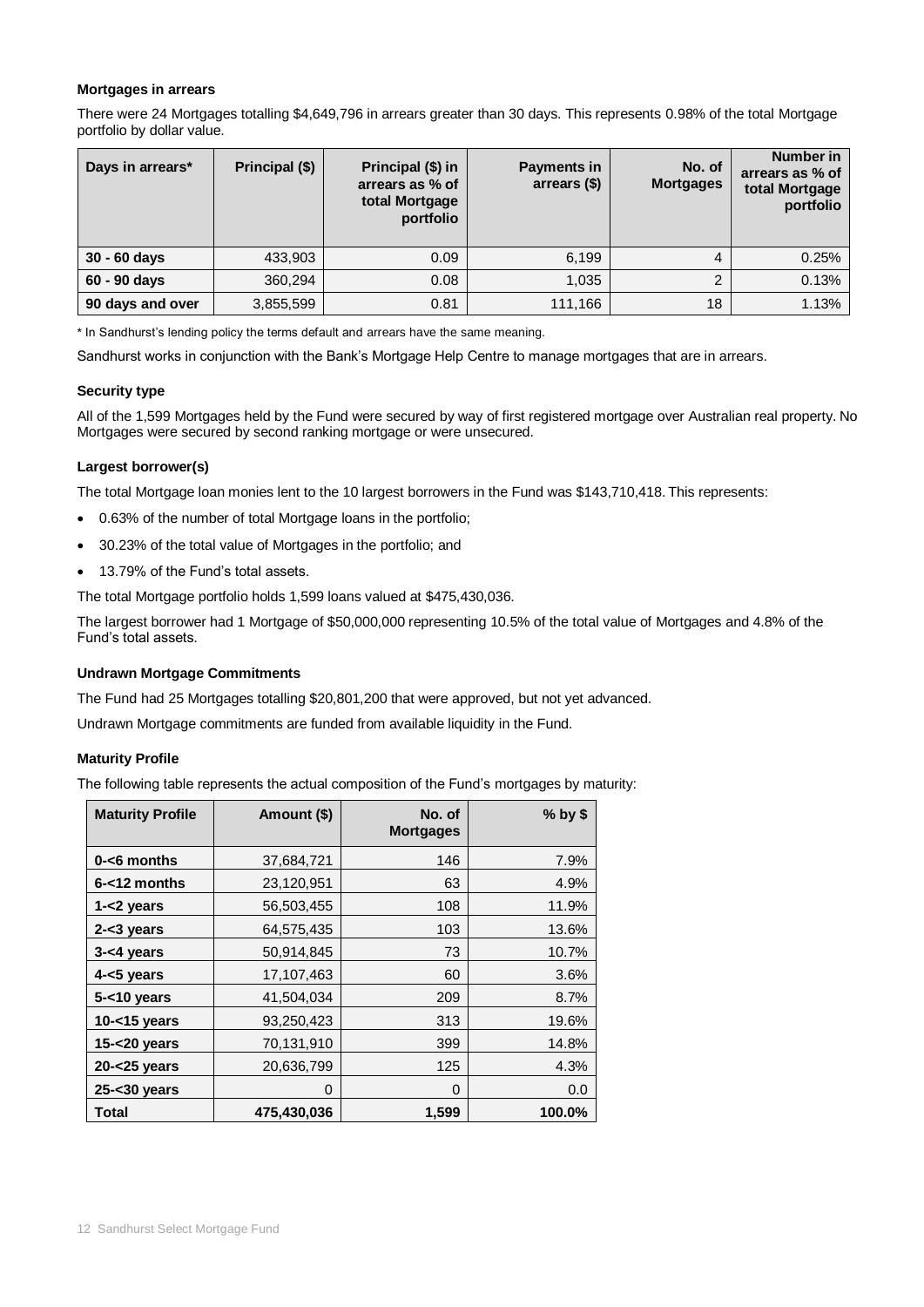#### **Mortgage Loan to Valuation Ratios**

The following table represents the actual composition of the Fund's LVR .

| <b>LVR</b>  | Amount (\$) | <b>No. of Mortgages</b> | $%$ by \$ |
|-------------|-------------|-------------------------|-----------|
|             |             |                         |           |
| $30%$       | 43,040,957  | 557                     | 9.1%      |
| $30 - 40%$  | 49,182,331  | 258                     | 10.3%     |
| $40 - 50%$  | 78,326,029  | 263                     | 16.5%     |
| $50 - 60%$  | 188,614,078 | 236                     | 39.7%     |
| $60 - 70%$  | 104,761,126 | 219                     | 22.0%     |
| 70-<80%     | 8,124,030   | 48                      | 1.7%      |
| $80 - 90\%$ | 2,251,718   | 14                      | 0.5%      |
| $90 - 100%$ | 1,129,767   | 4                       | 0.2%      |
| >100%       | 0           | $\Omega$                | 0.0%      |
| Total       | 475,430,036 | 1,599                   | 100.0%    |

Residential Mortgages with a LVR greater than two-thirds at the time of advance are required to have lender's mortgage insurance in place.

The weighted average LVR of the Fund is 38.0 %.

#### **Interest rates on Mortgages**

The following table represents the actual composition of the Fund's interest rates on Mortgages.

| <b>Mortgage Split</b><br>by Interest Rate | Amount (\$) | No. of<br><b>Mortgages</b> | $%$ by \$ |
|-------------------------------------------|-------------|----------------------------|-----------|
| 4.00% or less                             | 173,397,599 | 1044                       | 36.4%     |
| 4.01-4.50%                                | 76,059,685  | 77                         | 16.0%     |
| 4.51-5.00%                                | 29,312,448  | 86                         | 6.2%      |
| 5.01-5.50%                                | 49,374,194  | 136                        | 10.4%     |
| 5.51-6.00%                                | 13,605,073  | 28                         | 2.9%      |
| $6.01 - 6.50\%$                           | 18,452,971  | 84                         | 3.9%      |
| 6.51-7.00%                                | 4,831,573   | 12                         | 1.0%      |
| 7.01-7.50%                                | 59,958,830  | 31                         | 12.6%     |
| 7.51-8.00%                                | 37,229,206  | 70                         | 7.8%      |
| $>8.00\%$                                 | 13,208,457  | 31                         | 2.8%      |
| Total                                     | 475,430,036 | 1,599                      | 100.0%    |

#### **Capitalised Interest**

The Fund had no Mortgages where interest had been capitalised.

#### **Derivatives**

Sandhurst uses derivatives for hedging purposes, to help manage the interest rate risk of the Fund. Sandhurst generally hedges asset and liability exposures greater than \$1,000,000 for net gaps of 12 months or longer, and reviews the portfolio at least monthly to determine if further interest rate hedging is required.

Sandhurst does not intend to use derivatives to gear the Fund.

#### **Non-Mortgage assets**

In addition to Mortgages, the authorised investments of the Fund include the following asset classes:

- Mortgage Backed Securities (excluding other unlisted mortgage schemes);
- an Australian Government security (or other entity backed by an Australian Government entity) or loan to an Australian Government entity (or other entity backed by an Australian Government entity);
- term deposits; and
- cash and cash equivalent assets.

The total value of non-mortgage assets is \$566,634,156.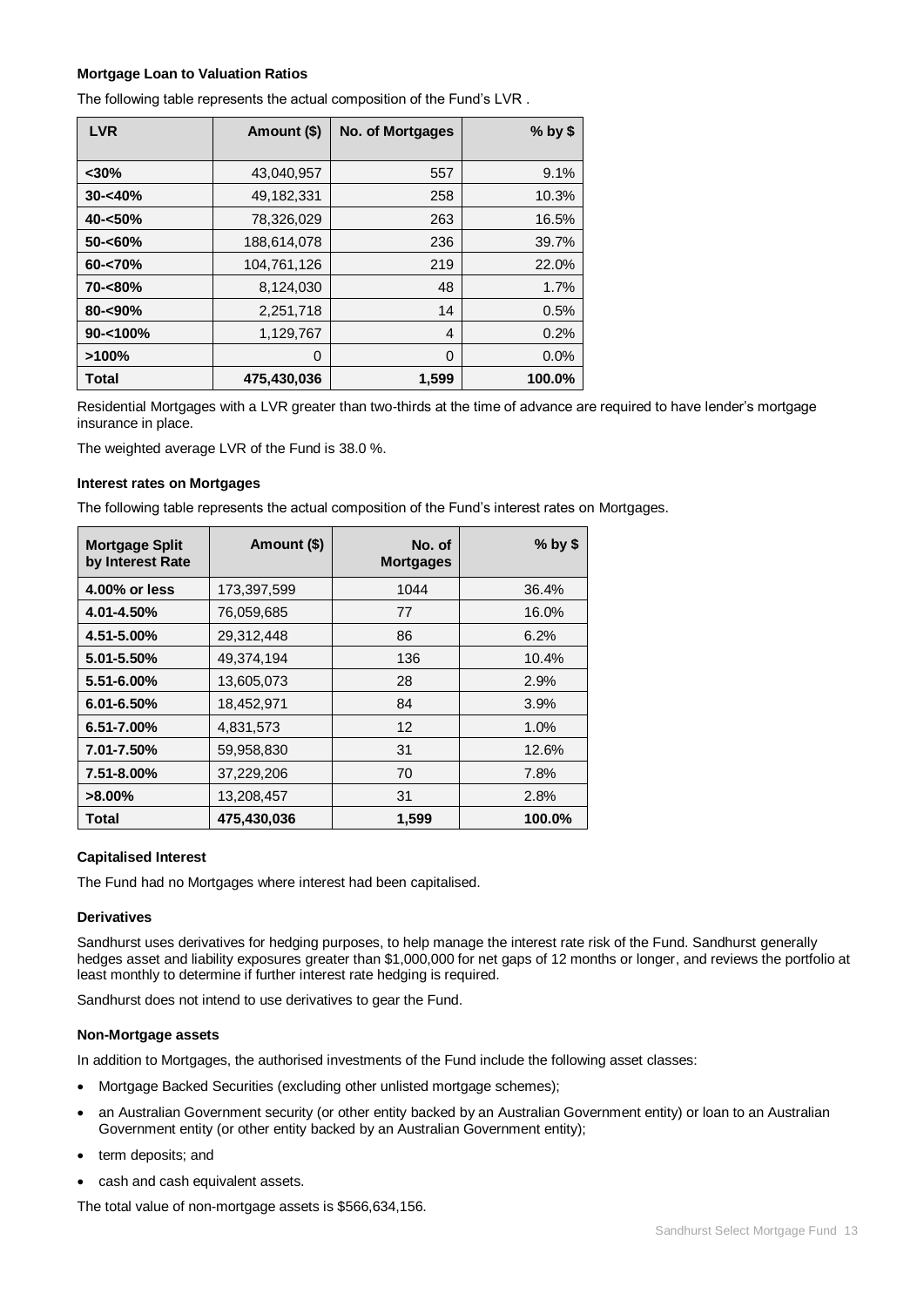#### **Fund Investment and diversification**

Sandhurst's policy on diversification of assets is to ensure that adverse results from one security or class of securities will not have an unduly detrimental effect on the entire investment portfolio of the Fund. This policy applies to non-Mortgage assets and Mortgages.

#### **Mortgage Backed Securities**

The Fund sources Mortgage Backed Securities from various institutions (including the Bank). The Fund assesses the credit risks associated with each mortgage backed security and invests only where there is strong credit characteristics. The Fund will only invest in Mortgage Backed Securities that are either assigned an internal investment grade rating or are rated investment grade by one of Standard & Poor, Moody's, Fitch or Australia Ratings. By investing only in investment grade Mortgage Backed Securities the risk to the Fund is lessened as the Fund will receive interest and principal from the Mortgage Backed Securities ahead of holders of lower rated tranches.

Additionally the Fund will only invest in Mortgage Backed Securities where the underlying loans have a maximum LVR of 95%. For those loans that have an LVR greater than 80% they usually would have lenders mortgage insurance. The Fund will also consider:

- Mortgage pool characteristics including but not limited to geographical distribution, concentrations of interest only and investor loans;
- Servicer processes, underwriting and redemption policies;
- Insurance on some or all of the Mortgages or other form of credit guarantees; and
- The capital structure, sources and degrees of subordination of the securities.

#### **Purchased Mortgages**

From time to time, Sandhurst may purchase Mortgages from various institutions (including the Bank).

These purchases are governed by a formal agreement and are conducted on commercial, arms-length terms.

When Sandhurst undertake a purchase of loans from various institutions, Sandhurst will complete due diligence on the underwriting practices of the institution determining the method used to determine whether a borrower has capacity to service a loan.

In most cases this assessment is based on a credit scoring model, which will take into account numerous factors

Purchased Mortgages must meet strict eligibility criteria (including board approval) and are subject to a thorough due diligence process including ensuring the underlying Mortgages meet the criteria of:

- LVR in accordance with the maximum LVR table;
- First registered security;
- An assessment of credit risk;
- Diversification of the loans meet the Funds need; and
- Mortgages are performing with arrears no greater than 30 days

Sandhurst monitors the performance of these portfolios on an ongoing basis.

#### **Directly Originated Mortgages**

Sandhurst has a conservative lending approach and aims to provide capital stability and to avoid losses. Sandhurst adopts the below key principles in the approval and management of all Mortgages.

Sandhurst has an investment limitation in place that at the time of lending the maximum Mortgage loan size is limited to 5% of the value of the total assets of the Fund.

The Fund may also invest up to 15% of the Fund's assets in low doc Mortgages. See page 15 for more information about low doc Mortgages.

#### **Lending criteria and borrower's capacity to service and repay**

All direct Mortgage applications are carefully considered by a specialist lending team and are subject to Sandhurst board approved delegated lending authorities.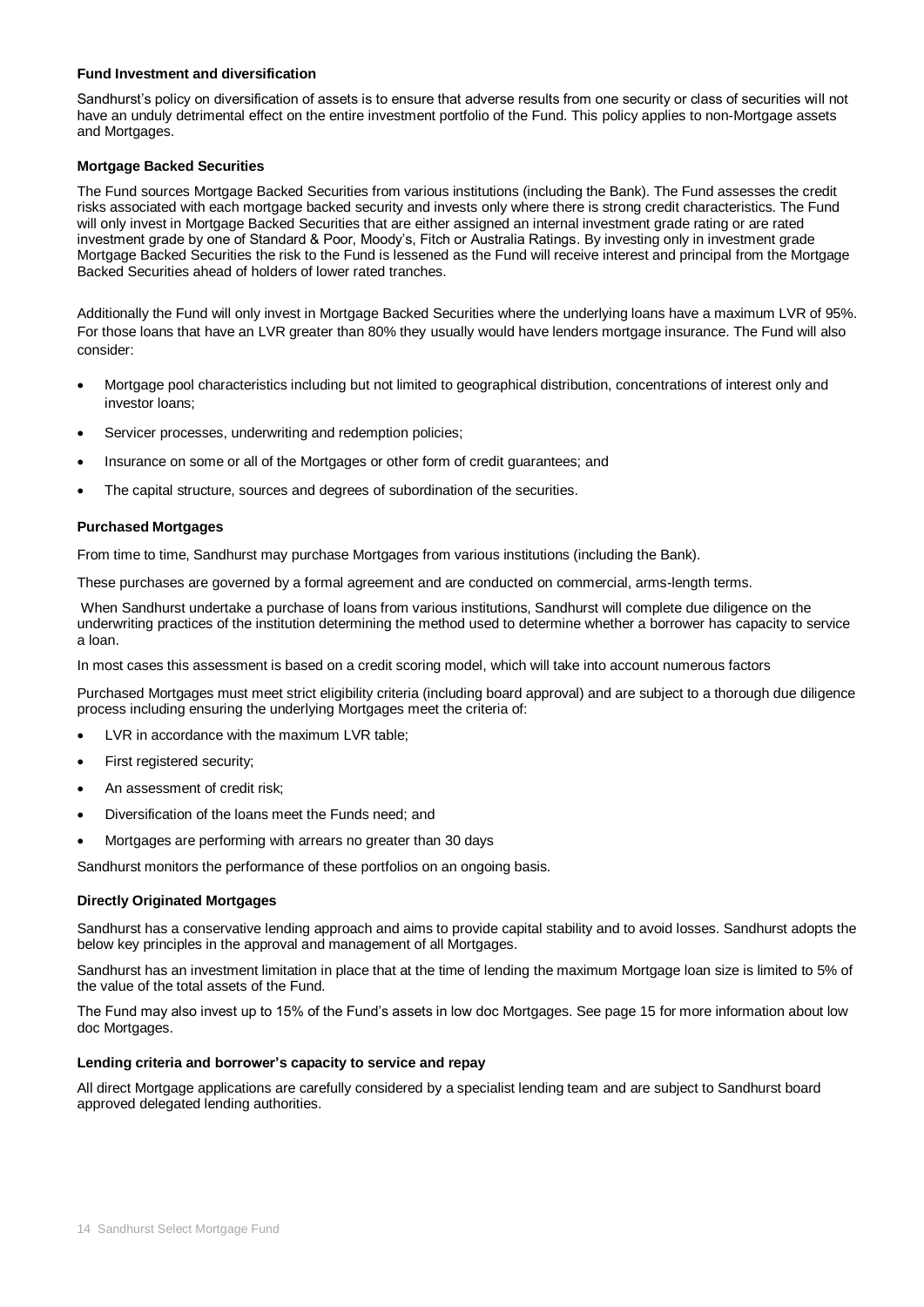The maximum LVRs for the Fund's direct Mortgage types, applied at the time of advance, are listed below.

| <b>Maximum LVRs</b>               |        |  |  |  |
|-----------------------------------|--------|--|--|--|
| Commercial                        | 66.6%  |  |  |  |
| Commercial (specialised security) | 50%    |  |  |  |
| Industrial                        | 55%    |  |  |  |
| Rural                             | 40%    |  |  |  |
| Residential                       | 66.6%^ |  |  |  |

^ Residential property Mortgages in excess of two-thirds of the valuation of the mortgaged property at the time of advance are or will be insured by an approved insurer for the amount by which the two-thirds limit is exceeded.

The weighted average LVR was 38.0%.

#### **Full doc Mortgages**

Sandhurst applies strict lending criteria and fully evaluates the borrower's financial stability and ability to service the Mortgage. There is no maximum loan amount for any one borrower subject to, at the time of lending, the maximum mortgage loan size being limited to 5% of the total assets of the Fund. All Mortgages greater than \$15 million require approval from at least three directors. The assessment guidelines include but are not limited to the consideration of:

- recent financial statements and/or tax returns;
- the borrower's credit history;
- quality of the underlying security; and
- past trading history and business background.

#### **Low doc Mortgages**

A low doc Mortgage is a Mortgage to a borrower who does not provide the standard supporting Mortgage application documentation and therefore carries higher risk. It does not mean the income comes from a non-traditional source. Sandhurst manages this risk by applying the following lending criteria:

- Maximum LVR of 66%. The applicable LVR is dependent on the Mortgage type e.g. Rural or Commercial special purpose.
- Sandhurst only accepts commercial low doc Mortgages, through selected approved partners.
- Sandhurst requires a first registered mortgage as well as certification of financial stability from the borrower.
- The maximum loan amount for a low doc Mortgage is \$2,000,000.

#### **Securities**

There is no requirement for the mortgaged property to be income producing for either full doc or low doc Mortgages. However for full doc Mortgages, the capability of servicing total loan commitments from current income is expected to be proven. For low doc Mortgages, the borrower must declare they are capable of servicing total loan commitments.

Sandhurst will not invest in Mortgages that it regards as speculative in nature or lend or take security over development projects.

#### **Mortgage approval**

All direct Mortgage applications are carefully considered by a specialist lending team. Mortgage approvals are subject to Sandhurst board approved delegated lending authorities.

#### **Administration**

Sandhurst and its agents have dedicated teams and systems in place to manage the mortgage portfolio. This includes systems that provide timely information to assist with the management of the collection of principal, interest and any arrears.

#### **Investment in other unlisted mortgage schemes**

The Fund does not invest in other unlisted mortgage schemes.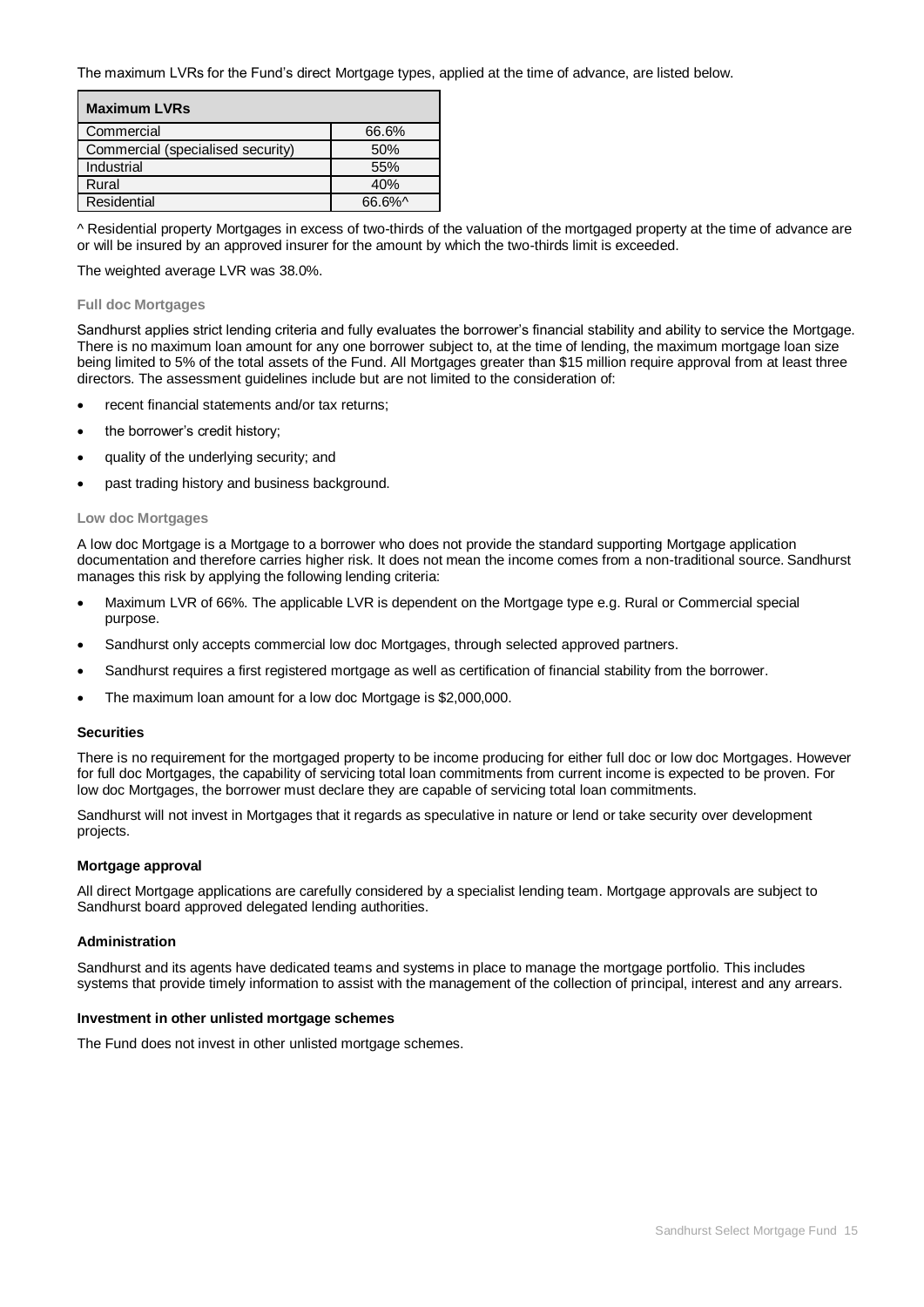# Related party transactions

Nothing in the Fund's constitution prevents Sandhurst as the responsible entity of the Fund from:

- dealing with itself, as the responsible entity of the Fund or in any other capacity, or with a member of the Bendigo and Adelaide Bank Group or Associated Company or any investor; and
- being interested in any contract or transaction with itself, as the responsible entity for the Fund or in any other capacity, or with a member of the Bendigo and Adelaide Bank Group, Associated Company or investor or retaining profits or benefits derived from any such contract or transaction;

Sandhurst has a process for managing conflicts of interest and related party transactions which ensures that all transactions entered into by Sandhurst are identified

and assessed for any conflicts of interest. This process also ensures that all related party transactions are reasonable, and are conducted in the normal course of business on an arm's length basis, under commercial terms and conditions. As such, investor approval is not sought for these transactions.

Sandhurst has appointed an Audit Risk and Compliance Committee, whose role includes, amongst other things, providing assistance and advice to the Sandhurst board in managing conflicts of interest and related party transactions.

The table below sets out related party arrangements the Fund has in place. All related party transactions are made on commercial and arm's length terms (i.e. they are on no more favourable terms than a non-related party). Any fees payable to a related party is, in Sandhurst's opinion, reasonable remuneration.

| <b>Transaction Type</b>                               | <b>Related party</b>                                                                                                          | Value of financial<br>benefit<br>(figures are taken from<br>the Fund's last financial<br>year ended 30<br>September 2016) | Nature of relationship                                                                                                                                                                                                                                                                                              |
|-------------------------------------------------------|-------------------------------------------------------------------------------------------------------------------------------|---------------------------------------------------------------------------------------------------------------------------|---------------------------------------------------------------------------------------------------------------------------------------------------------------------------------------------------------------------------------------------------------------------------------------------------------------------|
| <b>Fund investments</b><br>with related parties       | Bendigo and<br>Adelaide Bank<br>Limited                                                                                       | The Fund has<br>\$66,055,136 invested.                                                                                    | The Fund has funds on deposit with the Bank.<br>The value of the financial benefit shows the<br>market value of funds on deposit with the Bank.                                                                                                                                                                     |
| <b>Mortgage</b><br>management service<br>fees         | Bendigo and<br>Adelaide Bank<br>Limited (parent) and<br><b>Rural Bank Limited</b><br>(subsidiary of<br>parent)                | The Fund paid a<br>service fee of<br>\$1,615,716                                                                          | As part of its asset acquisition strategy, the<br>Fund may from time to time purchase pools of<br>Mortgages via equitable assignment from<br>entities within the Bendigo and Adelaide Bank<br>Group. The Fund pays management fees for<br>Mortgage management services in relation to<br>these purchased Mortgages. |
| <b>Mortgage origination</b><br>and management<br>fees | National Mortgage<br><b>Market Corporation</b><br>Limited<br>(subsidiary of<br>parent) or other<br>related party <sup>1</sup> | The Fund paid a<br>management fee of<br>\$438,039.                                                                        | Mortgage origination and Mortgage<br>management fees and commissions paid to<br>National Mortgage Market Corporation Limited<br>(subsidiary of the Bank) for Mortgage<br>origination.                                                                                                                               |

<sup>1</sup> The mortgage origination and management fees have been included as a part of the management costs of the Fund. The related party entity which provides mortgage origination and management services may change from time to time.

Directors of Sandhurst or directors of the Bank (or their immediate family) may obtain a Mortgage from the Fund. Any such transactions are conducted on no more favourable terms than a non-related party. The Fund does not lend money to Sandhurst, or any company in the Bendigo and Adelaide Bank Group or any Associated Company.

From time to time related parties may invest in the Fund. Any such transactions are conducted on no more favourable terms than a non-related party.

In addition, the Bank provides advisory and administrative services to Sandhurst e.g. personnel, distribution, IT, payroll and legal services. Any fees paid to the Bank for these services are paid by Sandhurst from its own resources and not out of the assets of the Fund.

Sandhurst has also entered into distribution arrangements with Bendigo Financial Planning Limited, Community Sector Banking, and with Community Bank branches and franchisees. Under these arrangements, Sandhurst may pay a trailing commission of up to 0.35% p.a. on monthly average balances of investors introduced. The trailing commission arrangements are on arm's length terms and only paid where is it permitted by law (in particular, under the conflicted remuneration provisions of the Corporations Act) and do not impact returns to investors in the Fund.

Sandhurst may also pay ongoing commissions of up to 0.50% p.a. on Mortgage balances, for loans that are originated by Community Sector Banking and Community Bank branches and franchisees. Such ongoing commissions are paid by Sandhurst and do not impact returns to investors in the Fund.

Please refer to the "Fees and Other Costs" section on page 19 for further information about payments to related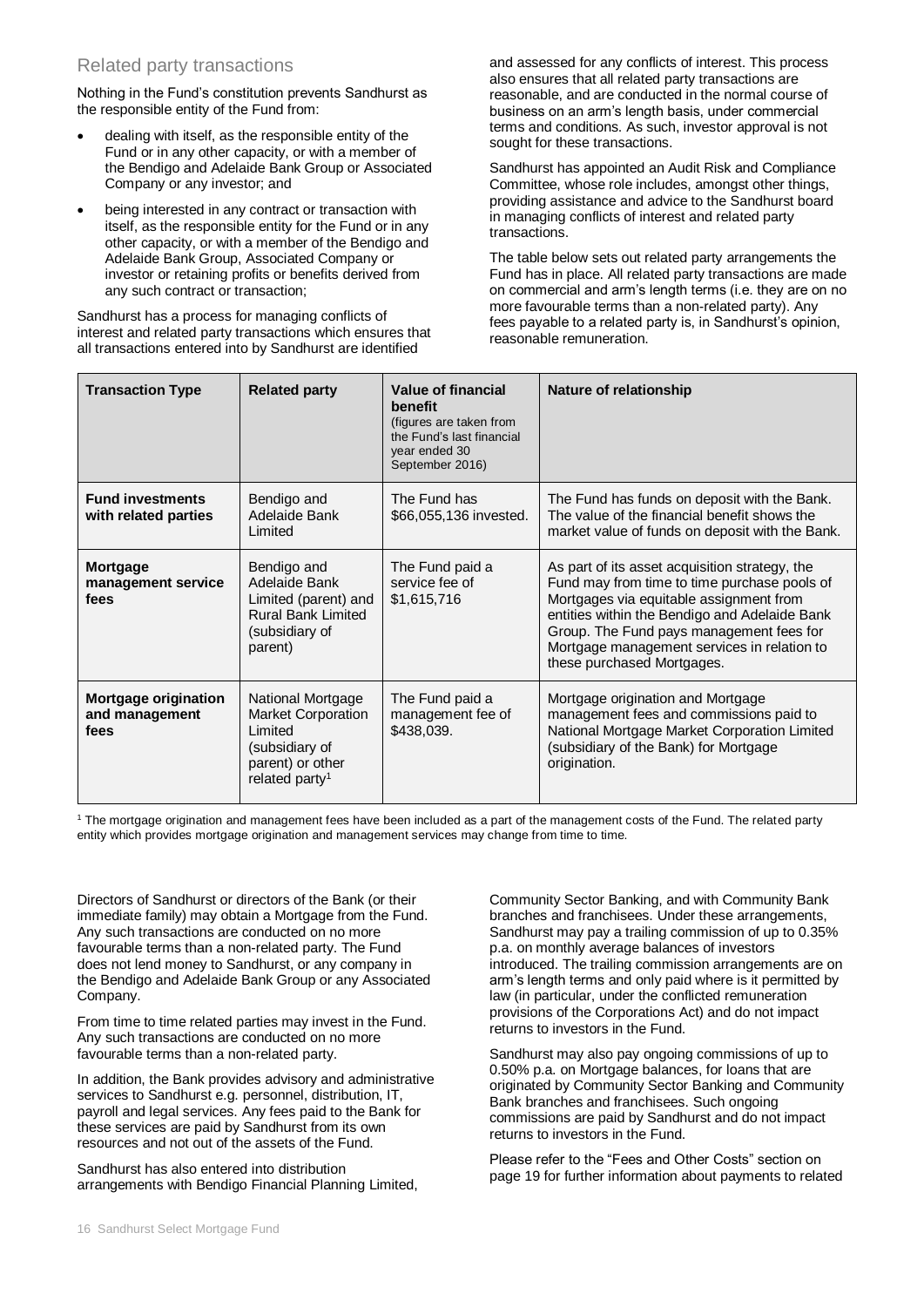parties and how those payments may be limited under Future of Financial Advice legislation.

The risks with related party transactions is that the related party, for example a borrower or service provider, has not been assessed with the same rigor and independence and may not be monitored as robustly as an external party would be assessed and monitored against, and the party does not perform as expected, which may adversely affect the Fund.

# Valuation policy

The objective of the Valuation Policy (available on our website) is to ensure that a consistent framework is applied to property valuations. The valuation policy applies to direct Mortgages.

The valuation policy is required to ensure that the Fund's financial position is correctly stated.

Properties are valued on an 'as is' basis. Sandhurst does not lend or take security over development projects.

Security properties are valued by an independent registered valuer.

Most often, valuers will be a member of the Bank's panel of valuers. Use of the panel ensures that there is sufficient rotation of valuers. Valuations from non-panel valuers may be accepted but must be specifically approved by Sandhurst management (e.g. instructions may be given to a valuer local to the area in which the security property is located, thus utilising the valuer's local knowledge and expertise).

The valuer must be registered with the Australian Property Institute and the valuer's professional indemnity policy is to be received, ensuring sufficient cover is held. The completed valuation report is to include a warranty stating that the report complies with all relevant industry standards and codes.

Properties must have a formal valuation dated no more than 3 months prior to credit consideration unless the approving Mortgage officers are satisfied that reliance can still be placed on the value ascribed.

Under the Mortgage, Sandhurst reserves the right to obtain future up-to-date valuations of the property or properties offered as security at the borrower's expense.

Sandhurst may exercise this option at its discretion for whatever reason during the term of a Mortgage. However, the standard practice is not to obtain up-to-date valuations during Mortgage terms where the Mortgage is performing satisfactorily and there is no considered deterioration in circumstances specific to that Mortgage or the secured property.

Events that may require a new valuation, include the following:

- there is material deterioration in the primary source of payment and/or repayments fall 90 days in arrears;
- there is material deterioration of the condition of the security property since last valuation; or
- property values have generally declined and the customer's security property requires early revaluation.

When a Mortgage presents for renewal or rollover, a revaluation is generally required if the existing valuation is greater than 7 years old unless the performance of the Mortgage and indications of the value of the property are satisfactory to Sandhurst.

Any further lending for existing customers where the security is held by Sandhurst will normally be supported by a valuation of not more than 3 months old.

As part of the valuation report the valuer must certify that they:

- have no interest (financial or otherwise) in the property being valued, or with borrowers;
- are independent to the credit transaction; and
- confirm that the valuation has been prepared for Mortgage lending purposes.

The above mentioned requirements help Sandhurst in managing any valuer conflicts of interest.

The valuation practices for properties securing loans purchased under a receivables purchase agreement are governed by the terms of the loan and the lenders' policies and procedures.

Valuations will only be relied upon if conducted in accordance with the Valuation Policy.

# Distribution practices

All the Fund's distributable income is sourced from income earned on the assets held in the relevant distribution period.

At the beginning of each quarter, Sandhurst announces an Indicative Rate of return, as an indication of the likely return, to be paid at the end of the quarter (net of fees and costs).

The actual rate paid at the end of the quarter may be higher or lower than the Indicative Rate, depending on the performance of the Fund.

The key factors that would have the most material impact on forecast distributions are:

- Interest rate movements;
- Default loans; and
- Asset allocation.

#### **Interest rate movements**

The distributable income is highly correlated with movements in market interest rates. If there are any significant movements in market rates between announcing the Indicative Rate and determining the actual rate at the end of the quarter, it may result in a positive or negative impact on the actual rate paid to investors.

Interest rate volatility limits are in place as a measure to manage interest rate volatility. Every 1% decrease in the official cash rate that was not forecast when setting the Indicative Rate can result in a 0.80%p.a. difference between the Indicative Rate and actual return paid.

#### **Default loans**

There is a risk that if the Fund suffers a capital loss (e.g. where a borrower defaults and the secured properties or the income of the Fund does not cover the loaned amount) then: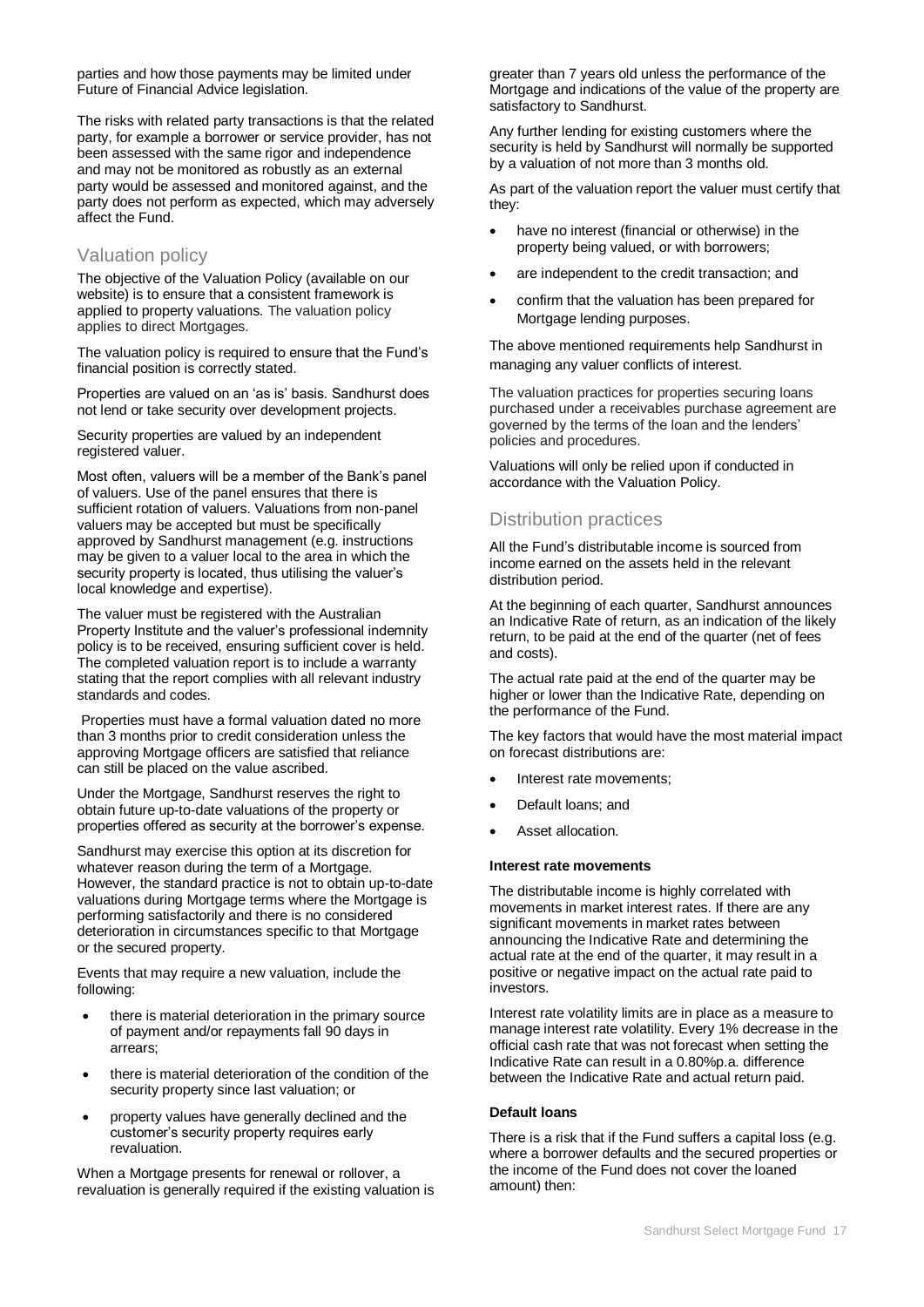- it could result in the distributable income being impacted and consequently the actual rate paid at the end of the quarter may be lower than the Indicative Rate; and
- it could also result in the value of the assets of the Fund falling and consequently an investor may not receive the full value of the amount invested at the time of withdrawal.

It is not possible to accurately predict a future credit loss that may or may not occur. Sandhurst may change the Indicative Rate for the quarter during the quarter (but before the end of that quarter).

The Fund's sensitivity to credit losses during a quarter is 0.16%p.a. reduction in the distribution returns for every \$400,000 written off during the quarter that was previously not forecast in setting the Indicative Rate.

#### **Asset Allocation**

Distributable income is impacted by the asset allocation of the Fund. If the asset allocation of the Fund changes significantly during a quarter it is likely that these changes will have an impact on the Fund's distributable income. This could be positive or negative, depending on the change.

The Fund's sensitivity to changes in asset allocation from higher earning loans to lower earning cash and cash equivalent assets is approximately 0.02%p.a. for a \$10m asset allocation variance from the forecast.

The Fund does not retain any material excess returns earned by the Fund as all income after deducting expenses is distributed to investors quarterly.

#### Withdrawal arrangements

It is important that investors understand realistic timeframes for satisfying withdrawal requests from the Fund as well as the risks that withdrawals from the Fund could be frozen under the Corporations Act.

At the date of this PDS, an investment in the Fund is treated as a liquid investment under the Corporations Act.

When the Fund is liquid, your initial investment and each subsequent contribution is fixed for 90 days and is then available for withdrawal under normal circumstances. This means for the first 90 days after each contribution you do not have access to that contribution amount. Following the 90 day period, you may apply to withdraw those funds at any time. We will aim to process any withdrawal request as soon as practicable (usually on the same day).

Investors can exercise their withdrawal rights and access their money by using the Bank's related banking facilities, submitting a withdrawal request by mail or visiting any Bendigo Bank branch.

There is a risk that withdrawal proceeds will not be paid within a reasonable period after the initial 90 day investment term. Sandhurst will aim to satisfy withdrawal requests as soon as practicable. However, under the Fund's constitution, Sandhurst has up to 12 months to satisfy withdrawal requests and does not have a legal obligation to satisfy any withdrawal requests within a shorter period. Sandhurst may also delay or refuse withdrawal requests where it is in the best interests of investors as a whole to do so.

Where the Fund ceases to be liquid under the Corporations Act, investors may only withdraw their investments subject to a withdrawal offer made by Sandhurst. Sandhurst is not obliged to make withdrawal offers under the Corporations Act.

In managing withdrawal requests Sandhurst balances the maturity of the Fund's assets with the maturity of the Fund's liabilities in the short-term by managing the Fund's cash and cash equivalent assets as detailed in the "Liquidity" section on page 10. The Fund currently holds sufficient assets that are readily realisable to meet forecast future withdrawal requests.

Withdrawals are funded from the Fund's assets. The investment policy is to hold at least 10% of the Funds' assets in liquid assets, which are used to fund withdrawal requests within the Fund. Sandhurst undertakes cashflow forecasting on a quarterly basis to actively manage the Fund's liquidity.

For information on how to withdraw funds, please refer to the "Accessing your money" section on page 23 of this PDS.

#### **Risk Factors**

There are a number of risks associated with the Fund, which are further described in the "Risks of investing in the Fund" section on page 7. Liquidity risk is the key risk that can impact an investor's ability to withdraw from the Fund. Mortgages are relatively illiquid when compared to some other asset classes and delays can occur in converting these investments into cash. Sandhurst actively manages liquidity risk by holding a percentage of the total assets of the Fund in liquid investments. There is a risk that the Fund could suffer a capital loss. Sandhurst manages this risk by adopting conservative investment policies, applying strict lending criteria and only lending to a maximum LVR of two-thirds of the security value except for residential Mortgages where lender's mortgage insurance is provided (refer Benchmark and Disclosure Principles 3, 5 and 6 for further information).

## Minimum Investment Balance

If the current value of your investment falls below the minimum investment balance of \$2,000, Sandhurst may at its discretion redeem your interests in the Fund and pay the proceeds to you.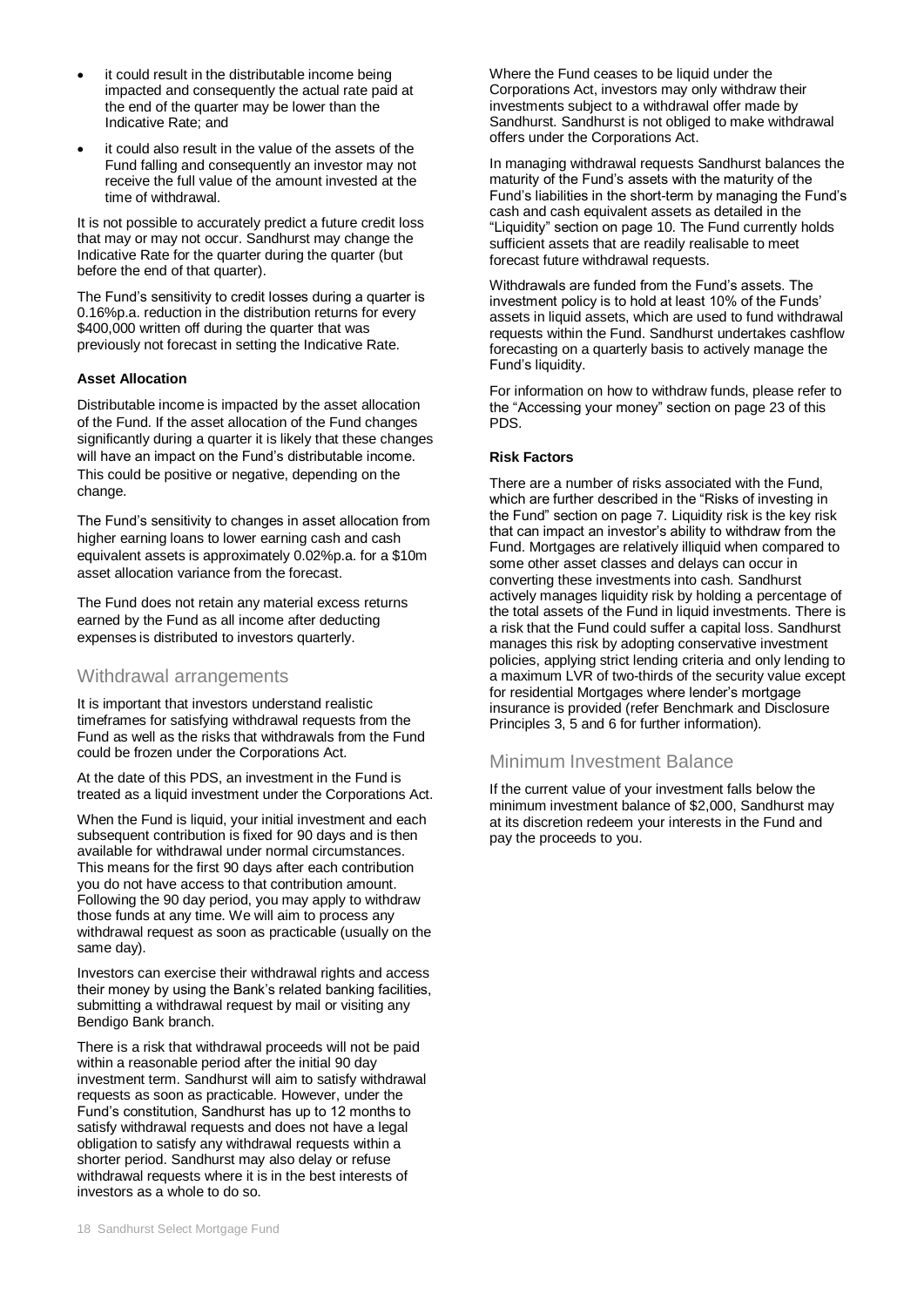# **7. Fees and other costs**

This document shows fees and other costs that you may be charged. These fees and other costs may be deducted from your investment, from the returns on your investment or from the assets of the managed investment scheme as a whole.

Taxes are set out in another part of this document.

You should read all the information about fees and costs because it is important to understand their impact on your investment.

Our fees and costs disclosure is prepared in accordance with ASIC Class Order 14/1252.

## **DID YOU KNOW?**

**Small differences in both investment performance and fees and costs can have a substantial impact on your long term returns.**

**For example, total annual fees and costs of 2% of your account balance rather than 1% could reduce your final return by up to 20% over a 30 year period (for example, reduce it from \$100,000 to \$80,000).**

**You should consider whether features such as superior investment performance or the provision of better member services justify higher fees and costs.**

**You may be able to negotiate to pay lower contribution fees and management costs where applicable.**

**Ask the Fund or your financial adviser.**

#### **TO FIND OUT MORE**

If you would like to find out more, or see the impact of the fees based on your own circumstances, the **Australian Securities and Investments Commission (ASIC)** website www.moneysmart.gov.au has a managed funds fee calculator to help you check out different fee options.

If you invest in the Fund through a Platform, you will need to consider the fees and costs of the Platform when calculating the total cost of your investment.

Information including fees and charges and terms and conditions applicable to the Bank's related banking facilities are set out in the Bendigo Personal Accounts and Facilities Terms and Conditions and the Bendigo Business Accounts and Facilities Terms and Conditions (collectively the Terms and Conditions). These fees and costs only apply to the extent that you use these services.

Unless otherwise stated, all fees are quoted on a GST inclusive basis less any reduced input tax credits.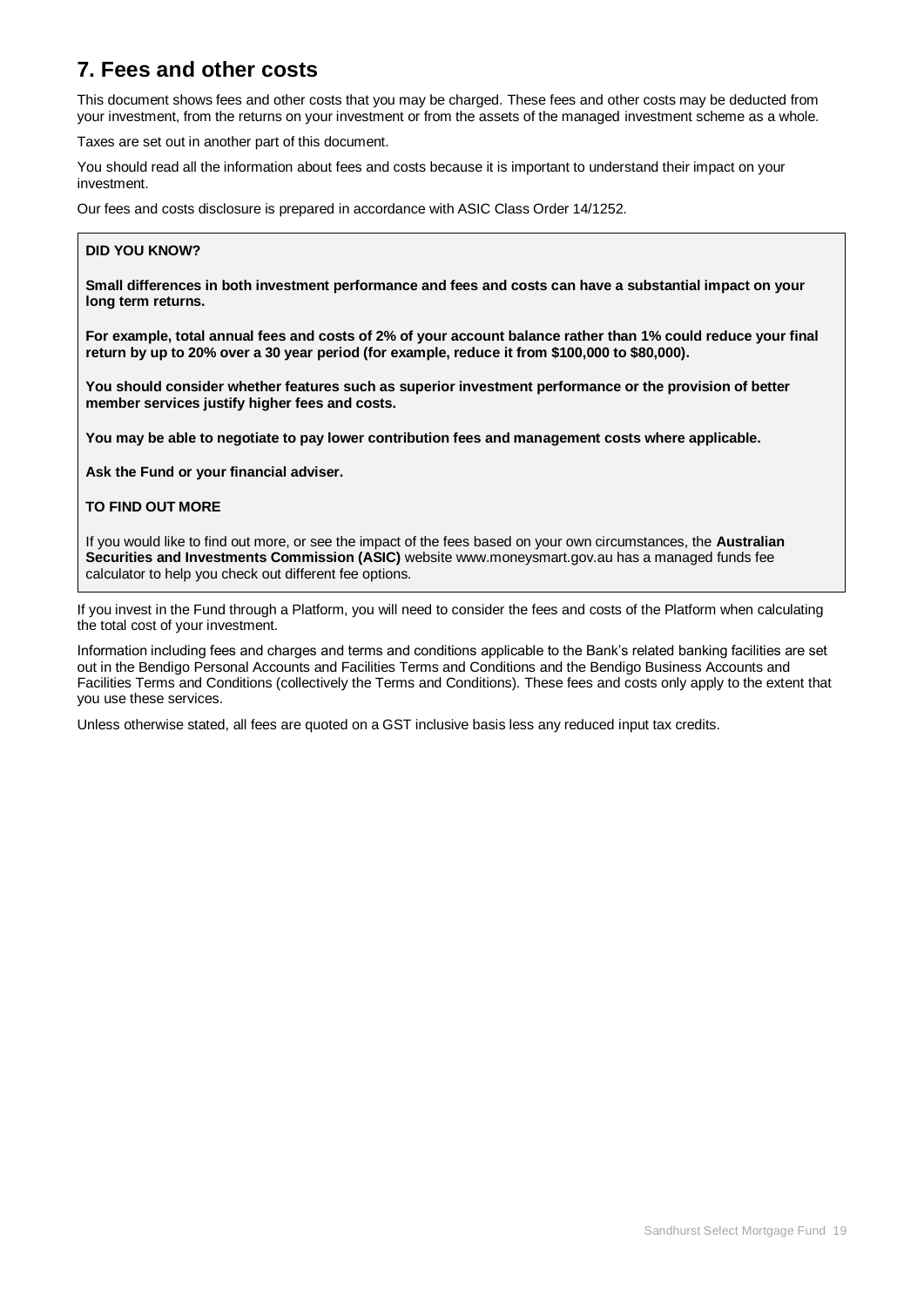| Type of fee or cost                                           | <b>Amount</b>                                                                                                         | How and when paid                                                                                  |  |  |  |
|---------------------------------------------------------------|-----------------------------------------------------------------------------------------------------------------------|----------------------------------------------------------------------------------------------------|--|--|--|
| <b>Sandhurst Select Mortgage Fund</b>                         |                                                                                                                       |                                                                                                    |  |  |  |
|                                                               | Fees when your money moves in or out of the managed investment product <sup>1</sup>                                   |                                                                                                    |  |  |  |
| <b>Establishment Fee</b>                                      | Nil                                                                                                                   | Not applicable                                                                                     |  |  |  |
| The fee to open your<br>investment.                           |                                                                                                                       |                                                                                                    |  |  |  |
| <b>Contribution Fee<sup>1</sup></b>                           | Nil                                                                                                                   | Not applicable                                                                                     |  |  |  |
| The fee on each amount<br>contributed to your<br>investment.  |                                                                                                                       |                                                                                                    |  |  |  |
| Withdrawal Fee <sup>1</sup>                                   | Nil                                                                                                                   | Not applicable                                                                                     |  |  |  |
| The fee on each amount<br>you take out of your<br>investment. |                                                                                                                       |                                                                                                    |  |  |  |
| Exit Fee <sup>1</sup>                                         | Nil                                                                                                                   | Not applicable                                                                                     |  |  |  |
| The fee to close your<br>investment.                          |                                                                                                                       |                                                                                                    |  |  |  |
| <b>Management Costs*</b>                                      |                                                                                                                       |                                                                                                    |  |  |  |
| The fees and costs for<br>managing your<br>investment. $2$    | 1.34% p.a. of the net asset value of<br>the Fund consisting of:                                                       | The management fee is payable out of the income<br>of the Fund, calculated and accrued daily, paid |  |  |  |
|                                                               | a management fee of 1.03% of<br>$\bullet$                                                                             | monthly in arrears.                                                                                |  |  |  |
|                                                               | capital sums invested in the Fund<br>(estimated to be 1.02% p.a. <sup>3</sup> of<br>the net asset value of the Fund): | The expense recoveries are paid from the income or<br>assets of the Fund as they are incurred.     |  |  |  |
|                                                               | Plus                                                                                                                  |                                                                                                    |  |  |  |
|                                                               | expense recoveries of 0.32% per<br>$\bullet$<br>annum of the net asset value of<br>the Fund.                          |                                                                                                    |  |  |  |
| <b>Service fees</b>                                           |                                                                                                                       |                                                                                                    |  |  |  |
| Switching Fee                                                 | Nil                                                                                                                   | Not applicable                                                                                     |  |  |  |
| The fee for changing<br>investment options.                   |                                                                                                                       |                                                                                                    |  |  |  |

\* The amount of this cost can be negotiated with wholesale clients. (See 'Differential fee arrangements' under the heading 'Additional explanation of fees and costs'). Management costs excludes transactional and operational costs (see "Transactional and operational costs" under the heading "Additional explanation of fees and costs" for more information.

<sup>1</sup> Banking facility fees may apply depending on the facilities used. (See "Banking facility fees" under the heading "Additional explanation of fees and costs").

2.This fee may include an amount payable to an adviser (see 'Adviser remuneration' under the heading 'Additional Explanation of Fees and Costs').

<sup>3</sup> Management fees are calculated daily at 1.03%p.a. of the capital sums invested. An estimate of this fee as a percentage of the Fund's net asset value for the current financial year has been provided to assist in fund comparisons.

**Warning:** Additional fees may be paid to a financial adviser if a financial adviser is consulted. Please refer to the Statement of Advice in which details of the fees are set out.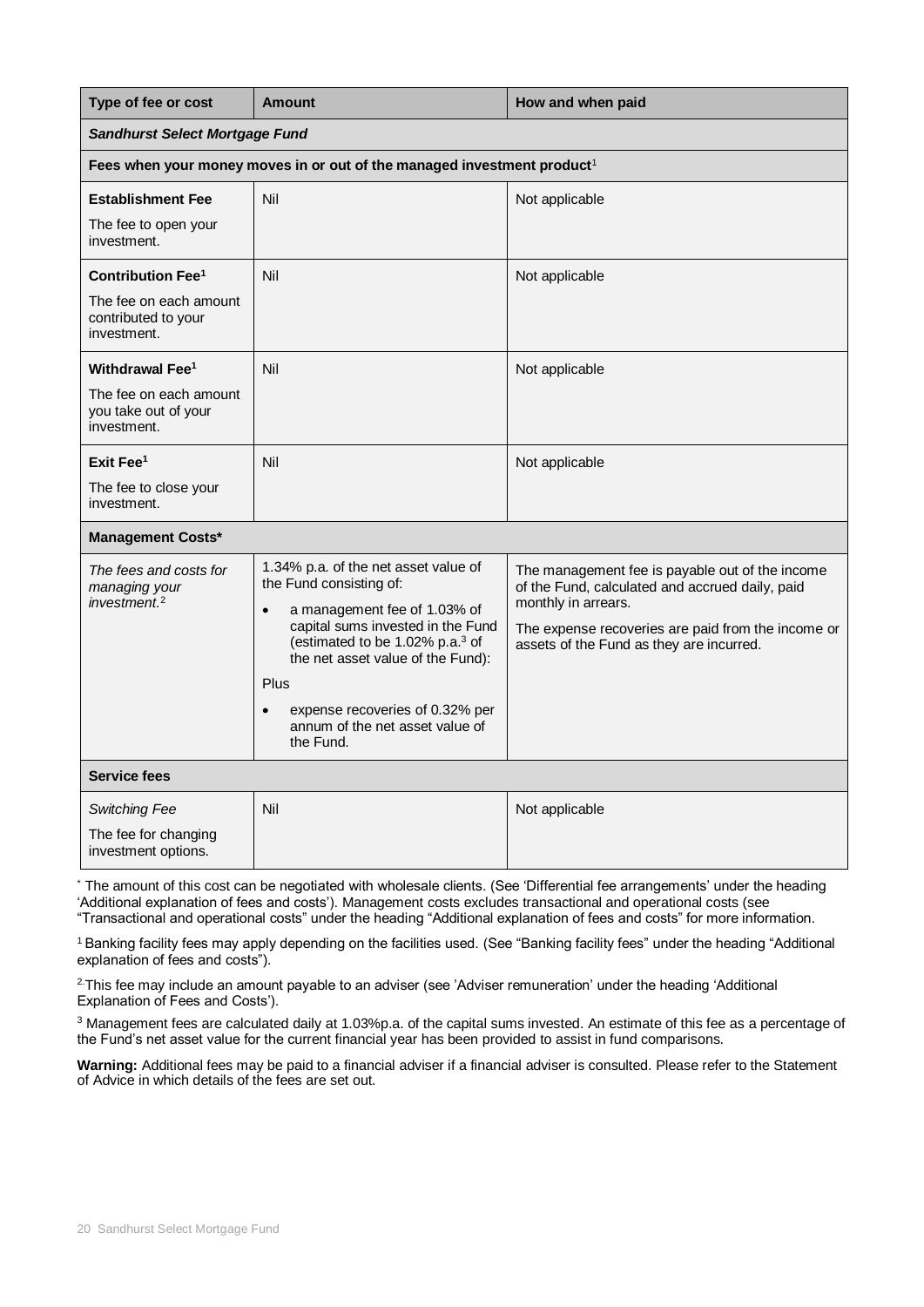# Additional explanation of fees and costs

#### **Management costs**

Management costs are the total fees and costs incurred in managing the Fund, including the management fee paid to Sandhurst as responsible entity, other expense recoveries in relation to the Fund (described below). These amounts do not form part of the Transactional and Operational Costs of the Fund.

The Fund's constitution allows Sandhurst to recover all proper costs, charges, expenses and outgoings reasonably and properly incurred by Sandhurst in the proper performance of its duties in respect of the Fund. This may include but are not limited to audit, taxation, PDS, legal, third party administration, establishment, stationery, postage and compliance costs. The term 'expense recoveries' refers to such costs, charges, expenses and outgoings incurred by the Fund excluding transactional and operational costs. The expense recoveries disclosed in the fee table is based on actual expense recoveries 2016 for the past financial year ending 30 September.

Management costs may increase or decrease from one financial year to the next. The management fee is calculated daily at 1.03% p.a. of the Fund's capital sums invested, accrued daily, and paid monthly in arrears from the Fund's income prior to making a distribution. This fee has been converted and shown as a percentage of the Fund's estimated net asset value for the current financial year to assist investors with fund comparisons. Due to the estimation the actual fee may be higher or lower than that stated in the PDS.

#### **Transactional and Operational Costs**

The Fund incurs clearing costs to access clearing services in order to acquire and dispose of certain Fund assets. These costs are paid for by the Fund when they are incurred and may vary depending on the number and frequency of Fund transactions. This cost is not paid to Sandhurst as a fee and is not charged directly to investors. However, these costs are an additional cost to the investor as it is deducted from the income or assets of the Fund (or underlying investments of the Fund). The costs represented 0.001% of the Fund's average net asset value for the past financial year ending 30 September 2016. Those costs are unlikely to be materially different for the current financial year.

#### **Indirect Cost Ratio (ICR)**

The ICR is a useful measure of the ongoing fees and costs you can expect to pay if you invest in the Fund. It is the total management costs (which does not include transaction and operational costs) that are not deducted directly from an investor's account during a financial year represented as a percentage of the average net asset value of the Fund.

The ICR includes management fees and expense recoveries, but excludes for example certain transaction and operational costs or costs that would be incurred by someone investing directly in the underlying assets.

The ICR (inclusive of GST and net of any reduced input tax credits) for the Fund is 1.34%, calculated based on the average net asset value of the year ended 30 September 2016. (30 September 2015: 1.08%).

The ICR for the Fund is only an indicative measure. The actual expenses may vary from year to year.

The latest ICR is available on our website at www.sandhursttrustees.com.au/select

#### **Maximum fees and waiver**

Under the Fund's constitution, Sandhurst is permitted to charge a management fee of up to 1.00% of the capital sums invested plus GST.

As at 30 September 2016, this represents 1.02% p.a. of the average net asset value of the Fund. The management fee disclosed as a percentage of the net asset value of the Fund may change from time to time to ensure that management fees do not exceed the limits imposed under the Fund's constitution.

The Fund's constitution gives Sandhurst the right to accept lower fees than we are entitled to receive under the Fund's constitution, to defer payment or to waive our entitlement to such fees.

#### **Changes to fees**

Sandhurst is able to charge up to the maximum amount of fees and costs permitted under the Fund's constitution without obtaining investor consent.

If fees payable to Sandhurst increase, you will be given at least 30 days prior notice.

Expense recoveries may be different to those estimated in this PDS.

The ASIC website, [www.moneysmart.gov.au](http://www.moneysmart.gov.au/) offers a fee calculator to help investors understand the impact of charges over time. The impact of small increases or decreases can be significant. The fee calculator may also help investors compare the charges of the Fund to other investment products.

#### **Adviser remuneration**

No trail or upfront commissions are payable by us to financial advisers on any accounts established from 1 July 2013 in the Fund. However, trail commissions on existing investment accounts acquired before 1 July 2013 will continue to be paid to advisers subject to compliance with the law. This amount is paid monthly based on your interests in the Fund. Details of this commission should be set out in the Financial Services Guide and/ or Statement of Advice which your adviser should have given you.

As these amounts are paid by Sandhurst out of its own resources, they are not an additional cost to investors.

#### **Differential fee arrangements**

From time to time Sandhurst may negotiate the charging, rebating or waiving of management fees, as stated above, in circumstances permitted by the Corporations Act or applicable relief granted by ASIC, with certain 'wholesale clients' (as defined in the Corporations Act) and Platform Operators (as defined on page 27 of this PDS). Such negotiations are undertaken on a case-bycase basis and only for wholesale clients and Platform Operators who invest significant amounts of money in the Fund. Any such arrangement will be entered into in accordance with the requirements of the Corporations Act.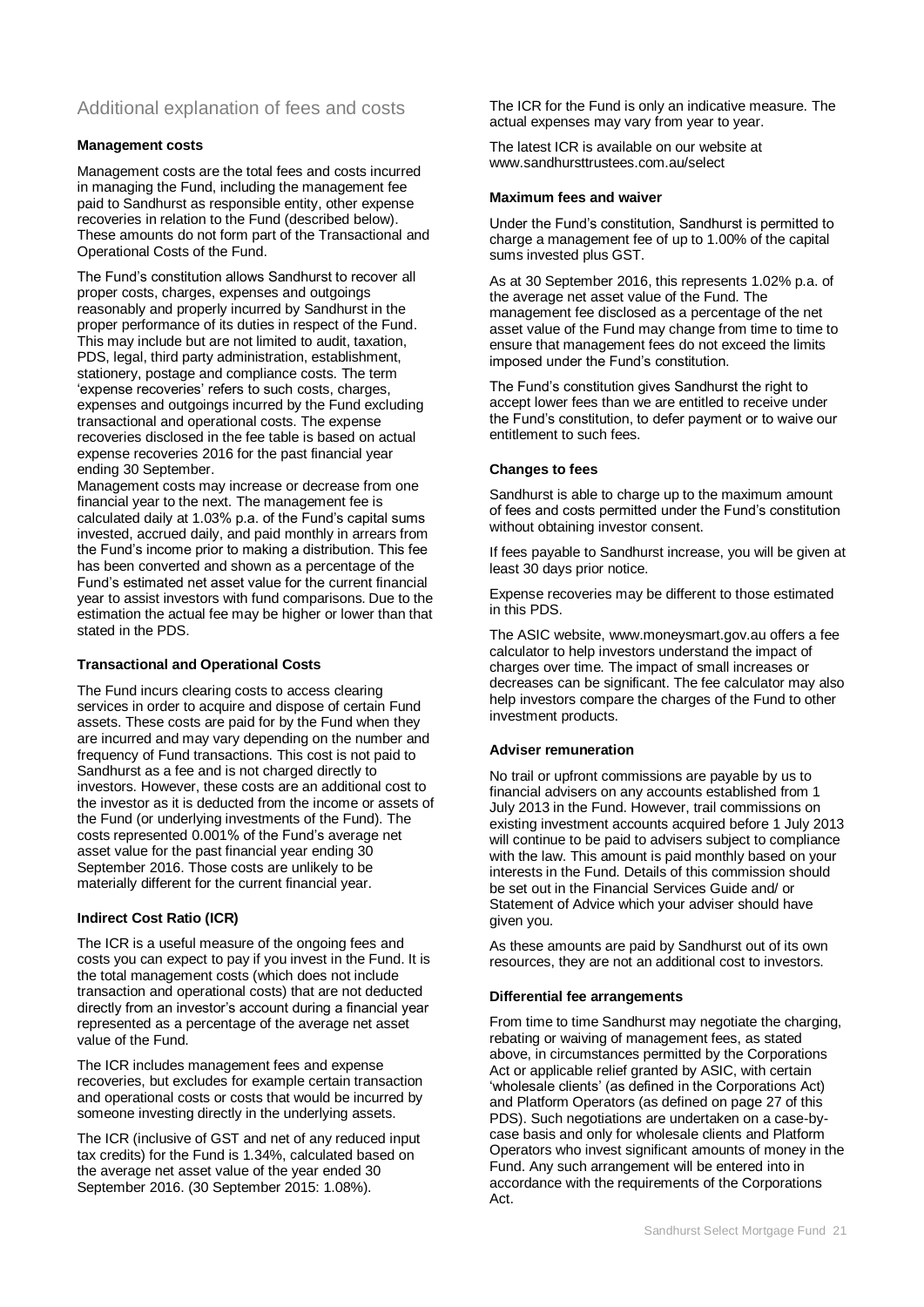Sandhurst does not negotiate fees with retail investors or individual Platform investors.

Requests to negotiate fees must be put in writing to Sandhurst and sent to: Sandhurst Trustees Limited Sandhurst Select Mortgage Fund – Product Manager GPO Box 4314 Melbourne VIC 3001.

#### **Alternative remuneration**

Subject to the law, Sandhurst may provide remuneration to financial advisers and Platform Operators indirectly by paying them additional amounts (such as marketing support payments) and/or non-monetary benefits (such as business and technical support, professional development, conferences, etc). If these amounts or benefits are provided, they are payable out of the fees and costs we receive and are not an additional cost to you.

#### **Banking facility fees**

If you choose to use the Bank's banking facilities, the Bank may charge you fees for these facilities in accordance with the Bank's Terms and Conditions. The Bank's Terms and Conditions documents set out the fees and costs in relation to the banking facilities provided by the Bank. These fees and costs only apply to the extent that you use these services.

These fees are separate to the fees and costs that apply to your investment in the Fund. Banking facility fees will not apply if you do not use these facilities. Banking facility fees are subject to change.

#### **Platform investors – additional platform fees**

For investors accessing the Fund through a Platform, additional fees and costs may apply. These fees and costs are stated in the offer document provided to you by the Platform Operator.

Some platforms may charge a fee for having the Fund included on their investment menus. Sandhurst may pay amounts from the management fees we receive to the Platform providers who make the Fund available on their investment menus.

#### **Tax**

All fees payable in respect of the Fund are inclusive of GST and net of reduced input tax credits. Please refer to the "Taxation" section on page 24 for an explanation of the taxation of the Fund.

#### **Example of annual fees and costs**

The table below gives an example of how the fees and costs for this managed investment product can affect your investment over a one year period. You should use this table to compare this product with other managed investment products.

| Example:<br>Sandhurst<br>Select<br>Mortgage Fund |                                  | <b>Balance of \$50,000</b><br>with a contribution of<br>\$5,000 during the year                                                                                          |
|--------------------------------------------------|----------------------------------|--------------------------------------------------------------------------------------------------------------------------------------------------------------------------|
| Contribution<br>fees                             | Nil                              | For every additional<br>\$5,000 you put in, you<br>will be charged \$0.                                                                                                  |
| <b>PLUS</b><br>Management<br>costs               | 1.34% x<br>\$50,000<br>$=$ \$670 | <b>And, For every \$50,000</b><br>you have in the Fund,<br>you will be charged<br>\$670 each year.                                                                       |
| <b>EQUALS Cost</b><br>of Fund                    |                                  | If you had an investment<br>of \$50,000 at the<br>beginning of the year<br>and you put in an<br>additional \$5,000 during<br>that year, you would be<br>charged fees of: |
|                                                  |                                  | \$670*                                                                                                                                                                   |
|                                                  |                                  | What it costs you will<br>depend on the fees<br>you negotiate.                                                                                                           |

\* The actual amount you will be charged depends on the timing of additional investments and the actual expense recoveries. This example assumes that the additional contribution of \$5,000 is invested at the end of the year.

Additional fees may apply. For example, transactional and operational costs will be charged.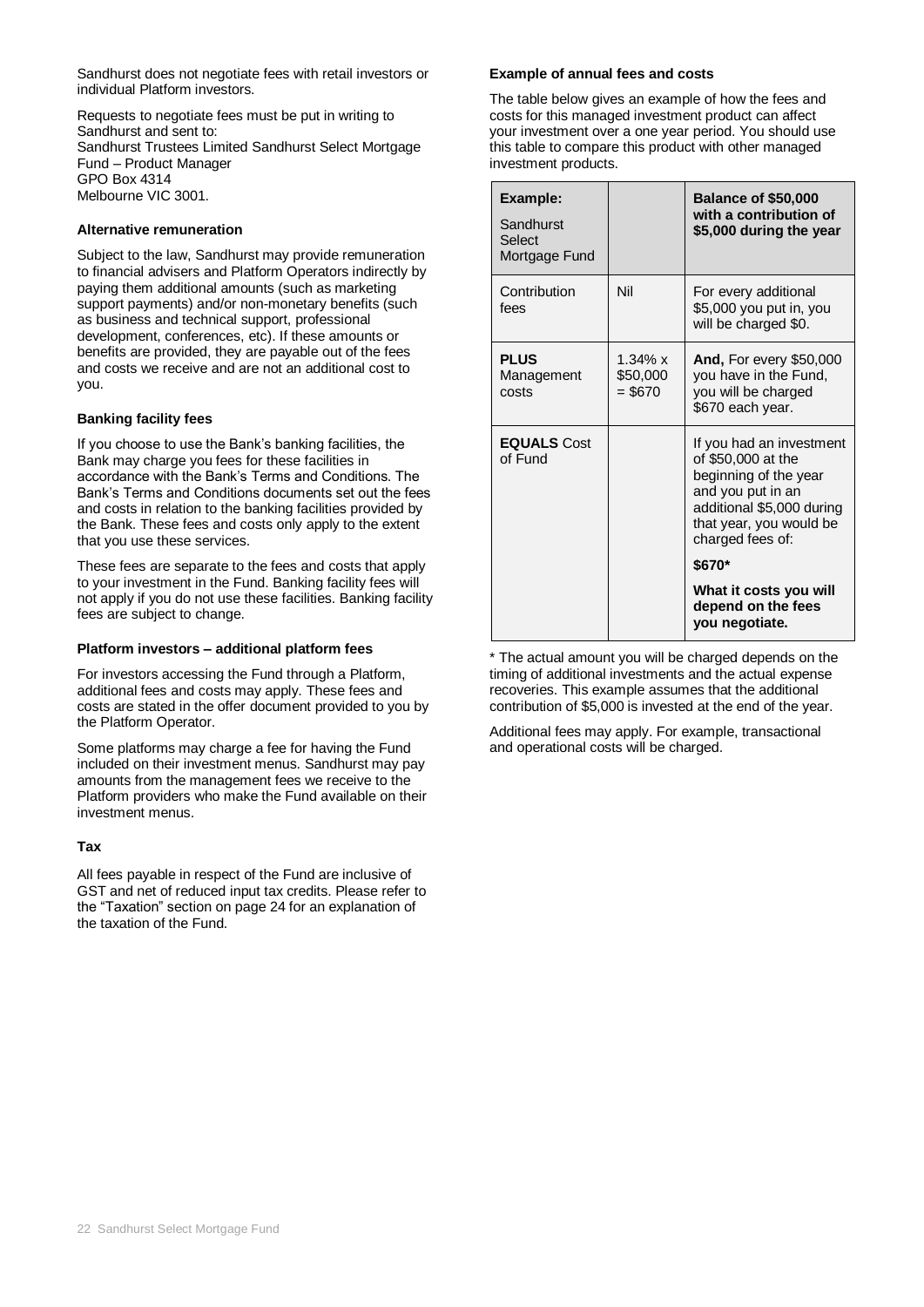# **8. How to invest**

# Applications

Investing in the Fund is a two-step process:

- 1. Complete the Application Form which is available from our website a[t www.sandhursttrustees.com.au;](http://www.sandhursttrustees.com.au/) and
- 2. Lodge your Application Form and initial investment:
	- a) in person at any Bendigo Bank branch or with your financial adviser along with a cheque crossed 'not negotiable' and made payable to Sandhurst Trustees Limited – 'name of investor'; or by transfer from an existing Bank Account; or
	- b) by mail directly to us along with a cheque crossed 'not negotiable' and made payable to Sandhurst Trustees Limited – 'name of investor'; or
	- c) by using one of the Bank's banking facilities including internet banking, phone banking and electronic payment, or
	- d) by any other method expressly permitted by Sandhurst.

Refer to our contact details on page 1 of this PDS.

The minimum initial investment is \$2,000.

The Application Form is available from our website at [www.sandhursttrustees.com.au/forms](http://www.sandhursttrustees.com.au/forms).

If a valid and complete Application Form is received and accepted by us or at any Bendigo Bank branch before 3.00pm Melbourne time on a Business Day, the investment will accrue income from the day of receipt. Otherwise, income will accrue from the following Business Day.

## Additional Investments

There is no minimum additional investment amount and you can add to your Fund investment at any time by using any of the methods outlined in the Application section.

If you would like to make additional investments on a regular basis, you can establish these by arranging a Periodic Payment or Electronic Funds Transfer with your sending financial institution.

You should obtain a copy of the most up-to-date PDS when making additional investments, as the additional investment will be made on the terms of the most up-todate PDS.

Investments in the Fund received and accepted by us or at any Bendigo Bank branch before 3.00pm Melbourne time on a Business Day will accrue income from the day of receipt. Otherwise income will accrue from the following Business Day.

In certain circumstances, Sandhurst reserves the right to refuse an additional investment or accept only part of an additional investment (for example, if the Fund is closed to additional investments).

# Calculation and frequency of income distributions

The Fund will earn income such as interest, and it is Sandhurst's intention that the full amount of the Fund's taxable income in each financial year be distributed to investors.

Income is calculated daily and your distribution entitlement is determined as at 31 March, 30 June, 30 September and 31 December. Distributions are paid quarterly to investors after the end of each quarter and upon account closure. Please refer to the Taxation section on page 24 for information on how to treat your income distribution for taxation purposes.

You can choose to have your distributions:

- automatically reinvested; or
- paid to you by direct credit to your nominated account.

If you do not make a choice, or if a direct credit rejection occurs, then your distributions will be automatically reinvested. You can change your choice for receiving distribution payments by advising Sandhurst at least 5 Business Days before the end of the relevant distribution period. Otherwise, the change to your distribution instructions may not occur until after the next distribution is paid.

# **9. Accessing your money**

Your initial investment and each subsequent contribution is fixed for 90 days and is then available for withdrawal under normal circumstances. This means for the first 90 days after each contribution you do not have access to that contribution amount. Sandhurst may under special circumstances and, at its discretion, consider a withdrawal request inside the 90 day fixed term.

At the end of the 90 day term, withdrawal requests are generally processed on the same Business Day it is received. However, under the Fund's constitution, Sandhurst has up to 12 months to satisfy withdrawal requests.

There is a risk that withdrawal proceeds will not be paid within a reasonable period after the initial investment term. Please see page 18 for a discussion of the circumstances in which withdrawals from the Fund may be delayed or refused.

Investors will only have limited rights to withdraw if the Fund does not satisfy the liquidity test in the Corporations Act.

If you close your account before the distribution date, the current Indicative Rate is used to calculate your final income payment (income due from the last distribution date to close date). However if you close your account on the last day of the new quarter it will take up to two days' to process your final income entitlement.

Withdrawal proceeds are not paid in cash.

There is no minimum withdrawal amount and you can apply to withdraw some or all of your investment in the following ways (after the end of the 90 day fixed term):

 in person - at any Bendigo Bank branch (payable by Electronic Funds Transfer (EFT) , transfer or cheque); or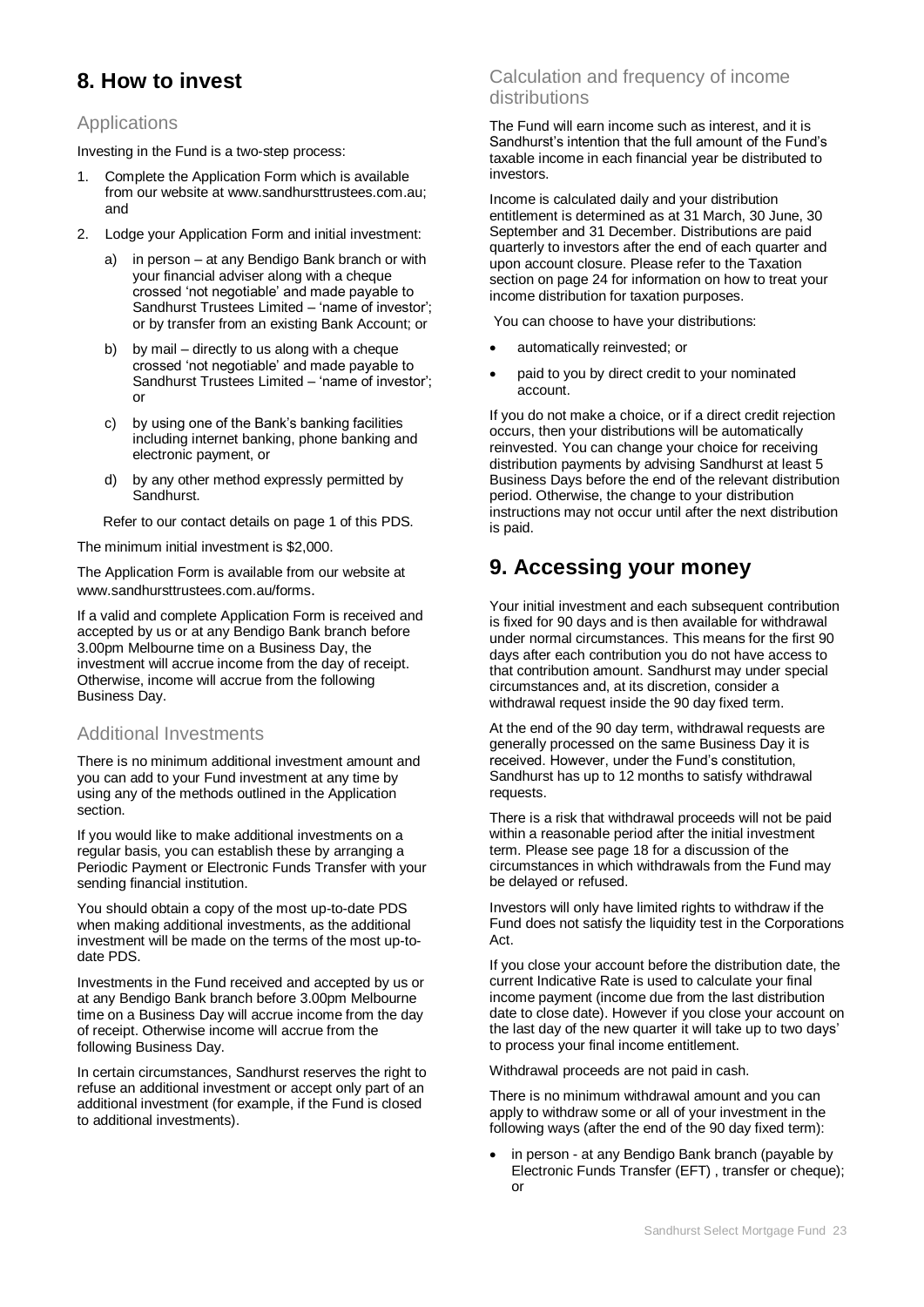- by mail if your withdrawal request is received by mail, we will forward a cheque to you or deposit the amount directly into your nominated financial institution's account in accordance with your instructions; or
- internet banking and phone banking You can use the internet and phone banking services of the Bank. Investors are able to review balances, transfer funds between nominated Bendigo Bank accounts and your Fund investment, transfer funds using the Pay Anyone service to any financial institution within Australia and make BPAY® payments. Refer to page 5 for more information.

#### ®Registered to BPAY Pty Ltd ABN 69 079 137 518

Withdrawals over \$500,000 will require advance notice before 11.00am Melbourne time on the Business Day the funds are required. However, Sandhurst reserves the right to change processing times.

If your withdrawal request results in your Fund account balance falling below \$2,000, Sandhurst may, at its discretion, treat your withdrawal request as relating to all of your remaining interests in the Fund. Sandhurst reserves the right to delay or refuse withdrawals from the Fund if in the reasonable opinion of Sandhurst, it is in the best interests of investors as a whole to do so. In some circumstances, such as when there is a freeze on withdrawals, you may not be able to withdraw your interests in the Fund within the usual period for withdrawal requests.

# **10. Taxation**

**Warning:** Investing in a registered Managed Investment Scheme is likely to have tax consequences. The Australian taxation system is complex and individual investors have different circumstances. Persons are strongly advised to seek professional taxation advice before investing in the Fund.

In summary, when investing in the Fund, investors should note that:

- Registered Managed Investment Schemes generally do not pay tax on behalf of investors.
- Investors will be assessed for tax on their share of income of the Fund in the year to which their entitlement relates, irrespective of whether the income is reinvested or the income payment occurs at a later date.
- Tax components of Fund distributions will be allocated to investors on a fair and reasonable basis.
- The Fund has made a 'capital election' under the tax regime for Managed Investment Trusts (MIT) and it continues to be an eligible MIT.

Please refer to the Calculation and frequency of income distributions section on page 23 for information on distribution entitlement periods. Income (distributions) from the Fund is classified as Distributions from Trusts in your taxation return, if applicable.

The brief summary of taxation information provided above relates only to Australian tax residents who hold their interests on capital account for income tax purposes. You should not rely on this summary alone.

# Tax on your distributions

Sandhurst determines the income of the Fund each financial year. The Fund intends to distribute all of the income of the Fund (after deducting Fund expenses, including management costs), paid in accordance with the income frequency described in section 8 above.

Investors who are Australian residents for tax purposes will be generally subject to tax on their share of the income of the Fund including amounts reinvested in the Fund. Taxation laws generally may cause you to be taxed on amounts you have not yet received.

Each year in your taxation return, you must declare your share of the Fund's income for the financial year.

# Withdrawals from the Fund

Your interest in the Fund is an asset for capital gains tax (CGT) purposes. Withdrawing from the Fund will result in your CGT asset being disposed of, which triggers a CGT event. You will have a capital gain if the capital proceeds exceed the cost base of your interest in the Fund, or a capital loss if the reduced cost base of your interest exceeds the capital proceeds.

In the normal course of events, the capital proceeds on withdrawal are not expected to exceed the cost of acquiring interests in the Fund (i.e. capital gains are unlikely).

If you have a capital gain and you are an individual, trustee or complying superannuation fund and you have held your interest in the Fund for at least 12 months on capital account, you should be entitled to apply the applicable CGT discount.

# Goods and Services Tax (GST)

Fees and costs in respect of acquisitions by the Fund will often be subject to GST. The Fund may not be entitled to claim an input tax credit for the full amount of that GST, however, it may be entitled to reduced input tax credits on any GST paid. The GST included in expenses that cannot be claimed as an input tax credit will be a net cost and can be recouped from the Fund by Sandhurst. If the GST rate increases, the Fund's constitution allows Sandhurst to recoup the extra amount from the Fund.

# Quotation of Tax File Number (TFN) or Australian Business Number (ABN)

It is not compulsory for you to quote your TFN or ABN. If you do not quote your TFN or ABN, or claim an exemption, we may be required to withhold tax from distributions at the highest marginal tax rate plus applicable levies.

By quoting your TFN or ABN you authorise us to apply it to your Fund account and disclose it to the Australian Taxation Office. Collection of TFN or ABN information is authorised, and its use and disclosure is strictly regulated by the tax laws and under privacy legislation.

# Pension and benefits

An investment in the Fund may affect social security entitlements. You should, therefore, seek professional advice or consult Centrelink to determine the effect of income received in respect of an investment in the Fund on any social security entitlement.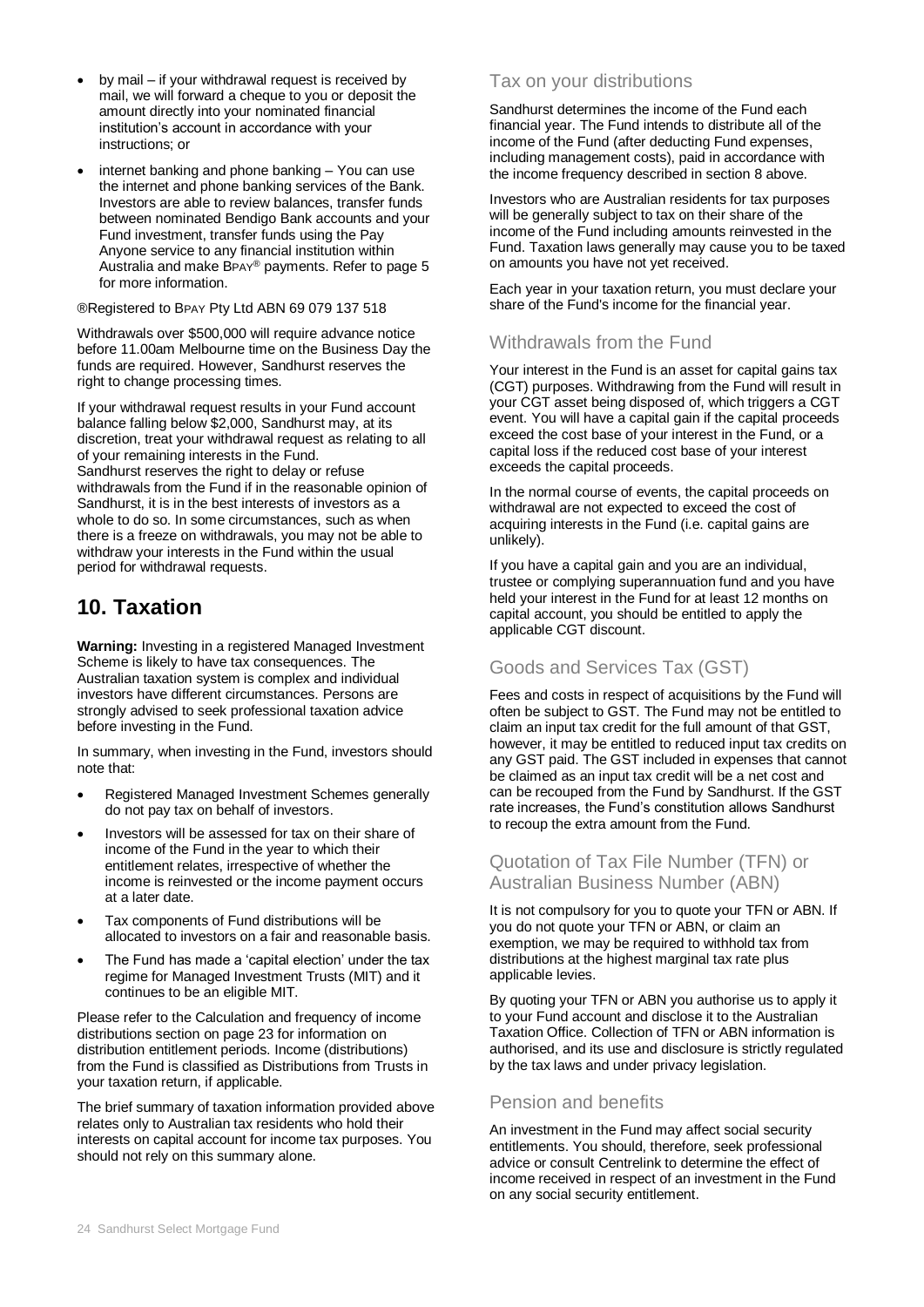# Foreign taxes and foreign tax compliance

Australian and foreign taxes may be imposed where the Fund's investments or dealings have some connection with a foreign jurisdiction. Foreign laws are varied and can apply in uncertain ways.

If the Fund suffers any amount of Australian or foreign tax, or is required to withhold any amount in respect of Australian or foreign tax, neither Sandhurst nor the Fund will be required to compensate investors for any such tax, and the effects of these amounts will be reflected in the returns of the Fund.

In addition, there are certain consequences that may occur if an investor is, or becomes, a foreign entity, a foreign citizen, resides in a foreign country or has some connection with a foreign country. These consequences may apply pursuant to certain global reporting requirements such as the Foreign Account Tax Compliance Act (FATCA) in the US. The Fund is required to comply with these requirements. Accordingly, Sandhurst may request that you provide certain information about yourself in order for Sandhurst to comply with these obligations.

# Taxation reform

The Government has passed new income tax legislation that implements an Attribution Managed Investment Trust (AMIT) tax regime for eligible Managed Investment Trusts (MIT). The legislation applies for tax years commencing 1 July 2016 where the MIT makes an appropriate election.

# **11. Additional Information**

## Fund Constitution

The Fund was established under a constitution.

Together with this PDS and applicable laws (including the Corporations Act), the Fund's constitution is legally binding between us and each investor. The Fund's constitution deals with amongst other things:

- how investments are made in the Fund;
- how income of the Fund is distributed;
- how investments can be withdrawn from the Fund;
- the investment of Fund assets by Sandhurst;
- that each investor's interest in the Fund is a fractional beneficial interest in the whole of the Fund and is not an interest in any particular part of the Fund or any asset of the Fund;
- Sandhurst's right to be paid a management fee out of Fund assets;
- Sandhurst's right to be indemnified out of Fund assets for liabilities or expenses incurred in relation to the Fund;
- the conditions under which the Fund operates;
- the rights, responsibilities and duties of the responsible entity and investors;
- fees and costs; and
- termination of the Fund.

Under the Fund's constitution, Sandhurst as responsible entity has all powers in respect of the Fund that are possible to confer under the law on a responsible entity as though it were the absolute and beneficial owner of the assets of the Fund acting in its personal capacity. These powers include, but are not limited to, the power to enter into all kinds of contracts to purchase, dispose sell or transfer assets of the Fund, borrow or raise money, enter into certain types of derivative contracts, grant options and give guarantees and indemnities.

Subject to the Fund's constitution and the law, your liability in relation to your investment in the Fund is limited to the amount (if any) which remains unpaid for your interests. However, no absolute assurance can be given regarding the liability of investors as the enforcement of such provisions is subject to the determination of the courts.

Subject to the Corporations Act, the Fund's constitution limits our need to compensate you if things go wrong. Generally, we will not be liable to compensate investors for any loss suffered in relation to the Fund if we have acted in good faith and without gross negligence.

In the event that there is an inconsistency between the Fund's constitution and the PDS the Fund's constitution will prevail. We may amend the Fund's constitution without investor approval if we, as the responsible entity, reasonably consider that the amendment will not adversely affect investors' rights. Otherwise we must obtain the approval of investors to make changes to the Fund's constitution at a meeting of investors.

You may obtain a copy of the Fund's constitution free of charge by writing to us. Our contact details are listed on page 1 of this PDS.

## Contractual obligations created by this PDS

Our acceptance of your application, made on the basis of this PDS, creates a binding contractual obligation between you and us. By making an application, you agree that any contractual obligations we owe to you by virtue of this PDS may be varied or cancelled by a deed executed by us with the approval of a special resolution of investors in the Fund, or without that approval if we reasonably consider the variation or cancellation will not materially and adversely affect investors in the Fund.

# The Compliance Plan

Under the Corporations Act, the Fund is required to have a compliance plan lodged with ASIC. The compliance plan sets out measures and procedures that Sandhurst, as the responsible entity of the Fund, will implement to ensure that the Fund's operation complies with the Corporations Act and its constitution.

The compliance plan will be audited at least once a year by an external auditor who will report on their findings to us.

## Eligible Investors

You must be 18 years or over to invest in the Fund. An adult can make an investment on behalf of a minor by completing the Application Form in the adults name in trust for the minor.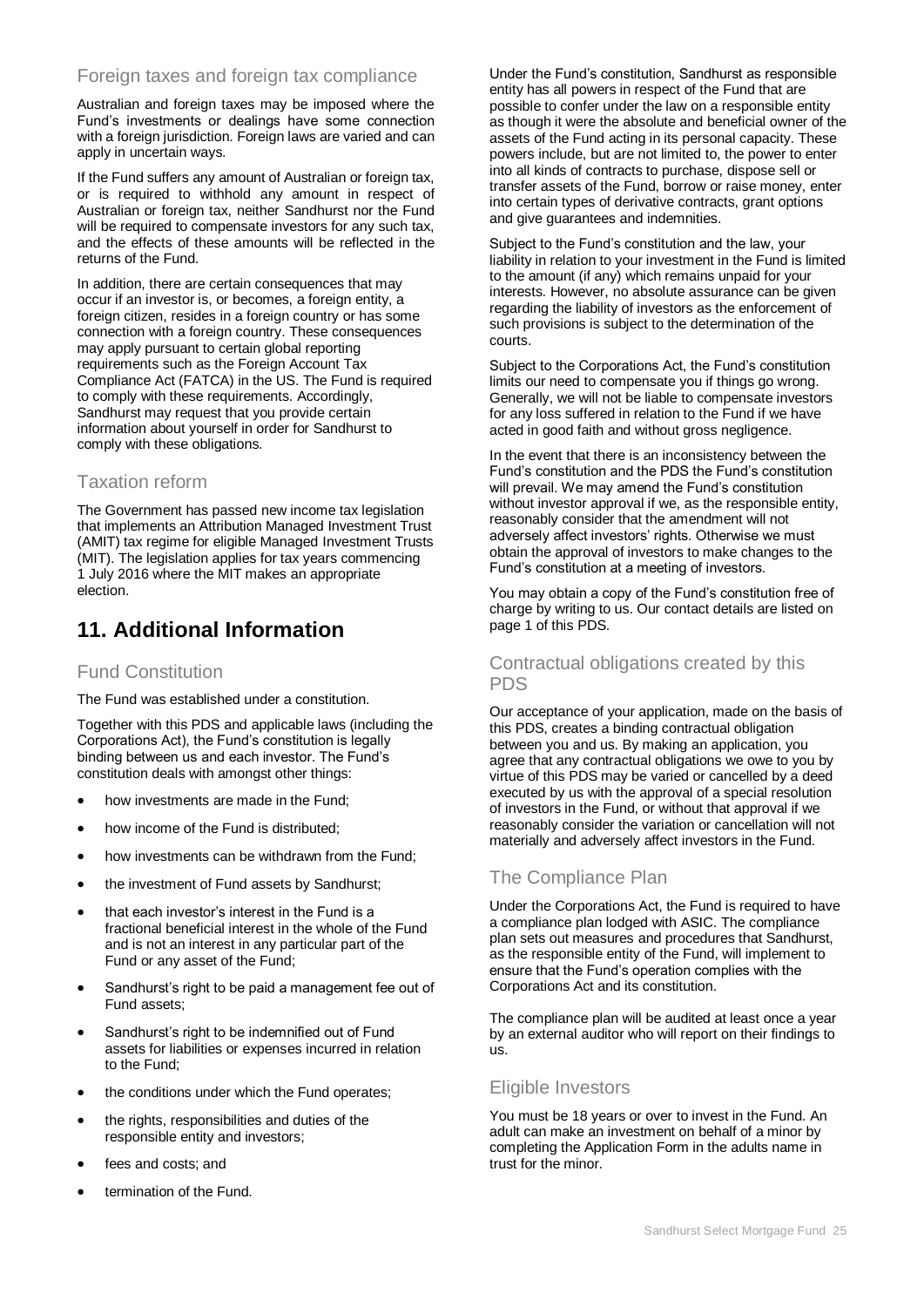The offer of investing in the Fund is available to persons applying within Australia who have received an up-to-date copy (electronic or otherwise) of this PDS.

# Appointment of nominated representatives (non-titled signatories)

You may wish to appoint an alternate person (aged 18 years or older) as your nominated representative on your Fund account. To do so, the nominated person must complete the relevant section of the Application Form. A nominated representative is able to act on behalf of an investor in all matters relating to the Fund except closing an account (without power of attorney). The following conditions will apply:

- you agree to release, discharge, and indemnify Sandhurst and any Associated Company from and against any and all losses, liabilities, actions, proceedings, accounts, claims and demands arising from the appointment or exercise of powers by the nominated representative;
- you agree that a payment or purported payment (the 'Payment') made to your nominated representative, in accordance with the requests or instructions of the nominated representative shall be to the complete satisfaction of the obligation of Sandhurst, to the extent of the Payment, notwithstanding any fact or circumstance including that the Payment was requested, made, or received without your knowledge or authority;
- you agree that if the Payment is made in accordance with the request or instruction of the nominated representative, you shall have no claim against Sandhurst or any Associated Company in relation to the Payment;
- you understand and acknowledge that you are bound by the actions of the nominated representative in relation to the operation of your investment in the Fund;
- you agree that Sandhurst may cancel this arrangement or vary these conditions on 14 days' notice; and
- this arrangement will continue until you cancel the appointment in writing, or until Sandhurst exercises its right to cancel the arrangement as set out above.

# Keeping you informed

We will provide you with a welcome letter confirming your initial investment.

We will also send you:

- a transaction statement, the default period is:
	- o quarterly for statement holders and
	- o annually for passbook holders
- an annual report if you elect to receive one on the Application Form (the Fund's annual report is also available a[t www.sandhursttrustees.com.au\)](http://www.sandhursttrustees.com.au/); and
- any other communications required by the law.

We will announce the current Indicative Rate on our website. We will also provide on our website a quarterly update on the performance of the Fund and an update on ASIC's eight benchmarks and disclosure principles at least half yearly.

You can also check your investment balance and transaction history online by registering for the Bank's internet banking service.

## Continuous disclosure requirements

The Fund is considered a 'disclosing entity'. As a disclosing entity, the Fund is subject to regular reporting and disclosure obligations under the Corporations Act. You will be able to obtain from, or inspect at an ASIC office, copies of any documents lodged with ASIC in relation to the Fund. If applicable, you may also obtain from Sandhurst, free of charge, copies of:

- the most recent annual financial report;
- any half yearly financial report lodged with ASIC; and
- any continuous disclosure notices lodged with ASIC.

Some of these documents (including continuous disclosure notices) will also be available from [www.sandhursttrustees.com.au](http://www.sandhursttrustees.com.au/)

# **Complaints**

If you have a complaint about the operation or management of the Fund, you should call 1800 634 969 or write to:

The Complaints Officer, Sandhurst Trustees Limited GPO Box 4314 Melbourne VIC 3001

All complaints will be properly considered and dealt with within 45 days of receipt. Once we have investigated your complaint, you will receive a response explaining our decision.

If you are not satisfied with the handling of your complaint, or the complaint is not dealt with within 45 days, you may contact the Financial Ombudsman Service Limited on 1800 367 287.

If you have a complaint regarding the provision of your banking facilities you should contact the Bank on 1300 361 911.

# Cooling-off period

Subject to the Corporations Act, you can exercise your cooling off rights in relation to your initial investment.

If after investing in the Fund you change your mind and wish to exercise cooling-off rights under the *Corporations Act,* you may do so by contacting Sandhurst within 14 days from the earlier of:

- the time you receive written confirmation of your Fund investment; and
- 5 days after the day your Fund investment was issued to you.

The amount refunded will be adjusted to take account of any increases or decreases in the value of your Fund investment, any related banking facility fees and any reasonable administration expenses. If a distribution has occurred between acceptance of your application and receipt of your cooling-off period notification, there may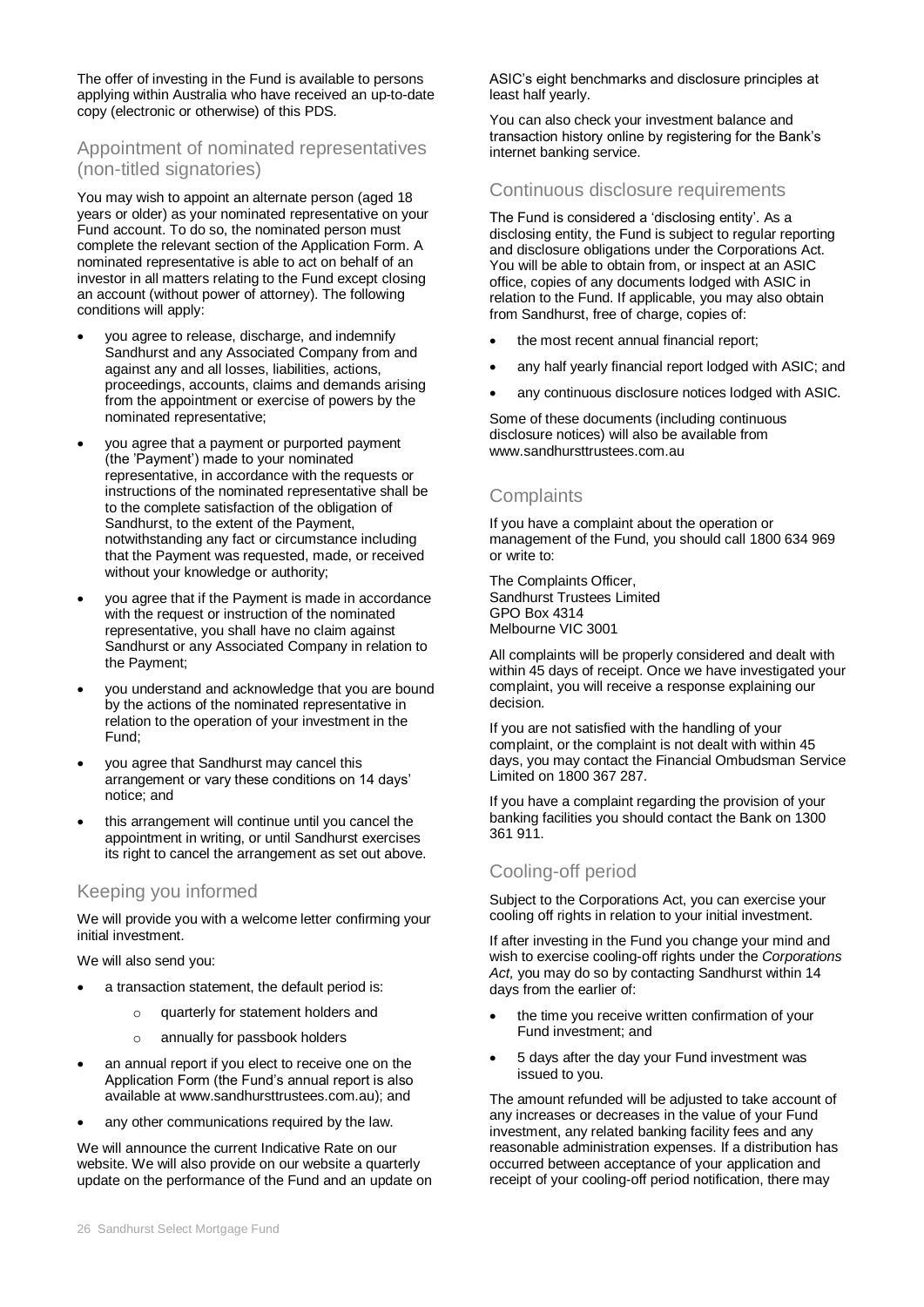be taxation implications for you. We suggest that you seek professional advice in these circumstances.

If you wish to cancel your investment during the coolingoff period, please inform Sandhurst in writing of your intention to exercise this right before the end of the cooling-off period (and before exercising any rights or powers you have in respect of your investment in the Fund). Should you have any questions regarding our cooling-off policy please contact us.

# Platform investors

If you are investing through a master trust, wrap account or other investor directed portfolio-type service (collectively referred to as a 'Platform'), it is generally the operator of the Platform ('Platform Operator') which becomes the investor in the Fund, not you. Accordingly, they have the rights of an investor and can exercise them in accordance with their arrangements with you.

If you invest through a Platform, you may also be subject to different conditions from those outlined in this PDS (such as procedures for making investments and withdrawals, cooling-off periods outlined in the PDS do not apply, cut-off times for transacting, timing for distributions, additional fees and costs and investor reporting).

As at the date of this PDS, Sandhurst is not responsible for the operation of any Platform through which you invest. If you are investing through a Platform, enquiries and complaints should be directed to the operator of that service, not to Sandhurst. In addition to reading this PDS, you should read the offer document that explains the Platform as issued by your Platform Operator.

## **Consents**

The Bank has given and has not, before the date of the PDS, withdrawn its written consent to be named in this PDS and to the statements in the PDS concerning its role and activities, in each case in the form and context in which it is included or named.

# **Privacy**

We are committed to ensuring your privacy is protected and understand your concerns regarding the confidentiality and security of personal information you provide to us. From time to time, Sandhurst will need to collect from you and verify personal information about you (and where applicable, people acting on your behalf) in order to properly administer the financial products you have requested and to comply with its legal obligations. Sandhurst collects, uses, discloses and stores your personal information in accordance with its privacy policy and the *Privacy Act 1988* (Cth).

Our privacy policy and details of how we handle your personal information is available by contacting us on 1800 803 969. The privacy policy can also be obtained by visiting: [www.sandhursttrustees.com.au](http://www.sandhursttrustees.com.au/)

# Anti-Money Laundering and Counter-Terrorism Financing (AML/CTF)

To comply with our AML/CTF regulatory requirements we will need to obtain identification information to establish your identity (and the identity of other persons associated with your account). We may also do the following:

- require you to provide to us or otherwise obtain, any additional information documentation or other information;
- suspend, block or delay transactions on your account or refuse to make a payment or provide services to you. We will incur no liability to you if we do so; and/or
- report any, or any proposed transaction or activity to anybody authorised to accept such reports relating to AML/CTF or any other law.

By making an application, you acknowledge and warrant to us that:

- you have not knowingly done anything to put us or the Bendigo and Adelaide Bank Group in breach of AML/CTF laws;
- if requested you will provide additional information and assistance and comply with all reasonable requests to facilitate us and the Bendigo and Adelaide Bank Group's compliance with AML/CTF laws;
- if you fail to provide us or the Bendigo and Adelaide bank Group with additional information and documentation requested of you, your application may be refused, any investment you hold in the Fund may be compulsorily withdrawn, and/or a withdrawal request by you may be delayed or refused by us.

You warrant that Sandhurst and the Bendigo and Adelaide Bank Group will not be liable for any losses arising as a result of those circumstances and you are not aware and have no reason to suspect that:

- the money used to fund the investment is derived from or related to money laundering, terrorism financing or similar illegal activities; and
- proceeds of investment made in connection with this product will fund illegal activities.

Investors who are non-natural persons (for example companies) may nominate their employee, agent or contractor to be a verifying officer under the AML/CTF Act.

## Labour standards, or environment, social or ethical considerations

Sandhurst does not take into account labour standards or environmental, social or ethical considerations in the selection, retention or realisation of investments relating to the Fund.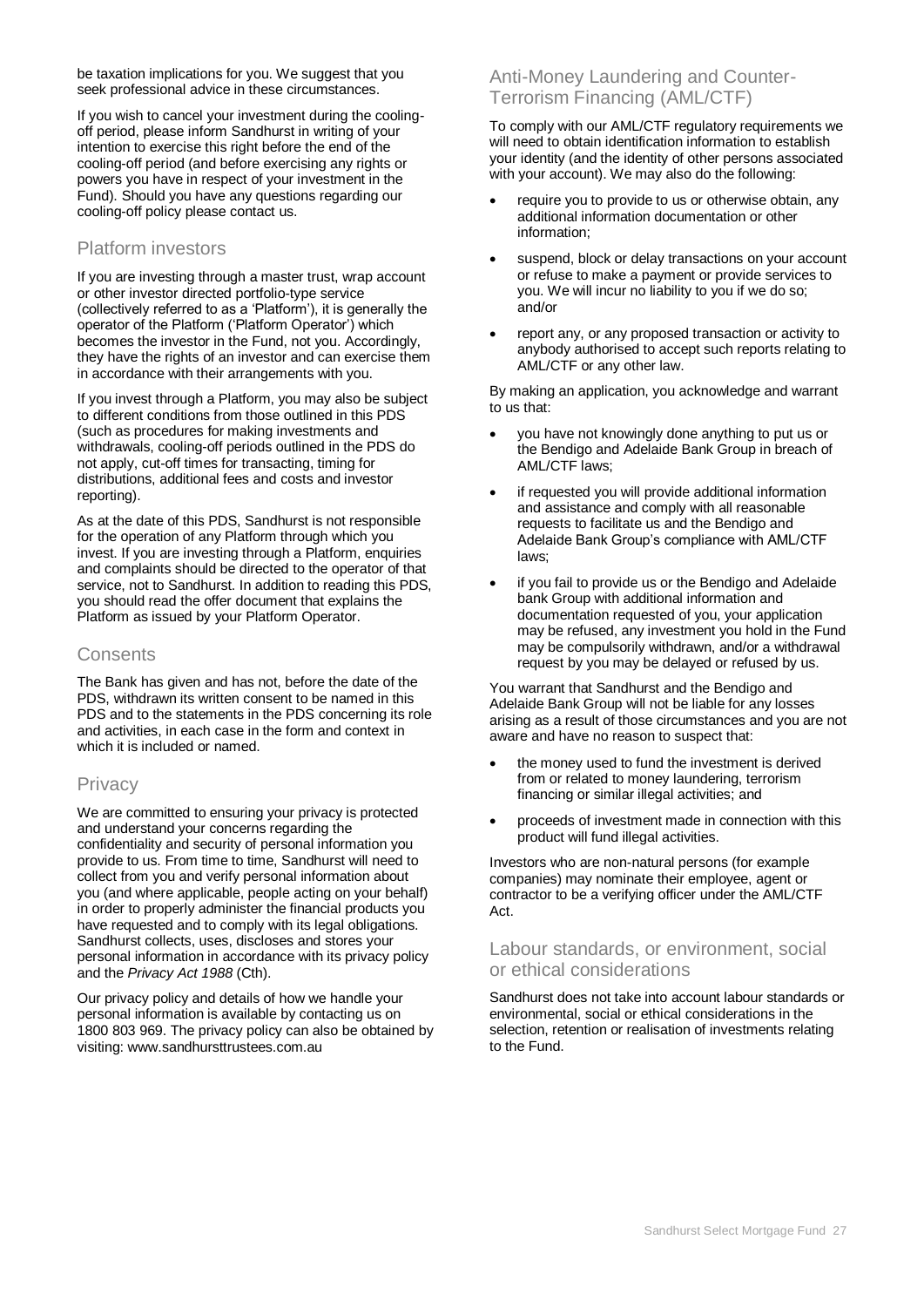# **12. Glossary**

We understand the investment process can be overwhelming. That is why we have tried hard to make this PDS easy-to-read and, where possible, used plain language to explain various financial terms.

The glossary listed below will help you understand some of the terms commonly used in this PDS in relation to the Fund.

ABN: Australian Business Number, a unique identifier issued to business entities by the Australian Taxation Office.

ADI: Authorised Deposit Taking Institution

AFSL: Australian Financial Services Licence, a licence granted by ASIC, which authorises a person who carries on a financial services business to provide financial services.

APIR: A unique identifier code, issued by APIR® Systems Limited, to participants and products within the financial services industry. The APIR codes used in this PDS are Product Identification Codes (PIC).

ARSN: Australian Registered Scheme Number and is the number issued by ASIC to a registered scheme.

ASIC: Australian Securities and Investments Commission.

Associated Company: Any entity associated with the Bendigo and Adelaide Bank Group, including any company managing a **Community Bank®** branch or any franchisee, alliance or joint venture partner or agent.

Bendigo and Adelaide Bank Group: Bendigo and Adelaide Bank Limited and its related entities.

Bendigo and Adelaide Bank Limited: Bendigo and Adelaide Bank Limited (ABN 11 068 049 178 AFSL 237879) and any of its related entities.

Bendigo Bank branch: A reference to a Bendigo and Adelaide Bank branch using the Bendigo Bank name, logo and system of operations.

Business Day: A day that is not a Saturday, a Sunday or a public holiday or bank holiday in the place concerned.

Cash equivalent assets: Short-dated ADI backed money market securities (e.g. bank bills, negotiable certificates of deposit) which can be readily converted to cash.

Corporations Act: *The Corporations Act 2001* (Cth).

Fund: Sandhurst Select Mortgage Fund ARSN 090 909 069. The Fund acts through its responsible entity Sandhurst and all legal arrangements entered into by the Fund are entered into by Sandhurst in its capacity as responsible entity of the Fund.

Indicative Rate: The rate of return for the Fund, announced at the beginning of or during each quarter by Sandhurst, as an indication of the likely return from the Fund for a distribution period. This rate is announced with regard to the investments of the Fund, the income being derived and other relevant considerations. This return is calculated after fees and costs and is not guaranteed to investors.

Indirect Cost Ratio (ICR): A ratio expressing the Fund's management costs that are not deducted directly from an investor's account, to the Fund's total average net assets.

Loan to Valuation Ratio (LVR): A ratio of the amount lent in relation to the value of a property.

Managed Investment Scheme: Broadly, means an arrangement where people contribute money, which is pooled and invested on their behalf to provide benefits for those who have contributed.

Mortgages: Mortgages mean mortgage backed loans.

Mortgage Backed Securities: Mortgage Backed Securities are securities that have either residential or commercial Mortgage backing. These securities are generally traded on a secondary market.

Official Cash Rate (OCR): The interest rate paid by banks in the overnight money market in Australia. This rate is set by the Reserve Bank of Australia.

Sandhurst: Sandhurst Trustees Limited (ABN 16 004 030 737 AFSL 237906).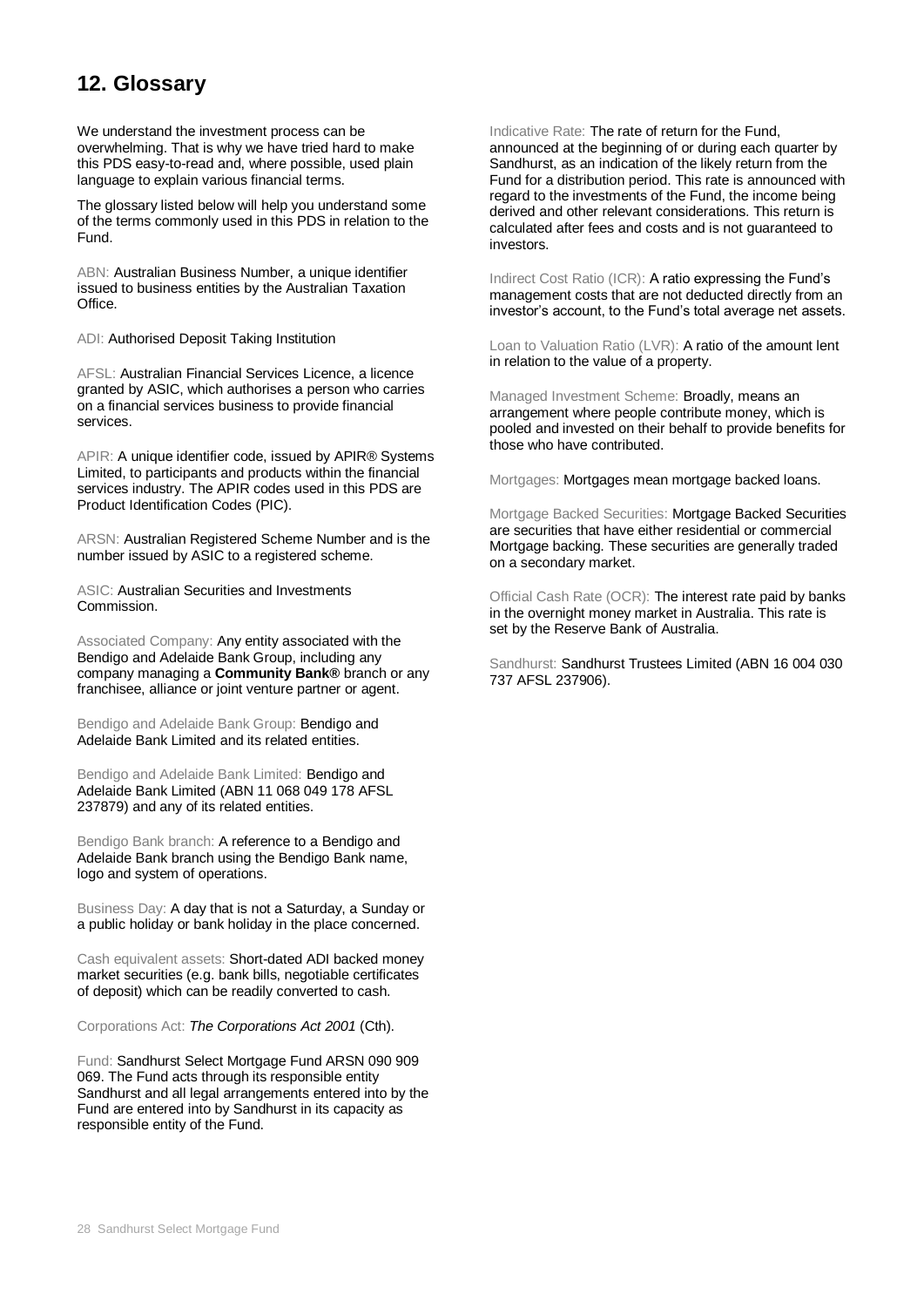**This page has been left intentionally blank**